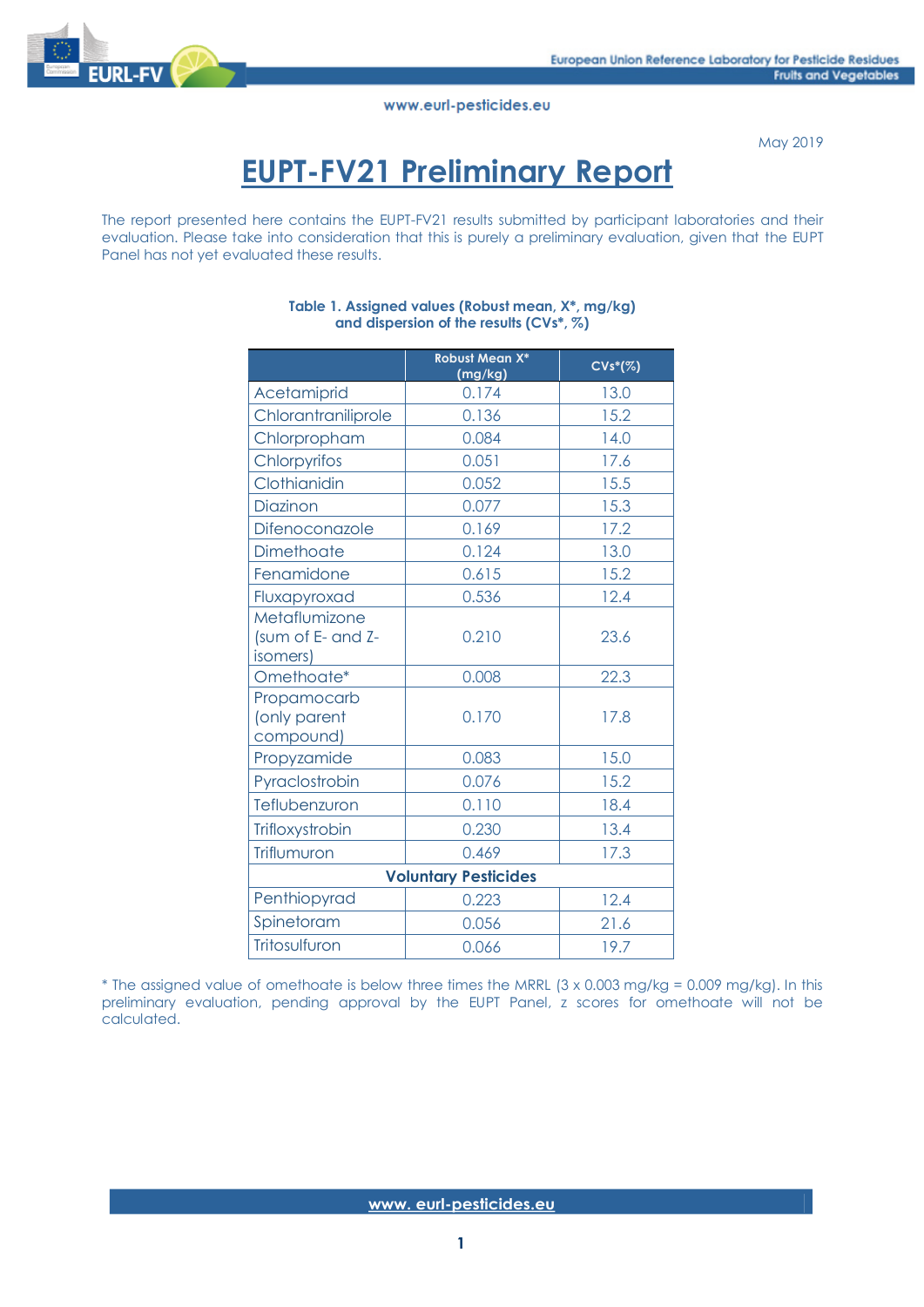

| Code<br>$\frac{1}{a}$ | Acetamiprid   | Chlorantraniliprole | Chlorpropham   | Chlorpyrifos   | Clothianidin   | Diazinon     | <b>Difenoconazole</b> | <b>Dimethoate</b> | Fenamidone    | Fluxapyroxad   |
|-----------------------|---------------|---------------------|----------------|----------------|----------------|--------------|-----------------------|-------------------|---------------|----------------|
| 522                   | <b>NA</b>     | <b>NA</b>           | <b>NA</b>      | 0.055          | <b>NA</b>      | 0.085        | 0.17                  | <b>NA</b>         | <b>NA</b>     | <b>NA</b>      |
| 524                   | 0.18          | 0.13                | 0.078          | 0.047          | 0.052          | 0.067        | 0.14                  | 0.12              | 1.3           | 0.52           |
| 528                   | 0.182         | 0.136               | 0.089          | 0.059          | 0.06           | 0.093        | 0.191                 | 0.14              | 0.613         | 0.558          |
| 530                   | 0.159         | 0.124               | 0.076          | 0.052          | 0.052          | 0.079        | 0.162                 | 0.119             | 0.68          | 0.536          |
| 532                   | 0.186         | 0.149               | 0.09           | 0.053          | 0.055          | 0.082        | 0.197                 | 0.151             | 0.719         | 0.579          |
| 534                   | 0.176         | 0.152               | 0.096          | 0.066          | 0.058          | 0.096        | 0.18                  | 0.114             | 0.654         | 0.534          |
| 536                   | 0.188         | <b>NA</b>           | <b>NA</b>      | <b>NA</b>      | 0.061          | <b>NA</b>    | 0.167                 | 0.126             | 0.683         | <b>NA</b>      |
| 538                   | 0.3           | 0.24                | 0.08           | 0.061          | 0.059          | 0.075        | 0.16                  | 0.17              | 0.7           | <b>NA</b>      |
| 540                   | 0.196         | 0.134               | 0.093          | 0.056          | 0.057          | 0.111        | 0.192                 | 0.125             | 0.703         | 0.567          |
| 544                   | 0.17          | 0.142               | 0.0806         | 0.0408         | 0.058          | 0.0714       | 0.139                 | 0.123             | 0.526         | 0.417          |
| 546                   | 0.17          | 0.133               | 0.088          | 0.054          | 0.052          | 0.086        | 0.184                 | 0.141             | 0.633         | 0.557          |
| 548                   | 0.156         | 0.11                | 0.084          | 0.043          | 0.042          | 0.066        | 0.143                 | 0.117             | 0.505         | 0.488          |
| 550                   | 0.14          | <b>NA</b>           | 0.089          | 0.046          | 0.056          | 0.079        | 0.2                   | 0.12              | 0.54          | <b>ND</b>      |
| 552                   | 0.177         | 0.184               | 0.087          | 0.043          | 0.042          | 0.071        | 0.186                 | 0.127             | 0.714         | <b>NA</b>      |
| 554                   | <b>NA</b>     | <b>NA</b>           | 0.087          | 0.046          | <b>NA</b>      | 0.082        | 0.142                 | 0.127             | 0.467         | <b>NA</b>      |
| 556                   | 0.186         | 0.127               | 0.078          | 0.053          | 0.05           | 0.075        | 0.174                 | 0.139             | 0.693         | 0.564          |
| 558                   | 0.15          | 0.123               | 0.091          | 0.047          | 0.046          | 0.064        | 0.14                  | 0.115             | 0.513         | 0.463          |
| 560                   | 0.172         | 0.129               | 0.097          | 0.057          | 0.068          | 0.083        | 0.182                 | 0.131             | 0.69          | 0.545          |
| 562                   | 0.177         | 0.124               | 0.097          | 0.047          | 0.034          | 0.083        | 0.165                 | 0.124             | 0.701         | 0.68           |
| 564                   | 0.184         | 0.148               | 0.081          | 0.055          | 0.045          | 0.075        | 0.198                 | 0.123             | 0.904         | 0.77           |
| 566                   | 0.173         | 0.131               | 0.0663         | 0.043          | 0.0528         | 0.0731       | 0.173                 | 0.123             | 0.611         | 0.482          |
| 568                   | 0.195         | 0.16                | 0.0688         | 0.0439         | 0.0624         | 0.0604       | 0.206                 | 0.109             | 0.518         | 0.615          |
| 570                   | 0.172         | 0.159               | 0.103          | 0.073          | 0.049          | 0.091        | 0.187                 | 0.112             | 0.787         | <b>NA</b>      |
| 572                   | 0.18          | 0.15                | 0.087          | 0.056          | 0.06           | 0.08         | 0.2                   | 0.14              | 0.62          | <b>NA</b>      |
| 574                   | <b>NA</b>     | 0.125               | 0.089          | 0.052          | <b>NA</b>      | 0.082        | 0.172                 | 0.083             | 0.617         | <b>NA</b>      |
| 576                   | 0.348         | <b>ND</b>           | 0.205          | 0.053          | 0.068          | 0.109        | <b>ND</b>             | 0.23              | 0.41          | <b>NA</b>      |
| 580                   | 0.166         | 0.132               | 0.09           | 0.055          | 0.049          | 0.081        | 0.174                 | 0.125             | 0.668         | 0.672          |
| 582                   | 0.161         | 0.129               | 0.084          | 0.053          | 0.052          | 0.121        | 0.167                 | 0.115             | 0.668         | 0.518          |
| 584                   | 0.19          | 0.15                | 0.067          | 0.037          | 0.06           | 0.056        | 0.12                  | 0.14              | 0.5           | 0.41           |
| 586<br>588            | 0.159         | 0.127               | 0.0921         | 0.051<br>0.048 | 0.0544         | 0.0936       | 0.174<br>0.16         | 0.11              | 0.596         | 0.679          |
|                       | 0.21          | 0.19                | 0.068          |                | 0.057          | 0.051        |                       | 0.14              | 0.49          | 0.5            |
| 590                   | 0.193         | 0.138               | 0.0921         | 0.0625         | 0.0513         | 0.0794       | 0.174                 | 0.128             | 0.602         | 0.545          |
| 592<br>594            | 0.194<br>0.14 | 0.136<br>0.122      | 0.087<br>0.063 | 0.062<br>0.035 | 0.057<br>0.048 | 0.08<br>0.05 | 0.158<br>0.101        | 0.137<br>0.09     | 0.69<br>0.537 | 0.579<br>0.484 |
| 596                   | 0.167         | 0.126               | 0.0659         | 0.046          | 0.049          | 0.0595       | 0.146                 | 0.124             | 0.5           | 0.402          |
| 598                   | 0.151         | 0.113               | 0.0701         | 0.0567         | 0.0419         | 0.0699       | 0.147                 | 0.101             | 0.585         | 0.468          |
| 600                   | <b>NA</b>     | <b>ND</b>           | 0.074          | 0.049          | <b>NA</b>      | 0.074        | 0.133                 | 0.023             | 0.422         | <b>NA</b>      |
| 602                   | 0.16          | 0.095               | 0.059          | 0.031          | 0.063          | 0.05         | 0.13                  | 0.16              | 0.38          | 0.41           |

# **Table 2. Concentration of the pesticides in the test item (mg/kg)**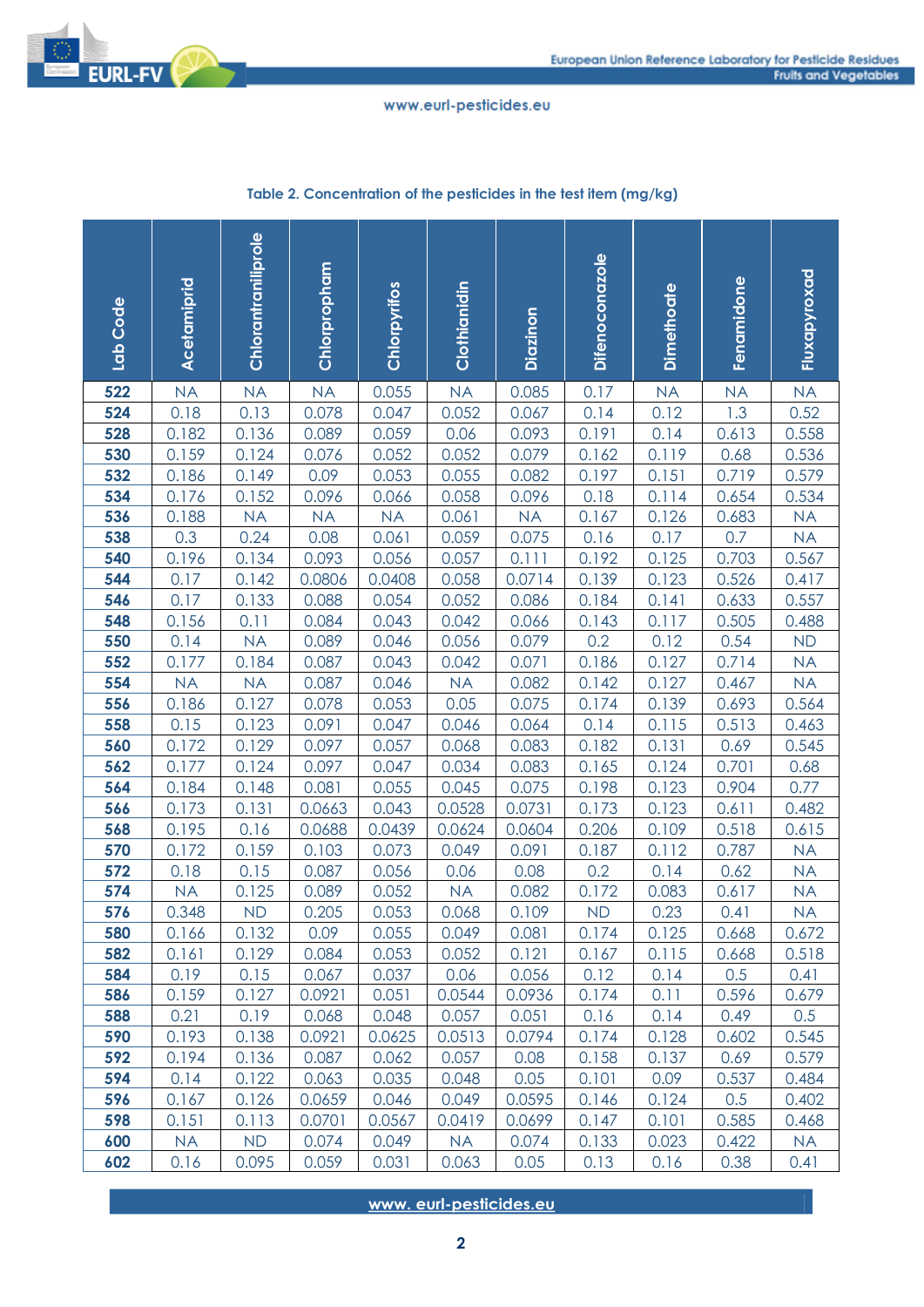

| Lab Code   | Acetamiprid   | Chlorantraniliprole | Chlorpropham    | Chlorpyrifos     | Clothianidin                           | Diazinon       | Difenoconazole | Dimethoate     | Fenamidone     | Fluxapyroxad      |
|------------|---------------|---------------------|-----------------|------------------|----------------------------------------|----------------|----------------|----------------|----------------|-------------------|
| 604        | 0.178         | 0.156               | 0.089           | 0.052            | 0.05                                   | 0.067          | 0.185          | 0.128          | 0.568          | 0.526             |
| 606        | 0.19          | 0.17                | 0.13            | 0.066            | 0.065                                  | 0.084          | 0.18           | 0.15           | 0.69           | 0.6               |
| 608        | 0.13          | 0.19                | <b>NA</b>       | 0.092            | 0.038                                  | 0.12           | 0.3            | 0.1            | <b>NA</b>      | <b>NA</b>         |
| 610        | 0.159         | 0.145               | 0.0811          | 0.0467           | 0.0502                                 | 0.0739         | 0.16           | 0.115          | 0.633          | 0.575             |
| 612        | <b>NA</b>     | <b>NA</b>           | 0.084           | 0.062            | <b>NA</b>                              | <b>NA</b>      | <b>NA</b>      | <b>NA</b>      | <b>NA</b>      | <b>NA</b>         |
| 614        | 0.21          | 0.138               | 0.083           | 0.04             | 0.061                                  | 0.072          | 0.287          | 0.156          | 0.752          | <b>NA</b>         |
| 616        | 0.184         | 0.15                | 0.057           | 0.065            | 0.05                                   | 0.096          | 0.205          | 0.139          | 0.628          | 0.593             |
| 618        | 0.165         | 0.124               | 0.0747          | 0.0462           | 0.0467                                 | 0.0744         | 0.148          | 0.117          | 0.551          | 0.452             |
| 620        | 0.136         | 0.101               | 0.0734          | 0.034            | 0.0425                                 | 0.0507         | 0.116          | 0.105          | 0.484          | 0.398             |
| 622        | 0.159         | 0.115               | 0.088           | 0.053            | 0.0638                                 | 0.08           | 0.158          | 0.127          | 0.568          | 0.641             |
| 624        | 0.188         | 0.133               | 0.1             | 0.062            | 0.056                                  | 0.085          | 0.179          | 0.13           | 0.634          | 0.522             |
| 626        | 0.278         | 0.168               | 0.083           | 0.058            | 0.052                                  | 0.08           | 0.154          | 0.176          | 0.634          | 0.727             |
| 628        | 0.334         | <b>NA</b><br>0.122  | 0.084           | 0.054            | 0.102                                  | 0.082          | 0.28           | 0.254          | 0.735          | 1.252             |
| 632<br>634 | 0.17<br>0.203 | 0.14                | 0.117<br>0.0815 | 0.0595<br>0.0516 | 0.0518<br>0.0576                       | 0.12<br>0.082  | 0.186<br>0.188 | 0.123<br>0.145 | 0.717<br>0.722 | 0.888<br>0.637    |
| 636        | 0.147         | 0.12                | 0.0936          | 0.0493           | 0.0535                                 | 0.0769         | 0.167          | 0.127          | 0.522          | 0.531             |
| 638        | 0.171         | 0.133               | 0.09            | 0.059            | 0.052                                  | 0.083          | 0.17           | 0.128          | 0.63           | <b>NA</b>         |
| 640        | 0.17          | 0.126               | 0.067           | 0.047            | 0.053                                  | 0.061          | 0.134          | 0.131          | 0.496          | 0.512             |
| 642        | 0.151         | 0.116               | 0.0676          | 0.0408           | 0.0481                                 | 0.0645         | 0.1327         | 0.1053         | 0.6016         | 0.5156            |
| 644        | 0.192         | 0.134               | 0.0916          | 0.049            | 0.045                                  | 0.0672         | 0.152          | 0.131          | 0.545          | 0.491             |
| 646        | 0.1522        | 0.114               | 0.0697          | 0.046            | 0.0479                                 | 0.0661         | 0.1382         | 0.1116         | 0.6358         | 0.4969            |
| 648        | 0.175         | 0.173               | 0.1             | 0.0525           | 0.0476                                 | 0.0635         | 0.131          | 0.117          | 0.551          | 0.481             |
| 650        | 0.16          | 0.13                | <b>NA</b>       | 0.06             | 0.05                                   | 0.085          | 0.17           | 0.12           | 0.66           | <b>NA</b>         |
| 654        | 0.146         | 0.14                | 0.094           | 0.052            | 0.05                                   | 0.074          | 0.17           | 0.12           | 0.62           | 0.53              |
| 656        | 0.145         | 0.095               | 0.083           | 0.05             | 0.034                                  | <b>NA</b>      | 0.12           | 0.076          | 0.37           | <b>NA</b>         |
| 658        | 0.165         | NA                  | 0.082           | 0.048            | NA                                     | 0.083          | 0.197          | 0.125          | NA             | <b>NA</b>         |
| 660        | 0.172         | 0.144               | 0.092           | 0.057            | 0.056                                  | 0.098          | 0.178          | 0.129          | 0.587          | <b>NA</b>         |
| 662        | 0.167         | <b>NA</b>           | 0.085           | 0.04             | 0.051                                  | 0.063          | 0.175          | 0.126          | 0.586          | <b>NA</b>         |
| 664        | <b>NA</b>     | <b>NA</b>           | 0.085           | 0.048            | <b>NA</b>                              | 0.074          | 0.182          | 0.08           | 0.67           | <b>NA</b>         |
| 666        | 0.16          | 0.125               | 0.083           | 0.074            | 0.055                                  | 0.088          | 0.21           | 0.113          | 0.715          | 0.582             |
| 668        | 0.17          | 0.16                | 0.075           | 0.062            | 0.051                                  | 0.069          | 0.18           | 0.15           | 0.73           | 0.64              |
| 670<br>672 | 0.179         | 0.13                | 0.079           | 0.04<br>0.047    | 0.053<br>0.073                         | 0.077          | 0.161          | 0.131          | 0.615<br>0.717 | 0.537             |
| 674        | 0.154<br>0.21 | 0.118<br>0.11       | 0.096<br>0.075  | 0.034            | 0.054                                  | 0.091<br>0.067 | 0.188<br>0.15  | 0.106<br>0.15  | 0.61           | <b>NA</b><br>0.54 |
| 676        | 0.167         | 0.111               | 0.084           | 0.054            | 0.041                                  | 0.076          | 0.188          | 0.123          | 0.653          | 0.585             |
| 678        | 0.24          | 0.15                | 0.083           | 0.045            | 0.061                                  | 0.068          | 0.196          | 0.165          | 0.79           | <b>NA</b>         |
| 680        | 0.157         | 0.111               | <b>ND</b>       | 0.054            | 0.042                                  | 0.077          | 0.158          | 0.118          | 0.637          | 0.531             |
| 682        | 0.1818        | 0.1253              | 0.0989          | 0.0477           | 0.0539                                 | 0.0836         | 0.1571         | 0.1105         | 0.5794         | <b>NA</b>         |
| 684        | 0.207         | 0.156               | 0.0699          | 0.0464           | 0.0489                                 | 0.0671         | 0.178          | 0.131          | 0.976          | 0.848             |
| 686        | 0.203         | 0.133               | 0.091           | 0.053            | 0.06                                   | 0.091          | 0.179          | 0.13           | 0.594          | 0.534             |
| 688        | <b>NA</b>     | <b>NA</b>           | 0.1             | 0.073            | <b>NA</b>                              | 0.096          | 0.222          | 0.103          | <b>NA</b>      | <b>NA</b>         |
| 690        | 0.172         | 0.126               | 0.08            | 0.047            | 0.046                                  | 0.077          | 0.174          | 0.104          | 0.565          | 0.474             |
|            |               |                     |                 |                  | www.eurl-pesticides.eu<br>$\mathbf{3}$ |                |                |                |                |                   |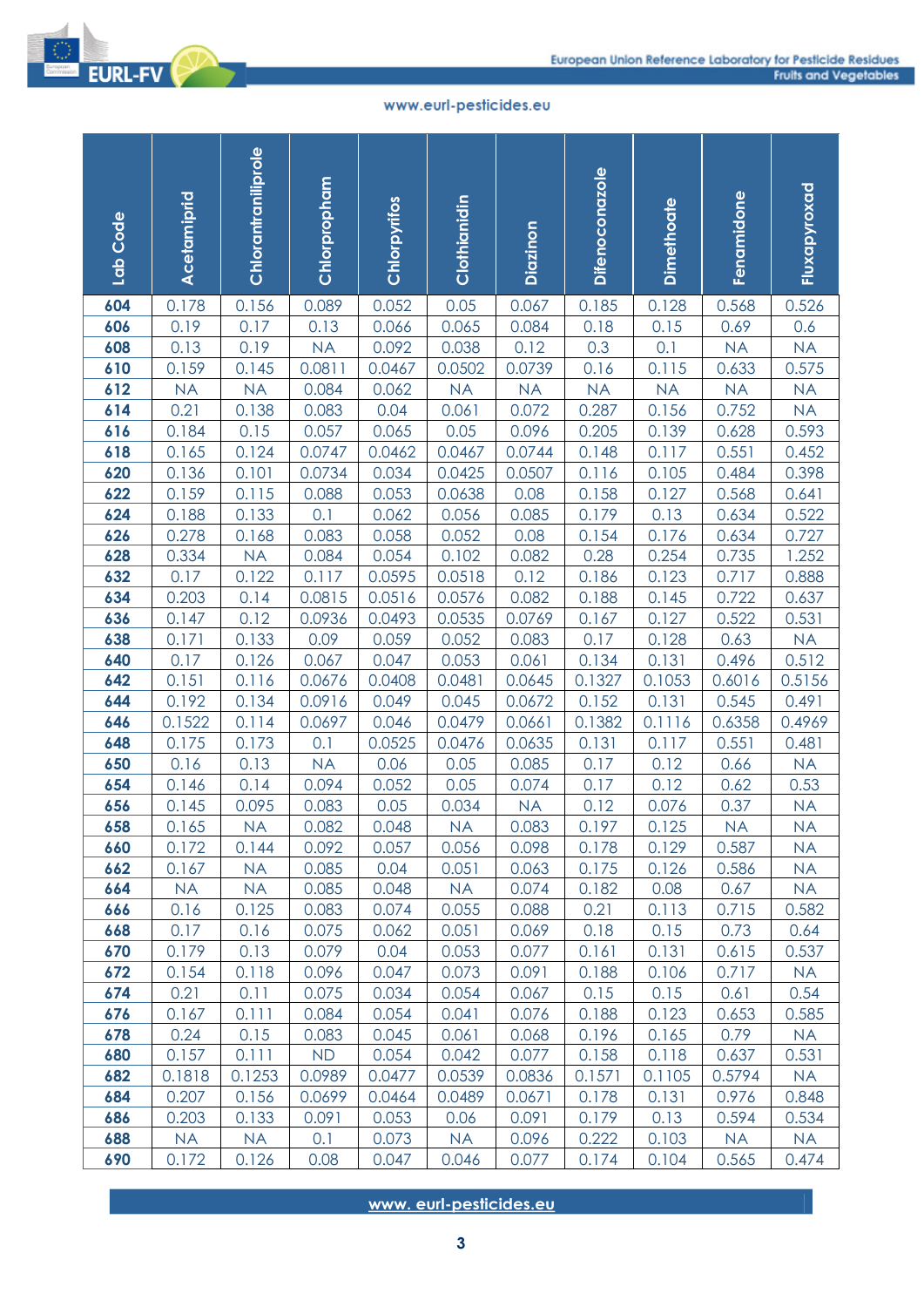

| Lab Code   | Acetamiprid     | Chlorantraniliprole | Chlorpropham   | Chlorpyrifos     | Clothianidin                | Diazinon         | <b>Difenoconazole</b> | Dimethoate      | Fenamidone      | Fluxapyroxad    |
|------------|-----------------|---------------------|----------------|------------------|-----------------------------|------------------|-----------------------|-----------------|-----------------|-----------------|
| 692        | 0.16            | 0.125               | 0.097          | 0.063            | 0.037                       | 0.084            | 0.167                 | 0.124           | 0.671           | 0.504           |
| 694        | 0.168           | 0.13                | 0.075          | 0.05             | 0.057                       | 0.081            | 0.15                  | 0.142           | 0.654           | <b>NA</b>       |
| 696        | <b>ND</b>       | 0.196               | 0.085          | 0.054            | 0.069                       | 0.091            | 0.201                 | 0.108           | 0.698           | <b>NA</b>       |
| 698        | 0.17            | 0.16                | 0.086          | 0.055            | 0.04                        | 0.086            | 0.185                 | 0.125           | 0.55            | 0.515           |
| 700        | 0.163           | 0.149               | 0.079          | 0.066            | 0.048                       | 0.08             | 0.169                 | 0.114           | 0.566           | 0.496           |
| 702        | 0.194           | 0.15                | 0.089          | 0.057            | 0.058                       | 0.068            | 0.198                 | 0.128           | 0.738           | 0.572           |
| 704        | 0.138           | 0.174               | 0.092          | 0.054            | 0.034                       | 0.08             | 0.178                 | 0.106           | 0.75            | 0.539           |
| 706        | 0.189           | 0.12                | 0.077          | 0.051            | 0.046                       | 0.076            | 0.161                 | 0.12            | 0.645           | <b>ND</b>       |
| 708<br>710 | 0.178           | 0.144               | 0.083          | 0.051            | 0.058                       | 0.081            | 0.161                 | 0.131           | 0.67            | 0.527           |
| 712        | 0.1775<br>0.162 | 0.1407<br>0.123     | 0.085<br>0.08  | 0.0537           | 0.0557<br>0.0465            | 0.0705<br>0.0664 | 0.1282<br>0.153       | 0.1318<br>0.104 | 0.5796<br>0.671 | 0.4702<br>0.534 |
| 714        | 0.174           | 0.0804              | <b>ND</b>      | 0.0466<br>0.0232 | 0.0531                      | 0.0324           | 0.125                 | 0.119           | 0.425           | 0.431           |
| 716        | 0.13            | <b>NA</b>           | <b>NA</b>      | <b>NA</b>        | <b>NA</b>                   | <b>NA</b>        | 0.13                  | <b>NA</b>       | <b>NA</b>       | <b>NA</b>       |
| 718        | 0.197           | 0.136               | 0.085          | 0.031            | 0.056                       | 0.096            | 0.199                 | 0.131           | 0.773           | 0.524           |
| 720        | 0.152           | 0.1                 | 0.099          | 0.074            | 0.05                        | 0.087            | 0.188                 | 0.152           | 0.72            | 0.675           |
| 722        | 0.145           | 0.126               | <b>NA</b>      | 0.0555           | 0.0505                      | 0.0815           | 0.166                 | 0.114           | 0.673           | 0.638           |
| 724        | <b>NA</b>       | <b>NA</b>           | 0.049          | 0.022            | <b>NA</b>                   | 0.051            | 0.104                 | 0.086           | 0.513           | <b>NA</b>       |
| 726        | 0.19            | 0.123               | 0.077          | 0.042            | 0.049                       | 0.065            | 0.178                 | 0.127           | 0.587           | 0.531           |
| 728        | 0.152           | 0.113               | 0.068          | 0.034            | 0.055                       | 0.056            | 0.157                 | 0.122           | 0.525           | 0.531           |
| 730        | 0.151           | 0.164               | 0.101          | 0.055            | 0.06                        | 0.085            | 0.17                  | 0.13            | 0.611           | 0.558           |
| 732        | 0.172           | <b>NA</b>           | <b>NA</b>      | <b>NA</b>        | 0.052                       | <b>NA</b>        | 0.231                 | 0.117           | 0.609           | <b>NA</b>       |
| 734        | 0.164           | 0.12                | 0.0763         | 0.0455           | 0.0458                      | 0.0738           | 0.156                 | 0.12            | 0.566           | 0.48            |
| 736        | 0.166           | 0.102               | <b>ND</b>      | 0.049            | 0.056                       | 0.084            | 0.143                 | 0.127           | 0.581           | <b>NA</b>       |
| 738        | <b>ND</b>       | <b>NA</b>           | 0.052          | 0.021            | <b>ND</b>                   | 0.57             | 3.04                  | 1.016           | 0.348           | <b>NA</b>       |
| 740        | 0.163           | 0.186               | 0.123          | 0.076            | 0.051                       | 0.116            | 0.242                 | 0.125           | 0.76            | <b>NA</b>       |
| 742        | 0.189           | 0.127               | 0.082          | 0.054            | 0.05                        | 0.06             | 0.15                  | 0.115           | 0.635           | 0.519           |
| 744        | 0.18            | 0.223               | 0.093          | 0.055            | 0.051                       | 0.09             | 0.16                  | 0.125           | 0.649           | 0.531           |
| 746        | 0.165           | <b>NA</b>           | 0.079          | 0.046            | 0.047                       | 0.069            | 0.134                 | 0.125           | 0.561           | <b>NA</b>       |
| 748        | 0.173           | <b>NA</b>           | 0.042          | 0.024            | 0.057                       | 0.032            | 0.065                 | 0.12            | 0.744           | <b>NA</b>       |
| 750<br>752 | 0.209<br>0.164  | 0.157<br>0.119      | 0.091<br>0.083 | 0.055<br>0.046   | 0.059<br>0.044              | 0.075<br>0.072   | 0.161<br>0.146        | 0.141<br>0.113  | 0.516<br>0.592  | 0.574<br>0.503  |
| 754        | 0.115           | 0.122               | 0.093          | 0.052            | 0.037                       | 0.075            | 0.155                 | 0.079           | 0.553           | <b>NA</b>       |
| 756        | 0.183           | 0.13                | 0.081          | 0.026            | 0.057                       | 0.082            | 0.147                 | 0.132           | 0.684           | 0.539           |
| 758        | 0.186           | 0.148               | 0.08           | 0.062            | 0.053                       | 0.08             | 0.182                 | 0.137           | 0.766           | 0.492           |
| 760        | 0.179           | 0.131               | 0.0877         | 0.0528           | 0.0556                      | 0.0744           | 0.167                 | 0.135           | 0.614           | 0.61            |
| 762        | <b>NA</b>       | <b>NA</b>           | 0.0866         | 0.0514           | <b>NA</b>                   | 0.0758           | 0.17                  | <b>NA</b>       | <b>NA</b>       | <b>NA</b>       |
| 764        | 0.168           | 0.145               | 0.081          | 0.049            | 0.053                       | 0.069            | 0.173                 | 0.128           | 0.677           | 0.568           |
| 766        | 0.139           | 0.157               | 0.176          | 0.0442           | 0.039                       | 0.0719           | 0.249                 | 0.0767          | 0.54            | <b>NA</b>       |
| 768        | 0.148           | 0.128               | 0.087          | 0.042            | 0.065                       | 0.079            | 0.148                 | 0.13            | 0.564           | 0.542           |
| 770        | 0.173           | 0.179               | 0.089          | 0.059            | 0.062                       | 0.078            | 0.18                  | 0.136           | 0.643           | 0.549           |
| 772        | 0.14            | 0.13                | 0.08           | 0.04             | 0.04                        | 0.06             | 0.16                  | 0.14            | <b>ND</b>       | <b>NA</b>       |
| 774        | 0.246           | <b>NA</b>           | 0.126          | 0.066            | 0.063                       | 0.091            | 0.197                 | 0.153           | <b>NA</b>       | <b>NA</b>       |
|            |                 |                     |                |                  | www.eurl-pesticides.eu<br>4 |                  |                       |                 |                 |                 |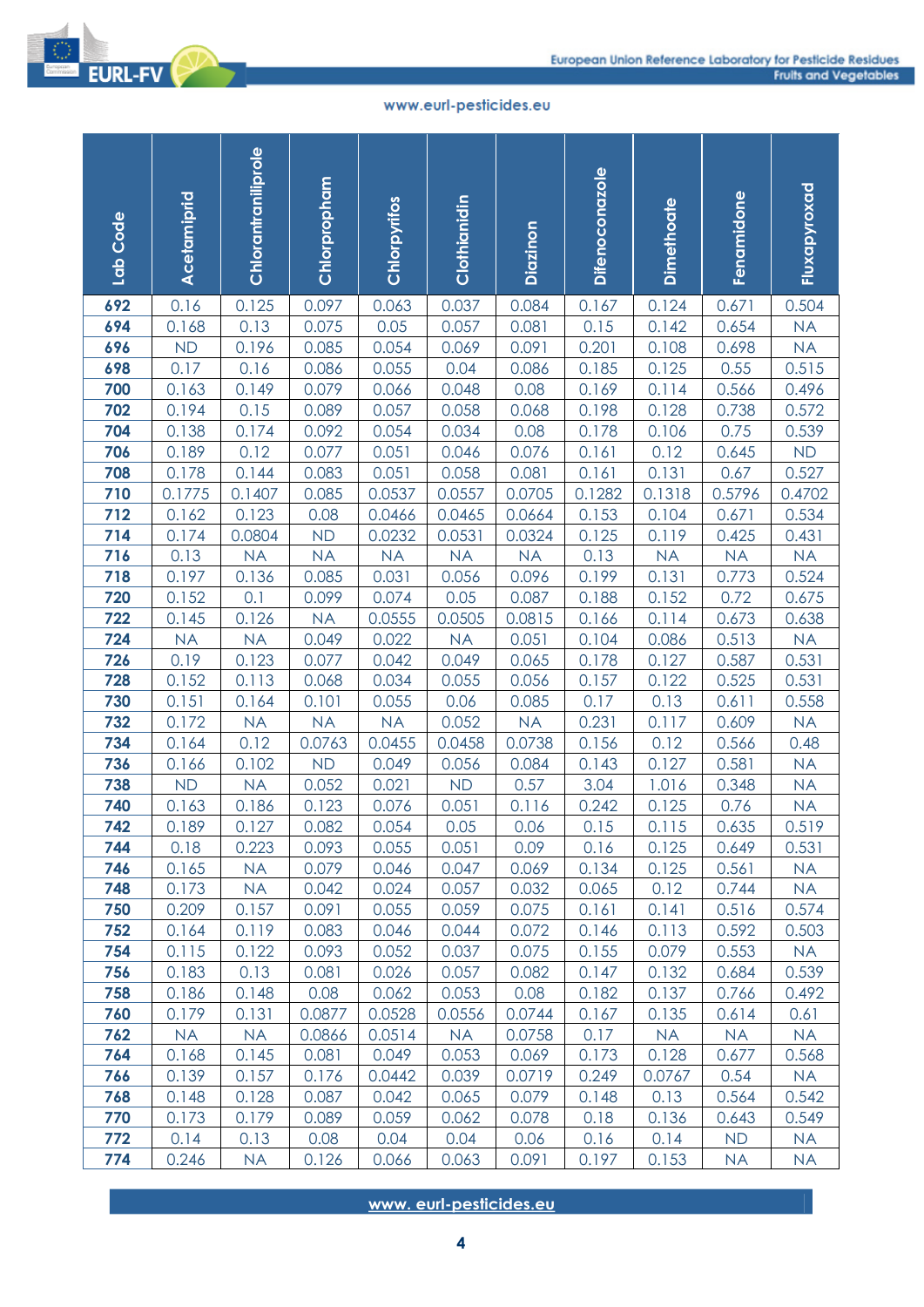

| Lab Code   | Acetamiprid        | Chlorantraniliprole | Chlorpropham     | Chlorpyrifos     | Clothianidin                | Diazinon         | Difenoconazole | Dimethoate     | Fenamidone     | Fluxapyroxad       |
|------------|--------------------|---------------------|------------------|------------------|-----------------------------|------------------|----------------|----------------|----------------|--------------------|
| 776        | <b>NA</b>          | <b>NA</b>           | 0.0978           | 0.0611           | <b>NA</b>                   | 0.0835           | 0.157          | 0.122          | 0.592          | <b>NA</b>          |
| 778        | 0.146              | 0.106               | 0.057            | 0.039            | 0.045                       | 0.054            | 0.104          | 0.11           | 0.394          | 0.34               |
| 780        | 0.139              | <b>NA</b>           | <b>NA</b>        | 0.056            | 0.043                       | 0.089            | 0183           | 0.077          | 0.596          | <b>NA</b>          |
| 782        | 0.214              | 0.17                | 0.116            | 0.065            | 0.051                       | 0.106            | 0.261          | 0.153          | 0.864          | <b>NA</b>          |
| 784        | 0.173              | 0.126               | 0.0737           | 0.0487           | 0.0493                      | 0.0705           | 0.15           | 0.122          | 0.558          | 0.47               |
| 786        | 0.162              | 0.119               | 0.0698           | 0.0386           | 0.0449                      | 0.0608           | 0.123          | 0.125          | 0.552          | 0.467              |
| 788        | 0.21               | 0.146               | 0.0555           | 0.0438           | 0.064                       | 0.0961           | 0.245          | 0.138          | 0.674          | 0.46               |
| 792        | 0.163              | 0.117               | 0.071            | 0.045            | 0.033                       | 0.064            | 0.186          | 0.113          | 0.582          | 0.466              |
| 794        | 0.165              | 0.127               | 0.08             | 0.046            | 0.04                        | 0.075            | 0.15           | 0.125          | 0.552          | 0.493              |
| 796        | 0.145              | 0.148               | 0.079            | 0.053            | 0.049                       | 0.076            | 0.12           | 0.118          | 0.635          | 0.525              |
| 798        | 0.15               | <b>NA</b>           | 0.084            | 0.053            | <b>NA</b>                   | 0.058            | 0.21           | 0.15           | 0.54           | <b>NA</b>          |
| 800        | 0.14               | 0.102               | 0.079            | 0.042            | 0.044                       | 0.071            | 0.126          | 0.106          | 0.491          | <b>NA</b>          |
| 802        | 0.224              | 0.134               | 0.08             | 0.051            | 0.061                       | 0.073            | 0.227          | 0.114          | 0.652          | 0.807              |
| 804        | 0.16               | 0.13                | 0.085            | 0.045            | 0.044                       | 0.072            | 0.15           | 0.12           | 0.55           | 0.55               |
| 810        | 0.344              | 0.151               | 0.089            | 0.049            | 0.057                       | 0.068            | 0.26<br>0.165  | 0.25           | 0.599          | 0.593              |
| 814        | 0.22               | <b>ND</b><br>0.115  | 0.086            | 0.051            | 0.074                       | 0.078            |                | 0.136          | 0.994          | 0.505              |
| 816<br>818 | <b>NA</b><br>0.163 | 0.124               | 0.0851<br>0.0767 | 0.0481<br>0.0394 | <b>NA</b><br>0.047          | 0.0715<br>0.0668 | 0.16<br>0.138  | 0.105<br>0.119 | 0.653<br>0.499 | <b>NA</b><br>0.413 |
| 820        | 0.16               | 0.13                | 0.077            | 0.04             | 0.035                       | 0.064            | 0.15           | 0.11           | 0.55           | 0.49               |
| 822        | <b>NA</b>          | <b>NA</b>           | 0.065            | 0.053            | <b>NA</b>                   | 0.057            | <b>NA</b>      | 0.114          | <b>NA</b>      | <b>NA</b>          |
| 824        | 0.19               | 0.155               | 0.087            | 0.05             | 0.05                        | 0.075            | 0.16           | 0.17           | 0.66           | 0.54               |
| 826        | 0.19               | 0.14                | 0.095            | 0.06             | 0.055                       | 0.08             | 0.17           | 0.13           | 0.6            | 0.5                |
| 828        | 0.153              | 0.11                | 0.0645           | 0.0454           | 0.0476                      | 0.0613           | 0.126          | 0.122          | 0.45           | 0.403              |
| 830        | 0.17               | 0.11                | 0.085            | 0.049            | 0.064                       | 0.079            | 0.18           | 0.12           | 0.57           | 0.52               |
| 834        | 0.13               | 0.79                | 0.07             | 0.03             | <b>NA</b>                   | 0.05             | 0.12           | 0.09           | <b>NA</b>      | <b>NA</b>          |
| 836        | 0.162              | 0.136               | 0.083            | 0.037            | 0.049                       | 0.072            | 0.157          | 0.12           | 0.609          | 0.558              |
| 838        | 0.182              | 0.169               | 0.087            | 0.052            | 0.057                       | 0.079            | 0.153          | 0.129          | 0.591          | 0.499              |
| 840        | 0.193              | 0.139               | 0.1              | 0.062            | 0.057                       | 0.091            | 0.191          | 0.14           | 0.737          | 1.135              |
| 844        | 0.16               | 0.13                | 0.1              | 0.045            | 0.047                       | 0.079            | 0.17           | 0.11           | 0.42           | 0.59               |
| 848        | 0.188              | 0.171               | 0.094            | 0.062            | 0.055                       | 0.082            | 0.196          | 0.133          | 0.708          | 0.625              |
| 850        | 0.17               | 0.282               | 0.084            | 0.07             | 0.064                       | 0.091            | 0.193          | 0.081          | 0.966          | <b>NA</b>          |
| 852        | 0.182              | 0.141               | 0.0917           | 0.0563           | 0.0527                      | 0.0845           | 0.19           | 0.135          | 0.592          | <b>NA</b>          |
| 854        | 0.199              | <b>NA</b>           | 0.059            | 0.051            | 0.055                       | 0.087            | 0.381          | 0.098          | <b>NA</b>      | <b>NA</b>          |
| 856        | <b>NA</b>          | <b>NA</b>           | <b>NA</b>        | 0.013            | <b>NA</b>                   | <b>NA</b>        | <b>NA</b>      | <b>NA</b>      | <b>NA</b>      | <b>NA</b>          |
| 858        | 0.2                | 0.142               | 0.088            | 0.052            | 0.054                       | 0.067            | 0.168          | 0.129          | 0.615          | 0.5                |
| 862        | 0.2361             | 0.1432              | 0.0723           | 0.0444           | 0.0405                      | 0.0672           | 0.1271         | 0.118          | 0.6034         | <b>NA</b>          |
| 866        | 0.221              | 0.195               | 0.082            | 0.05             | 0.058                       | 0.083            | 0.11           | 0.155          | 0.5            | <b>NA</b>          |
| 868        | 0.21               | 0.17                | 0.08             | <b>ND</b>        | <b>NA</b>                   | 0.07             | 0.13           | 0.09           | 0.53           | <b>NA</b>          |
| 870        | 0.1485             | 0.1602              | 0.0684           | 0.0406           | 0.0411                      | 0.0775           | 0.1493         | 0.1032         | 0.7528         | <b>NA</b>          |
| 872        | 0.163              | 0.127               | 0.095            | 0.048            | 0.055                       | 0.085            | 0.169          | 0.115          | 0.562          | 0.542              |
| 874        | <b>NA</b>          | NA                  | 0.083            | 0.052            | <b>NA</b>                   | 0.075            | 0.162          | <b>NA</b>      | <b>NA</b>      | <b>NA</b>          |
| 876        | 0.181              | 0.133               | 0.067            | 0.06             | 0.051                       | 0.06             | 0.134          | 0.111          | 0.6            | 0.512              |
|            |                    |                     |                  |                  | www.eurl-pesticides.eu<br>5 |                  |                |                |                |                    |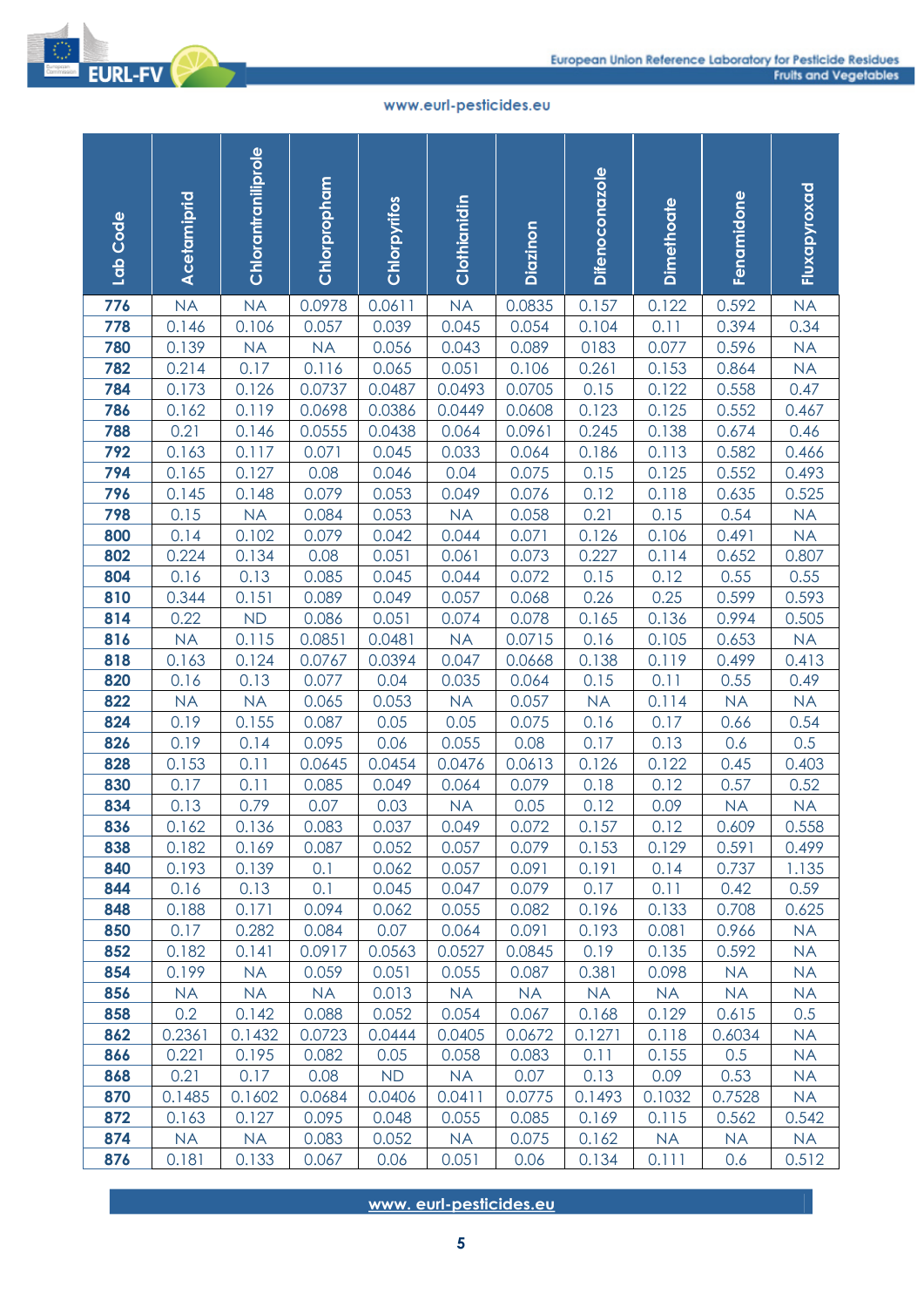



| Lab Code                        | Acetamiprid                         |             | Chlorantraniliprole       |           | Chlorpropham                                                              |                | Chlorpyrifos    |               |                   | Clothianidin |                                 | Diazinon                | <b>Difenoconazole</b> |                 | <b>Dimethoate</b> |                             | Fenamidone |                        | Fluxapyroxad   |
|---------------------------------|-------------------------------------|-------------|---------------------------|-----------|---------------------------------------------------------------------------|----------------|-----------------|---------------|-------------------|--------------|---------------------------------|-------------------------|-----------------------|-----------------|-------------------|-----------------------------|------------|------------------------|----------------|
| 878                             | 0.064                               |             | 0.094                     |           | 0.094                                                                     |                | 0.049           |               | 0.029             |              | 0.077                           |                         | 0.277                 | 0.138           |                   | 0.74                        |            | <b>NA</b>              |                |
| 880                             | 0.161                               |             | 0.135                     |           | 0.091                                                                     |                | 0.056           |               | 0.058             |              | 0.087                           |                         | 0.197                 | 0.116           |                   | 0.633                       |            | 0.548                  |                |
| 882                             | 0.151                               |             | <b>NA</b>                 |           | 0.0945                                                                    |                | 0.0471          |               | 0.0439            |              |                                 | 0.0698                  | 0.116                 | 0.112           |                   | 0.509                       |            | 0.604                  |                |
| 884                             | 0.188                               |             | 0.212                     |           | 0.077                                                                     |                | 0.046           |               | 0.053             |              |                                 | 0.08                    | 0.185                 | 0.069           |                   | <b>NA</b>                   |            | <b>NA</b>              |                |
| 886                             | 0.172                               |             | <b>NA</b>                 |           | <b>ND</b>                                                                 |                | 0.024           |               | 0.048             |              |                                 | <b>NA</b>               | 0.094                 | 0.134           |                   | <b>NA</b>                   |            | <b>NA</b>              |                |
| 888                             | <b>NA</b>                           |             | <b>NA</b>                 |           | 0.074                                                                     |                | 0.045           |               | <b>NA</b>         |              |                                 | 0.065                   | 0.152                 | 0.104           |                   | 0.587                       |            | <b>NA</b>              |                |
| 890<br>892                      | <b>ND</b><br>0.186                  |             | 0.157<br>0.144            |           | <b>ND</b>                                                                 |                | 0.04<br>0.045   |               | <b>ND</b><br>0.06 |              | 0.1                             | 0.055                   | 1.49<br>0.185         | 0.099<br>0.127  |                   | <b>ND</b><br>0.704          |            | <b>ND</b><br><b>ND</b> |                |
| 896                             | <b>ND</b>                           |             | <b>ND</b>                 |           | 0.068<br><b>ND</b>                                                        |                | 0.0335          |               | <b>ND</b>         |              |                                 | 0.059                   | <b>ND</b>             | 0.0875          |                   | <b>ND</b>                   |            | <b>ND</b>              |                |
| 902                             | 0.19                                |             | 0.145                     |           | 0.091                                                                     |                | 0.053           |               | 0.048             |              |                                 | 0.075                   | 0.172                 | 0.125           |                   | 0.595                       |            | 0.57                   |                |
| 904                             | 0.143                               |             | 0.113                     |           | 0.0869                                                                    |                | 0.0505          |               | 0.0432            |              |                                 | 0.0756                  | 0.157                 | 0.104           |                   | 0.57                        |            | 0.36                   |                |
| 906                             |                                     |             |                           |           |                                                                           |                |                 |               |                   |              |                                 | Participation cancelled |                       |                 |                   |                             |            |                        |                |
| 908                             | 0.17                                |             | 0.11                      |           | 0.07                                                                      |                | 0.04            |               | 0.05              |              |                                 | 0.07                    | 0.14                  | 0.12            |                   | 0.54                        |            | <b>NA</b>              |                |
| 910                             | 0.171                               |             | 0.137                     |           | 0.092                                                                     |                | 0.066           |               | 0.05              |              |                                 | 0.087                   | 0.218                 | 0.13            |                   | 0.6                         |            | 0.515                  |                |
| 912                             | 0.17                                |             | <b>NA</b>                 |           | <b>NA</b>                                                                 |                | 0.042           |               | <b>ND</b>         |              |                                 | 0.068                   | 0.13                  | 0.15            |                   | 0.68                        |            | <b>NA</b>              |                |
| 914                             | 0.157                               |             | 0.143                     |           | 0.05                                                                      |                | 0.046           |               | 0.051             |              | 0.077                           |                         | 0.153                 | 0.103           |                   | <b>ND</b>                   |            | 0.5                    |                |
| 916                             | 0.167                               |             | 0.108                     |           | 0.072                                                                     |                | 0.05            |               | 0.05              |              |                                 | 0.074                   | 0.146                 | 0.105           |                   | 0.585                       |            | 0.485                  |                |
| 918                             | 0.189                               |             | 0.147                     |           | 0.091                                                                     |                | 0.064           |               | 0.061             |              |                                 | 0.086                   | 0.183                 | 0.138           |                   | 0.441                       |            | 0.409                  |                |
| 920                             | 0.149                               |             | 0.129                     |           | 0.09                                                                      |                | 0.045           |               | 0.058             |              |                                 | 0.074                   | 0.16                  | 0.133           |                   | 0.604                       |            | 0.516                  |                |
| 922                             | 0.2                                 |             | 0.13                      |           | 0.09                                                                      |                | 0.055           |               | 0.055             |              |                                 | 0.079                   | 0.15                  | 0.13            |                   | 0.59                        |            | 0.56                   |                |
| 924                             | 0.174                               |             | 0.137                     |           | 0.0883                                                                    |                | 0.0555          |               | 0.0559            |              |                                 | 0.0805                  | 0.187                 | 0.131           |                   | 0.65                        |            | 0.572                  |                |
| 926                             | 0.2                                 |             | 0.115                     |           | 0.0959                                                                    |                | 0.0585          |               | 0.0573            |              |                                 | 0.0816                  | 0.179                 | 0.146           |                   | 0.627                       |            | 0.565                  |                |
| 928<br>930                      | 0.171                               |             | <b>NA</b>                 |           | <b>NA</b>                                                                 |                | <b>NA</b>       |               | <b>NA</b>         |              |                                 | <b>NA</b>               | 0.161                 | <b>NA</b>       |                   | <b>NA</b>                   |            | <b>NA</b><br><b>NA</b> |                |
| 932                             | 0.1604<br>0.156                     |             | 0.124<br>0.105            |           | 0.0881<br>0.046                                                           |                | 0.0539<br>0.047 |               | 0.0421<br>0.047   |              |                                 | 0.0842<br>0.066         | 0.1566<br>0.126       | 0.1262<br>0.112 |                   | <b>NA</b><br>0.496          |            | <b>NA</b>              |                |
| 1116                            | 0.19                                |             | <b>ND</b>                 |           | <b>ND</b>                                                                 |                | 0.06            |               | <b>ND</b>         |              |                                 | 0.09                    | <b>ND</b>             | 0.12            |                   | <b>ND</b>                   |            | <b>ND</b>              |                |
|                                 |                                     |             |                           |           | Table 2. (cont.) Concentration of the pesticides in the test item (mg/kg) |                |                 |               |                   |              |                                 |                         |                       |                 |                   |                             |            |                        |                |
| Metaflumizone<br><b>PDOCODI</b> | and $2$ -<br>(sum of E-<br>isomers) | Propamocarb | (only parent<br>compound) |           | Propyzamide                                                               | Pyraclostrobin |                 | Teflubenzuron |                   |              | Trifloxystrobin                 |                         | Triflumuron           |                 |                   | Penthiopyrad<br>(voluntary) | Spinetoram | (voluntary)            | Tritosulfuron  |
| $\overline{22}$                 | <b>NA</b>                           | <b>NA</b>   |                           | <b>NA</b> |                                                                           | <b>NA</b>      |                 | <b>NA</b>     |                   |              | <b>NA</b>                       | <b>NA</b>               |                       |                 | <b>NA</b>         |                             | <b>NA</b>  |                        | $\mathsf{N}$   |
| 24                              | <b>NA</b>                           | <b>NA</b>   |                           | 0.084     |                                                                           | 0.069          |                 | 0.1           |                   | 0.21         |                                 | 0.39                    |                       |                 | <b>NA</b>         |                             | <b>NA</b>  |                        | $\mathsf{N}$   |
| 28                              | 0.217                               | 0.188       |                           | 0.104     |                                                                           | 0.077          |                 | 0.432         |                   |              | 0.257                           | 0.488                   |                       |                 | 0.264             |                             | 0.059      |                        | 0.0            |
| 30<br>$\overline{\textbf{32}}$  | 0.265                               | 0.176       |                           | 0.078     |                                                                           | 0.076          |                 | 0.1           |                   |              | 0.238                           | 0.51                    |                       |                 | <b>NA</b>         |                             | <b>NA</b>  |                        | N              |
|                                 | 0.298                               | 0.205       |                           | 0.085     |                                                                           | 0.078          |                 | <b>ND</b>     | $\boldsymbol{6}$  |              | 0.236<br>www.eurl-pesticides.eu | 0.562                   |                       |                 | 0.194             |                             | 0.057      |                        | $\overline{N}$ |

| Code<br>lab | $\mathbf{z}$<br>mizone<br><b>Dup</b><br>菡<br>isomers)<br>ರ<br>Metaflu<br>(sum | Propamocarb<br>parent<br>compound)<br>(only | Propyzamide | Pyraclostrobin | <b>Teflubenzuron</b> | Trifloxystrobin | Triflumuron | Penthiopyrad<br>(voluntary) | Spinetoram<br>(voluntary) | Tritosulfuron<br>(voluntary) |
|-------------|-------------------------------------------------------------------------------|---------------------------------------------|-------------|----------------|----------------------|-----------------|-------------|-----------------------------|---------------------------|------------------------------|
| 522         | <b>NA</b>                                                                     | <b>NA</b>                                   | <b>NA</b>   | <b>NA</b>      | <b>NA</b>            | <b>NA</b>       | <b>NA</b>   | <b>NA</b>                   | <b>NA</b>                 | <b>NA</b>                    |
| 524         | <b>NA</b>                                                                     | <b>NA</b>                                   | 0.084       | 0.069          | 0.1                  | 0.21            | 0.39        | <b>NA</b>                   | <b>NA</b>                 | <b>NA</b>                    |
| 528         | 0.217                                                                         | 0.188                                       | 0.104       | 0.077          | 0.432                | 0.257           | 0.488       | 0.264                       | 0.059                     | 0.08                         |
| 530         | 0.265                                                                         | 0.176                                       | 0.078       | 0.076          | 0.1                  | 0.238           | 0.51        | <b>NA</b>                   | <b>NA</b>                 | <b>NA</b>                    |
| 532         | 0.298                                                                         | 0.205                                       | 0.085       | 0.078          | <b>ND</b>            | 0.236           | 0.562       | 0.194                       | 0.057                     | <b>ND</b>                    |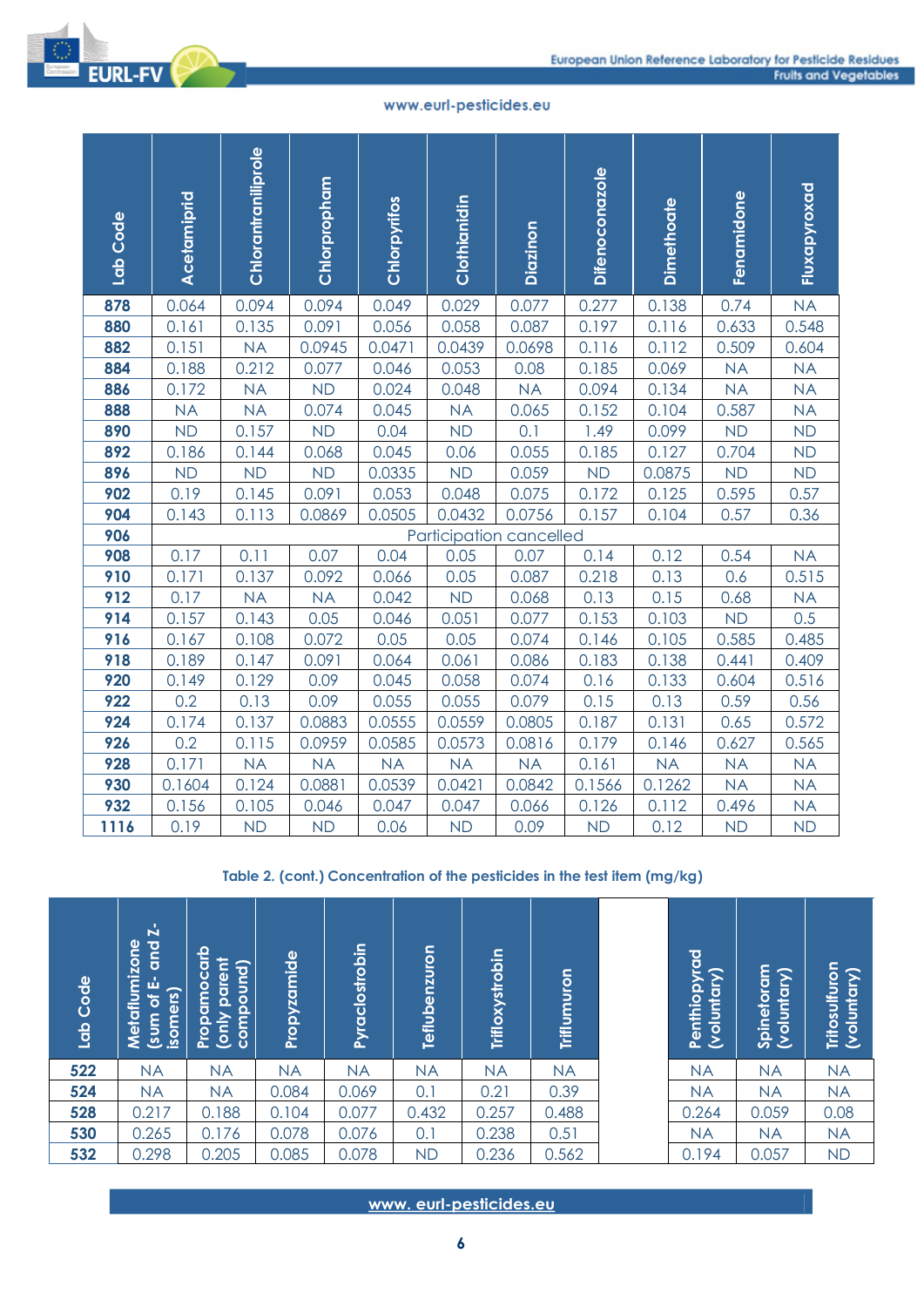

| Lab Code   | and Z-<br>Metaflumizone<br>ŵ<br>isomers)<br>sum of | Propamocarb<br>(only parent<br>compound) | Propyzamide      | Pyraclostrobin  | Teflubenzuron          | Trifloxystrobin | Triflumuron        | Penthiopyrad<br>(voluntary) | Spinetoram<br>(voluntary) | Tritosulfuron<br>(voluntary) |
|------------|----------------------------------------------------|------------------------------------------|------------------|-----------------|------------------------|-----------------|--------------------|-----------------------------|---------------------------|------------------------------|
| 534        | 0.195                                              | 0.144                                    | 0.1              | 0.095           | 0.155                  | 0.245           | 0.412              | 0.235                       | 0.047                     | <b>NA</b>                    |
| 536        | 0.231                                              | 0.154                                    | <b>NA</b>        | 0.065           | 0.1                    | 0.215           | 0.452              | <b>NA</b>                   | <b>NA</b>                 | <b>NA</b>                    |
| 538        | 0.22                                               | 0.22                                     | 0.11             | 0.067           | 0.1                    | 0.19            | 0.51               | <b>NA</b>                   | <b>NA</b>                 | <b>NA</b>                    |
| 540        | 0.261                                              | 0.203                                    | 0.089            | 0.077           | 0.119                  | 0.273           | 0.548              | 0.258                       | <b>NA</b>                 | 0.065                        |
| 544        | 0.109                                              | 0.161                                    | 0.0674           | 0.0688          | 0.11                   | 0.199           | 0.431              | 0.202                       | 0.053                     | <b>NA</b>                    |
| 546        | 0.181                                              | 0.164                                    | 0.088            | 0.089           | 0.126                  | 0.24            | 0.54               | 0.199                       | 0.054                     | 0.084                        |
| 548        | 0.185                                              | 0.148                                    | 0.074            | 0.064           | 0.069                  | 0.212           | 0.385              | 0.197                       | 0.044                     | 0.04                         |
| 550        | <b>ND</b>                                          | 0.16                                     | 0.077            | 0.083           | 0.09                   | 0.21            | 0.38               | <b>NA</b>                   | <b>NA</b>                 | <b>NA</b>                    |
| 552<br>554 | <b>NA</b><br><b>NA</b>                             | 0.112                                    | 0.082            | 0.094           | 0.104                  | 0.212<br>0.131  | <b>NA</b>          | <b>NA</b>                   | <b>NA</b>                 | <b>NA</b>                    |
| 556        | 0.224                                              | <b>NA</b><br>0.147                       | 0.049            | 0.118           | <b>NA</b><br>0.135     | 0.214           | <b>NA</b><br>0.457 | <b>NA</b><br>0.224          | <b>NA</b><br>0.053        | <b>NA</b>                    |
| 558        | 0.19                                               | 0.214                                    | 0.082<br>0.077   | 0.071<br>0.061  | 0.136                  | 0.196           | 0.407              | ND                          | <b>ND</b>                 | 0.062<br><b>ND</b>           |
| 560        | 0.15                                               | 0.185                                    | 0.091            | 0.071           | 0.13                   | 0.238           | 0.485              | 0.218                       | 0.061                     | 0.072                        |
| 562        | 0.159                                              | 0.133                                    | 0.096            | 0.078           | 0.098                  | 0.221           | 0.581              | 0.21                        | 0.081                     | NA                           |
| 564        | 0.203                                              | 0.171                                    | 0.079            | 0.084           | 0.078                  | 0.286           | 0.449              | 0.227                       | 0.052                     | 0.06                         |
| 566        | 0.331                                              | 0.136                                    | 0.0806           | 0.0712          | 0.103                  | 0.242           | 0.406              | 0.232                       | 0.0683                    | <b>NA</b>                    |
| 568        | 0.188                                              | 0.225                                    | 0.0651           | 0.0954          | 0.114                  | 0.201           | 0.542              | 0.269                       | 0.0632                    | <b>NA</b>                    |
| 570        | 0.427                                              | 0.141                                    | 0.104            | 0.076           | 0.139                  | 0.253           | 0.509              | <b>NA</b>                   | 0.091                     | <b>NA</b>                    |
| 572        | <b>NA</b>                                          | 0.19                                     | <b>NA</b>        | 0.09            | 0.11                   | 0.27            | 0.56               | <b>NA</b>                   | <b>NA</b>                 | 0.087                        |
| 574        | <b>NA</b>                                          | 0.143                                    | 0.084            | <b>NA</b>       | <b>NA</b>              | 0.215           | NA                 | 0.23                        | <b>NA</b>                 | <b>NA</b>                    |
| 576        | 0.173                                              | 0.09                                     | 0.159            | 0.073           | <b>ND</b>              | <b>ND</b>       | <b>ND</b>          | <b>NA</b>                   | <b>ND</b>                 | <b>NA</b>                    |
| 580        | 0.223                                              | 0.157                                    | 0.082            | 0.085           | 0.108                  | 0.251           | 0.524              | 0.237                       | <b>NA</b>                 | <b>NA</b>                    |
| 582        | 0.244                                              | 0.163                                    | 0.079            | 0.072           | 0.101                  | 0.242           | 0.652              | 0.226                       | <b>ND</b>                 | <b>NA</b>                    |
| 584        | 0.19                                               | 0.15                                     | 0.071            | 0.053           | 0.082                  | 0.18            | 0.37               | 0.16                        | 0.031                     | 0.046                        |
| 586        | 0.256                                              | 0.143                                    | 0.102            | 0.0812          | 0.1                    | 0.232           | 0.443              | 0.26                        | 0.0461                    | 0.0621                       |
| 588        | <b>NA</b>                                          | 0.19                                     | 0.071            | 0.087           | 0.21                   | 0.28            | 0.42               | <b>NA</b>                   | <b>NA</b>                 | <b>NA</b>                    |
| 590        | 0.193                                              | 0.148                                    | 0.0836           | 0.0829          | 0.113                  | 0.242           | 0.483              | 0.242                       | 0.0623                    | <b>NA</b>                    |
| 592        | 0.128                                              | 0.138                                    | 0.089            | 0.07            | 0.096                  | 0.264           | 0.432              | <b>NA</b>                   | <b>NA</b>                 | <b>NA</b>                    |
| 594        | 0.092                                              | 0.152                                    | 0.064            | 0.051           | 0.071                  | 0.153           | 0.139              | 0.186                       | 0.041                     | <b>ND</b>                    |
| 596<br>598 | 0.141<br>0.224                                     | 0.177<br>0.18                            | 0.0723<br>0.0901 | 0.061<br>0.0701 | 0.107<br>0.101         | 0.188<br>0.194  | 0.451<br><b>ND</b> | 0.178<br>0.209              | 0.053<br>0.0466           | <b>NA</b><br><b>NA</b>       |
| 600        | <b>ND</b>                                          | <b>ND</b>                                | 0.076            | <b>NA</b>       | <b>NA</b>              | 0.172           | <b>NA</b>          | <b>NA</b>                   | <b>NA</b>                 | <b>NA</b>                    |
| 602        | 0.18                                               | 0.083                                    | 0.063            | 0.065           | 0.078                  | 0.2             | 0.32               | 0.15                        | 0.042                     | <b>NA</b>                    |
| 604        | 0.228                                              | 0.156                                    | 0.078            | 0.075           | 0.134                  | 0.224           | 0.53               | <b>NA</b>                   | <b>NA</b>                 | <b>NA</b>                    |
| 606        | 0.19                                               | 0.15                                     | 0.12             | 0.12            | 0.1                    | 0.29            | 0.54               | 0.27                        | <b>NA</b>                 | <b>NA</b>                    |
| 608        | <b>NA</b>                                          | 0.13                                     | <b>NA</b>        | 0.12            | <b>NA</b>              | <b>NA</b>       | <b>NA</b>          | <b>NA</b>                   | <b>NA</b>                 | <b>NA</b>                    |
| 610        | 0.244                                              | 0.142                                    | 0.0742           | 0.0647          | 0.0946                 | 0.235           | 0.565              | 0.168                       | 0.0497                    | <b>NA</b>                    |
| 612        | <b>NA</b>                                          | <b>NA</b>                                | 0.095            | <b>NA</b>       | <b>NA</b>              | <b>NA</b>       | <b>NA</b>          | <b>NA</b>                   | <b>NA</b>                 | <b>NA</b>                    |
| 614        | 0.225                                              | 0.136                                    | 0.083            | 0.065           | 0.101                  | 0.246           | 0.593              | <b>NA</b>                   | <b>ND</b>                 | <b>NA</b>                    |
| 616        | 0.152                                              | 0.176                                    | 0.087            | 0.092           | 0.099                  | 0.236           | 0.465              | <b>NA</b>                   | <b>NA</b>                 | <b>NA</b>                    |
| 618        | 0.212                                              | 0.18                                     | 0.0738           | 0.073           | 0.0952                 | 0.211           | 0.385              | 0.205                       | 0.0528                    | <b>NA</b>                    |
| 620        | <b>NA</b>                                          | 0.149                                    | 0.0644           | 0.0522          | 0.0715                 | 0.156           | 0.323              | 0.149                       | 0.0318                    | <b>NA</b>                    |
|            |                                                    |                                          |                  |                 | www.eurl-pesticides.eu | 7               |                    |                             |                           |                              |

| Penthiopyrad<br>(voluntary)                                           |                                                                                        |                                                                                      |
|-----------------------------------------------------------------------|----------------------------------------------------------------------------------------|--------------------------------------------------------------------------------------|
|                                                                       | Spinetoram<br>(voluntary)                                                              | <b>Tritosulfuron</b><br>(voluntary)                                                  |
|                                                                       |                                                                                        |                                                                                      |
|                                                                       |                                                                                        |                                                                                      |
| 0.235<br>NA<br>NA<br>0.258<br>0.202<br>0.199<br>0.197                 |                                                                                        |                                                                                      |
|                                                                       |                                                                                        |                                                                                      |
|                                                                       |                                                                                        |                                                                                      |
|                                                                       |                                                                                        |                                                                                      |
|                                                                       |                                                                                        |                                                                                      |
|                                                                       |                                                                                        |                                                                                      |
|                                                                       |                                                                                        |                                                                                      |
|                                                                       |                                                                                        |                                                                                      |
| $\frac{NA}{NA}$ $\frac{NA}{NA}$ $\frac{NA}{0.224}$ $\frac{ND}{0.212}$ | 0.047<br>NA<br>NA<br>NA<br>0.053<br>NA<br>NA<br>NA<br>NA<br>NA<br>NA<br>NA<br>ND<br>ND | NA NA 0.065<br>0.065<br>0.084<br>0.04<br>NA NA 0.062<br>ND<br>0.072<br>NA 0.06<br>NA |
|                                                                       |                                                                                        |                                                                                      |
|                                                                       |                                                                                        |                                                                                      |
|                                                                       |                                                                                        |                                                                                      |
|                                                                       |                                                                                        |                                                                                      |
| $\frac{0.218}{0.21}$ $\frac{0.227}{0.232}$                            | $\frac{0.061}{0.081}$ $\frac{0.052}{0.0683}$ $\frac{0.0632}{0.091}$ NA<br>NA           |                                                                                      |
|                                                                       |                                                                                        |                                                                                      |
|                                                                       |                                                                                        |                                                                                      |
|                                                                       |                                                                                        |                                                                                      |
| $\frac{0.262}{NA}$ $\frac{NA}{NA}$ $\frac{NA}{0.23}$                  |                                                                                        | NA<br>NA<br>0.087<br>NA<br>NA<br>NA<br>NA<br>0.046                                   |
|                                                                       |                                                                                        |                                                                                      |
|                                                                       |                                                                                        |                                                                                      |
| $\frac{0.25}{NA}$ $\frac{0.237}{0.226}$ $\frac{0.16}{0.16}$           | $\frac{ND}{ND}$<br>$\frac{N}{ND}$<br>$\frac{0.031}{N}$                                 |                                                                                      |
|                                                                       |                                                                                        |                                                                                      |
|                                                                       |                                                                                        |                                                                                      |
|                                                                       | 0.0461                                                                                 |                                                                                      |
| 0.26                                                                  |                                                                                        | 0.0621                                                                               |
| NA                                                                    | <b>NA</b>                                                                              | ΝA                                                                                   |
| 0.242<br><b>NA</b>                                                    | 0.0623<br><b>NA</b>                                                                    | <b>NA</b><br>NA                                                                      |
| 0.186                                                                 | 0.041                                                                                  | ND                                                                                   |
| 0.178                                                                 | 0.053                                                                                  | <b>NA</b>                                                                            |
| 0.209                                                                 | 0.0466                                                                                 | <b>NA</b>                                                                            |
| <b>NA</b>                                                             | <b>NA</b>                                                                              | <b>NA</b>                                                                            |
| 0.15                                                                  | 0.042                                                                                  | <b>NA</b>                                                                            |
| NA                                                                    | <b>NA</b>                                                                              | <b>NA</b>                                                                            |
| 0.27                                                                  | <b>NA</b>                                                                              | <b>NA</b>                                                                            |
| <b>NA</b>                                                             | <b>NA</b>                                                                              | ΝA                                                                                   |
| 0.168                                                                 | 0.0497                                                                                 | NA                                                                                   |
| <b>NA</b>                                                             | <b>NA</b>                                                                              | <b>NA</b>                                                                            |
| NA                                                                    | ND                                                                                     | <b>NA</b>                                                                            |
| <b>NA</b>                                                             | <b>NA</b>                                                                              | <b>NA</b>                                                                            |
| 0.205                                                                 | 0.0528                                                                                 | <b>NA</b>                                                                            |
| 0149                                                                  | 0.0318                                                                                 | <b>NA</b>                                                                            |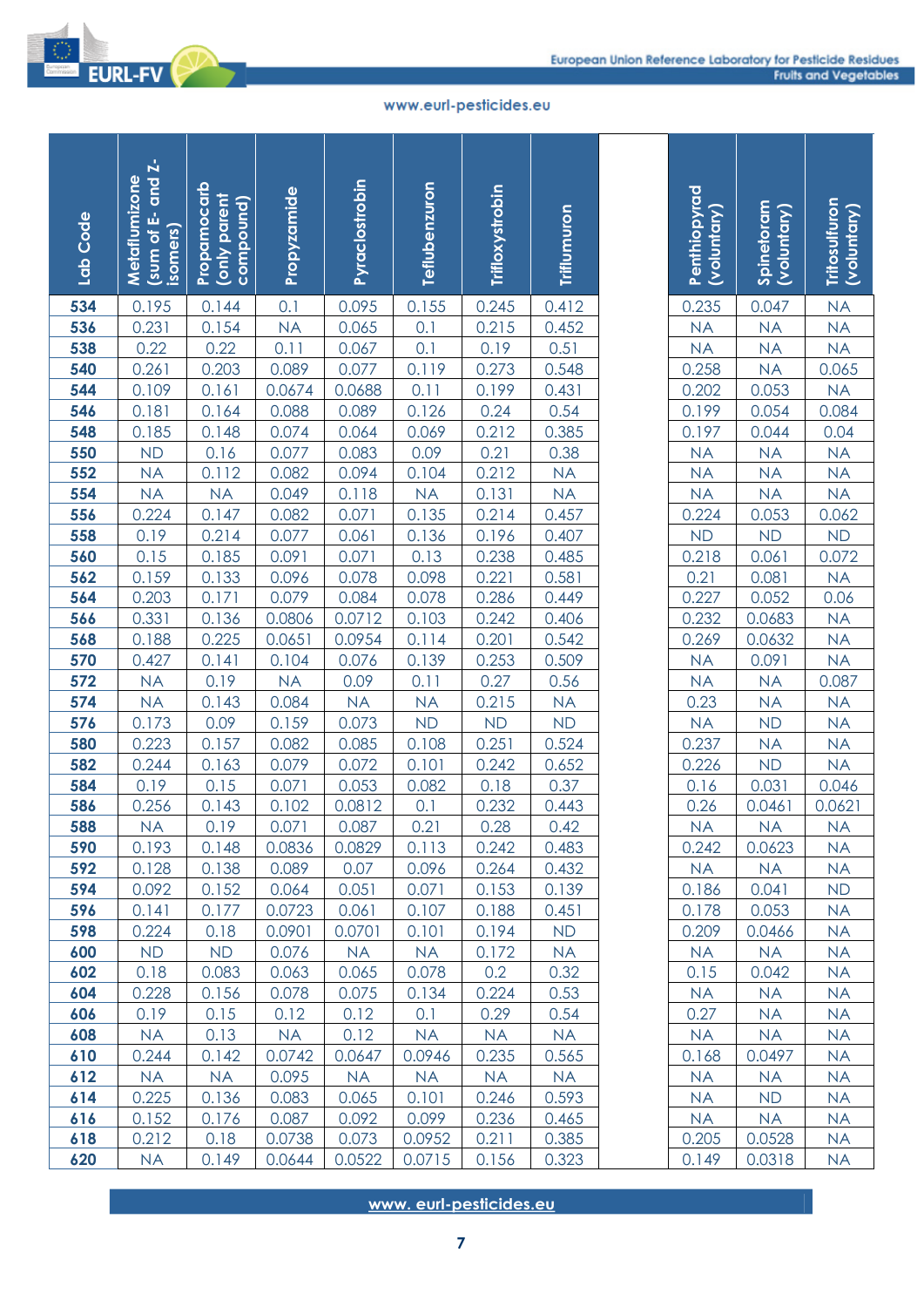

| Lab Code   | and Z-<br>Metaflumizone<br>菡<br>isomers)<br>sum of | Propamocarb<br>(only parent<br>compound) | Propyzamide    | Pyraclostrobin   | Teflubenzuron               | Trifloxystrobin | Triflumuron     | Penthiopyrad<br>(voluntary) | Spinetoram<br>(voluntary) | Tritosulfuron<br>(voluntary) |
|------------|----------------------------------------------------|------------------------------------------|----------------|------------------|-----------------------------|-----------------|-----------------|-----------------------------|---------------------------|------------------------------|
| 622        | 0.233                                              | 0.141                                    | 0.082          | 0.0699           | 0.0933                      | 0.214           | 0.444           | 0.193                       | 0.0541                    | 0.063                        |
| 624        | 0.179                                              | 0.177                                    | 0.094          | 0.056            | 0.098                       | 0.263           | 0.378           | 0.225                       | 0.059                     | 0.066                        |
| 626        | 0.401                                              | 0.165                                    | 0.075          | 0.102            | 0.13                        | 0.248           | 0.651           | 0.236                       | 0.095                     | <b>NA</b>                    |
| 628        | <b>NA</b>                                          | 0.021                                    | 0.087          | 0.164            | 0.153                       | 0.614           | <b>ND</b>       | <b>NA</b>                   | <b>NA</b>                 | <b>NA</b>                    |
| 632        | 0.278                                              | 0.17                                     | 0.105          | 0.0776           | 0.095                       | 0.248           | 0.828           | 0.247                       | 0.0527                    | <b>NA</b>                    |
| 634        | 0.16                                               | 0.207                                    | 0.0992         | 0.0843           | 0.126                       | 0.253           | 0.502           | <b>NA</b>                   | 0.058                     | 0.0659                       |
| 636        | 0.263                                              | 0.139                                    | 0.0749         | 0.0704           | 0.0902                      | 0.233           | 0.489           | 0.247                       | 0.0364                    | <b>NA</b>                    |
| 638        | <b>NA</b>                                          | <b>NA</b>                                | <b>NA</b>      | 0.082            | <b>NA</b>                   | 0.22            | <b>NA</b>       | <b>NA</b>                   | <b>NA</b>                 | NA                           |
| 640<br>642 | 0.338                                              | 0.159                                    | 0.067          | 0.07             | 0.104                       | 0.189<br>0.217  | 0.445           | 0.21                        | 0.055                     | <b>NA</b>                    |
| 644        | 0.1527<br>0.148                                    | 0.1671<br>0.16                           | 0.071<br>0.075 | 0.0668<br>0.0748 | 0.0932<br>0.1               | 0.216           | 0.436<br>0.488  | 0.2164<br><b>NA</b>         | 0.0531<br><b>NA</b>       | 0.0538<br><b>NA</b>          |
| 646        | 0.1513                                             | 0.1592                                   | 0.0739         | 0.0718           | 0.0945                      | 0.2113          | 0.4662          | 0.2244                      | 0.0581                    | 0.0574                       |
| 648        | 0.158                                              | 0.145                                    | 0.075          | 0.0805           | 0.123                       | 0.216           | 0.615           | <b>NA</b>                   | <b>NA</b>                 | <b>NA</b>                    |
| 650        | <b>NA</b>                                          | 0.17                                     | 0.09           | 0.08             | 0.12                        | 0.24            | 0.49            | <b>NA</b>                   | <b>NA</b>                 | <b>NA</b>                    |
| 654        | 0.226                                              | 0.207                                    | 0.092          | 0.081            | 0.106                       | 0.211           | 0.487           | 0.209                       | 0.067                     | <b>NA</b>                    |
| 656        | <b>NA</b>                                          | 0.11                                     | 0.112          | 0.073            | <b>NA</b>                   | 0.23            | 0.23            | <b>NA</b>                   | 0.049                     | <b>NA</b>                    |
| 658        | <b>NA</b>                                          | <b>NA</b>                                | 0.091          | 0.097            | <b>NA</b>                   | 0.25            | <b>NA</b>       | <b>NA</b>                   | <b>NA</b>                 | <b>NA</b>                    |
| 660        | <b>NA</b>                                          | 0.18                                     | 0.082          | 0.077            | <b>NA</b>                   | 0.241           | 0.481           | <b>NA</b>                   | <b>NA</b>                 | <b>NA</b>                    |
| 662        | <b>NA</b>                                          | 0.15                                     | 0.094          | 0.08             | <b>NA</b>                   | 0.225           | 0.451           | <b>NA</b>                   | <b>NA</b>                 | <b>NA</b>                    |
| 664        | <b>NA</b>                                          | <b>NA</b>                                | <b>NA</b>      | <b>NA</b>        | <b>NA</b>                   | 0.238           | <b>NA</b>       | <b>NA</b>                   | <b>NA</b>                 | <b>NA</b>                    |
| 666        | 0.18                                               | 0.15                                     | <b>NA</b>      | 0.076            | 0.122                       | 0.265           | 0.442           | 0.23                        | 0.094                     | <b>ND</b>                    |
| 668        | <b>ND</b>                                          | 0.22                                     | 0.075          | 0.096            | <b>ND</b>                   | 0.25            | 0.62            | <b>NA</b>                   | <b>NA</b>                 | <b>NA</b>                    |
| 670        | 0.164                                              | 0.18                                     | 0.078          | 0.068            | 0.1                         | 0.22            | 0.438           | 0.21                        | 0.052                     | <b>NA</b>                    |
| 672        | <b>NA</b>                                          | <b>NA</b>                                | 0.086          | 0.077            | 0.098                       | 0.268           | 0.435           | 0.25                        | <b>NA</b>                 | <b>NA</b>                    |
| 674        | 0.22                                               | 0.13                                     | 0.08           | 0.066            | 0.094                       | 0.24            | 0.36            | 0.25                        | 0.047                     | 0.058                        |
| 676        | 0.141                                              | 0.17                                     | 0.084          | 0.081            | 0.084                       | 0.256           | 0.453           | <b>NA</b>                   | <b>NA</b>                 | <b>NA</b>                    |
| 678        | 0.21                                               | 0.18                                     | 0.082          | 0.087            | 0.11                        | 0.26            | 0.52            | <b>NA</b>                   | 0.065                     | <b>ND</b>                    |
| 680        | 0.164                                              | 0.177                                    | 0.088          | 0.072            | 0.115                       | 0.216           | 0.389           | 0.237                       | 0.05                      | 0.065                        |
| 682<br>684 | 0.1725<br>0.193                                    | 0.1742<br>0.158                          | 0.094<br>0.095 | 0.0691<br>0.0745 | 0.1115<br>0.0893            | 0.2304<br>0.355 | 0.6095<br>0.483 | 0.2113<br><b>NA</b>         | 0.0703<br><b>NA</b>       | <b>NA</b><br><b>NA</b>       |
| 686        | 0.227                                              | 0.171                                    | 0.098          | 0.079            | 0.112                       | 0.251           | 0.488           | 0.246                       | 0.056                     | 0.061                        |
| 688        | <b>NA</b>                                          | <b>NA</b>                                | 0.087          | <b>NA</b>        | <b>NA</b>                   | 0.28            | <b>NA</b>       | <b>NA</b>                   | <b>NA</b>                 | <b>NA</b>                    |
| 690        | 0.175                                              | 0.209                                    | 0.074          | 0.068            | 0.103                       | 0.198           | 0.418           | 0.239                       | 0.067                     | <b>NA</b>                    |
| 692        | 0.234                                              | 0.175                                    | 0.099          | 0.069            | 0.098                       | 0.243           | 0.469           | <b>NA</b>                   | 0.052                     | <b>NA</b>                    |
| 694        | <b>NA</b>                                          | 0.189                                    | 0.089          | 0.079            | <b>ND</b>                   | 0.25            | 0.52            | <b>NA</b>                   | <b>NA</b>                 | <b>NA</b>                    |
| 696        | <b>NA</b>                                          | 0.937                                    | 0.089          | 0.077            | <b>NA</b>                   | 0.275           | 0.699           | <b>NA</b>                   | <b>NA</b>                 | <b>NA</b>                    |
| 698        | 0.283                                              | 0.205                                    | 0.07           | 0.095            | 0.128                       | 0.26            | 0.243           | <b>NA</b>                   | <b>NA</b>                 | <b>NA</b>                    |
| 700        | 0.207                                              | 0.161                                    | 0.077          | 0.076            | 0.16                        | 0.243           | 0.421           | 0.235                       | 0.058                     | <b>NA</b>                    |
| 702        | 0.206                                              | 0.186                                    | 0.112          | 0.081            | 0.111                       | 0.218           | 0.459           | 0.249                       | 0.06                      | <b>NA</b>                    |
| 704        | 0.27                                               | 0.134                                    | 0.097          | 0.086            | 0.142                       | 0.228           | 0.527           | <b>NA</b>                   | 0.053                     | <b>NA</b>                    |
| 706        | 0.2                                                | 0.225                                    | 0.075          | 0.074            | 0.12                        | 0.22            | 0.45            | 0.221                       | 0.055                     | <b>NA</b>                    |
| 708        | 0.291                                              | 0.185                                    | 0.081          | 0.083            | 0.112                       | 0.257           | 0.515           | 0.239                       | 0.081                     | 0.081                        |
|            |                                                    |                                          |                |                  | www.eurl-pesticides.eu<br>8 |                 |                 |                             |                           |                              |

| Penthiopyrad<br>itosulfuron<br>Spinetoram<br>(voluntary)<br>(voluntary)<br>(voluntary)<br>$\frac{0.063}{0.066}$ $\frac{NA}{NA}$ $\frac{NA}{0.0659}$ $\frac{NA}{NA}$<br>$\frac{0.193}{0.225}$<br>0.225<br>0.0541<br>$\frac{0.059}{0.095}$<br>$\frac{NA}{0.247}$ $\frac{0.247}{NA}$ $0.247$<br>$\frac{NA}{0.0527}$ $0.058$ $0.0364$<br>$\frac{NA}{NA}$ $\frac{NA}{0.0538}$ $NA$<br>$\frac{NA}{0.21}$ 0.21<br>0.21<br>NA<br>$\frac{NA}{0.055}$<br>0.055<br>NA<br>0.2244<br>$\frac{0.0581}{NA}$<br>0.0574<br>$\frac{N}{N}$ $\frac{N}{N}$ $\frac{N}{N}$ $\frac{N}{N}$ $\frac{N}{N}$ $\frac{N}{N}$ $\frac{N}{N}$ $\frac{N}{N}$ $\frac{N}{N}$ $\frac{N}{N}$ $\frac{N}{N}$ $\frac{N}{N}$ $\frac{N}{N}$ $\frac{N}{N}$ $\frac{N}{N}$ $\frac{N}{N}$ $\frac{N}{N}$ $\frac{N}{N}$ $\frac{N}{N}$ $\frac{N}{N}$<br>$\frac{N_{A}}{N_{A}} \frac{0.209}{NA}$ $\frac{N_{A}}{N_{A}} \frac{N_{A}}{N_{A}} \frac{N_{A}}{N_{A}}}{0.23}$ $\frac{0.23}{0.25}$ $\frac{0.25}{0.25}$<br>NA<br>NA<br>NA<br>NA<br>NA<br>0.049<br>NA<br>NA<br>NA<br>NA<br>NA<br>$\frac{ND}{NA}$ $\frac{NA}{NA}$<br>0.047<br>0.058<br><b>NA</b><br><b>NA</b><br><b>NA</b><br>0.065<br><b>NA</b><br><b>ND</b><br>0.237<br>0.065<br>0.05 |
|---------------------------------------------------------------------------------------------------------------------------------------------------------------------------------------------------------------------------------------------------------------------------------------------------------------------------------------------------------------------------------------------------------------------------------------------------------------------------------------------------------------------------------------------------------------------------------------------------------------------------------------------------------------------------------------------------------------------------------------------------------------------------------------------------------------------------------------------------------------------------------------------------------------------------------------------------------------------------------------------------------------------------------------------------------------------------------------------------------------------------------------------------------------------------------------|
|                                                                                                                                                                                                                                                                                                                                                                                                                                                                                                                                                                                                                                                                                                                                                                                                                                                                                                                                                                                                                                                                                                                                                                                       |
|                                                                                                                                                                                                                                                                                                                                                                                                                                                                                                                                                                                                                                                                                                                                                                                                                                                                                                                                                                                                                                                                                                                                                                                       |
|                                                                                                                                                                                                                                                                                                                                                                                                                                                                                                                                                                                                                                                                                                                                                                                                                                                                                                                                                                                                                                                                                                                                                                                       |
|                                                                                                                                                                                                                                                                                                                                                                                                                                                                                                                                                                                                                                                                                                                                                                                                                                                                                                                                                                                                                                                                                                                                                                                       |
|                                                                                                                                                                                                                                                                                                                                                                                                                                                                                                                                                                                                                                                                                                                                                                                                                                                                                                                                                                                                                                                                                                                                                                                       |
|                                                                                                                                                                                                                                                                                                                                                                                                                                                                                                                                                                                                                                                                                                                                                                                                                                                                                                                                                                                                                                                                                                                                                                                       |
|                                                                                                                                                                                                                                                                                                                                                                                                                                                                                                                                                                                                                                                                                                                                                                                                                                                                                                                                                                                                                                                                                                                                                                                       |
|                                                                                                                                                                                                                                                                                                                                                                                                                                                                                                                                                                                                                                                                                                                                                                                                                                                                                                                                                                                                                                                                                                                                                                                       |
|                                                                                                                                                                                                                                                                                                                                                                                                                                                                                                                                                                                                                                                                                                                                                                                                                                                                                                                                                                                                                                                                                                                                                                                       |
|                                                                                                                                                                                                                                                                                                                                                                                                                                                                                                                                                                                                                                                                                                                                                                                                                                                                                                                                                                                                                                                                                                                                                                                       |
|                                                                                                                                                                                                                                                                                                                                                                                                                                                                                                                                                                                                                                                                                                                                                                                                                                                                                                                                                                                                                                                                                                                                                                                       |
|                                                                                                                                                                                                                                                                                                                                                                                                                                                                                                                                                                                                                                                                                                                                                                                                                                                                                                                                                                                                                                                                                                                                                                                       |
|                                                                                                                                                                                                                                                                                                                                                                                                                                                                                                                                                                                                                                                                                                                                                                                                                                                                                                                                                                                                                                                                                                                                                                                       |
|                                                                                                                                                                                                                                                                                                                                                                                                                                                                                                                                                                                                                                                                                                                                                                                                                                                                                                                                                                                                                                                                                                                                                                                       |
|                                                                                                                                                                                                                                                                                                                                                                                                                                                                                                                                                                                                                                                                                                                                                                                                                                                                                                                                                                                                                                                                                                                                                                                       |
|                                                                                                                                                                                                                                                                                                                                                                                                                                                                                                                                                                                                                                                                                                                                                                                                                                                                                                                                                                                                                                                                                                                                                                                       |
|                                                                                                                                                                                                                                                                                                                                                                                                                                                                                                                                                                                                                                                                                                                                                                                                                                                                                                                                                                                                                                                                                                                                                                                       |
|                                                                                                                                                                                                                                                                                                                                                                                                                                                                                                                                                                                                                                                                                                                                                                                                                                                                                                                                                                                                                                                                                                                                                                                       |
|                                                                                                                                                                                                                                                                                                                                                                                                                                                                                                                                                                                                                                                                                                                                                                                                                                                                                                                                                                                                                                                                                                                                                                                       |
|                                                                                                                                                                                                                                                                                                                                                                                                                                                                                                                                                                                                                                                                                                                                                                                                                                                                                                                                                                                                                                                                                                                                                                                       |
|                                                                                                                                                                                                                                                                                                                                                                                                                                                                                                                                                                                                                                                                                                                                                                                                                                                                                                                                                                                                                                                                                                                                                                                       |
|                                                                                                                                                                                                                                                                                                                                                                                                                                                                                                                                                                                                                                                                                                                                                                                                                                                                                                                                                                                                                                                                                                                                                                                       |
|                                                                                                                                                                                                                                                                                                                                                                                                                                                                                                                                                                                                                                                                                                                                                                                                                                                                                                                                                                                                                                                                                                                                                                                       |
|                                                                                                                                                                                                                                                                                                                                                                                                                                                                                                                                                                                                                                                                                                                                                                                                                                                                                                                                                                                                                                                                                                                                                                                       |
|                                                                                                                                                                                                                                                                                                                                                                                                                                                                                                                                                                                                                                                                                                                                                                                                                                                                                                                                                                                                                                                                                                                                                                                       |
|                                                                                                                                                                                                                                                                                                                                                                                                                                                                                                                                                                                                                                                                                                                                                                                                                                                                                                                                                                                                                                                                                                                                                                                       |
|                                                                                                                                                                                                                                                                                                                                                                                                                                                                                                                                                                                                                                                                                                                                                                                                                                                                                                                                                                                                                                                                                                                                                                                       |
|                                                                                                                                                                                                                                                                                                                                                                                                                                                                                                                                                                                                                                                                                                                                                                                                                                                                                                                                                                                                                                                                                                                                                                                       |
|                                                                                                                                                                                                                                                                                                                                                                                                                                                                                                                                                                                                                                                                                                                                                                                                                                                                                                                                                                                                                                                                                                                                                                                       |
|                                                                                                                                                                                                                                                                                                                                                                                                                                                                                                                                                                                                                                                                                                                                                                                                                                                                                                                                                                                                                                                                                                                                                                                       |
|                                                                                                                                                                                                                                                                                                                                                                                                                                                                                                                                                                                                                                                                                                                                                                                                                                                                                                                                                                                                                                                                                                                                                                                       |
|                                                                                                                                                                                                                                                                                                                                                                                                                                                                                                                                                                                                                                                                                                                                                                                                                                                                                                                                                                                                                                                                                                                                                                                       |
|                                                                                                                                                                                                                                                                                                                                                                                                                                                                                                                                                                                                                                                                                                                                                                                                                                                                                                                                                                                                                                                                                                                                                                                       |
|                                                                                                                                                                                                                                                                                                                                                                                                                                                                                                                                                                                                                                                                                                                                                                                                                                                                                                                                                                                                                                                                                                                                                                                       |
| 0.2113<br>0.0703<br><b>NA</b>                                                                                                                                                                                                                                                                                                                                                                                                                                                                                                                                                                                                                                                                                                                                                                                                                                                                                                                                                                                                                                                                                                                                                         |
| <b>NA</b><br><b>NA</b><br><b>NA</b>                                                                                                                                                                                                                                                                                                                                                                                                                                                                                                                                                                                                                                                                                                                                                                                                                                                                                                                                                                                                                                                                                                                                                   |
| 0.246<br>0.056<br>0.061                                                                                                                                                                                                                                                                                                                                                                                                                                                                                                                                                                                                                                                                                                                                                                                                                                                                                                                                                                                                                                                                                                                                                               |
| <b>NA</b><br><b>NA</b><br><b>NA</b>                                                                                                                                                                                                                                                                                                                                                                                                                                                                                                                                                                                                                                                                                                                                                                                                                                                                                                                                                                                                                                                                                                                                                   |
| 0.239<br>0.067<br><b>NA</b>                                                                                                                                                                                                                                                                                                                                                                                                                                                                                                                                                                                                                                                                                                                                                                                                                                                                                                                                                                                                                                                                                                                                                           |
| 0.052<br><b>NA</b><br><b>NA</b>                                                                                                                                                                                                                                                                                                                                                                                                                                                                                                                                                                                                                                                                                                                                                                                                                                                                                                                                                                                                                                                                                                                                                       |
| <b>NA</b><br><b>NA</b><br><b>NA</b>                                                                                                                                                                                                                                                                                                                                                                                                                                                                                                                                                                                                                                                                                                                                                                                                                                                                                                                                                                                                                                                                                                                                                   |
| NA<br>NA<br><b>NA</b>                                                                                                                                                                                                                                                                                                                                                                                                                                                                                                                                                                                                                                                                                                                                                                                                                                                                                                                                                                                                                                                                                                                                                                 |
| <b>NA</b><br><b>NA</b><br><b>NA</b>                                                                                                                                                                                                                                                                                                                                                                                                                                                                                                                                                                                                                                                                                                                                                                                                                                                                                                                                                                                                                                                                                                                                                   |
|                                                                                                                                                                                                                                                                                                                                                                                                                                                                                                                                                                                                                                                                                                                                                                                                                                                                                                                                                                                                                                                                                                                                                                                       |
|                                                                                                                                                                                                                                                                                                                                                                                                                                                                                                                                                                                                                                                                                                                                                                                                                                                                                                                                                                                                                                                                                                                                                                                       |
| 0.235<br>0.058<br><b>NA</b>                                                                                                                                                                                                                                                                                                                                                                                                                                                                                                                                                                                                                                                                                                                                                                                                                                                                                                                                                                                                                                                                                                                                                           |
| 0.249<br>0.06<br><b>NA</b>                                                                                                                                                                                                                                                                                                                                                                                                                                                                                                                                                                                                                                                                                                                                                                                                                                                                                                                                                                                                                                                                                                                                                            |
| <b>NA</b><br>0.053<br><b>NA</b><br>0.221<br>0.055<br><b>NA</b>                                                                                                                                                                                                                                                                                                                                                                                                                                                                                                                                                                                                                                                                                                                                                                                                                                                                                                                                                                                                                                                                                                                        |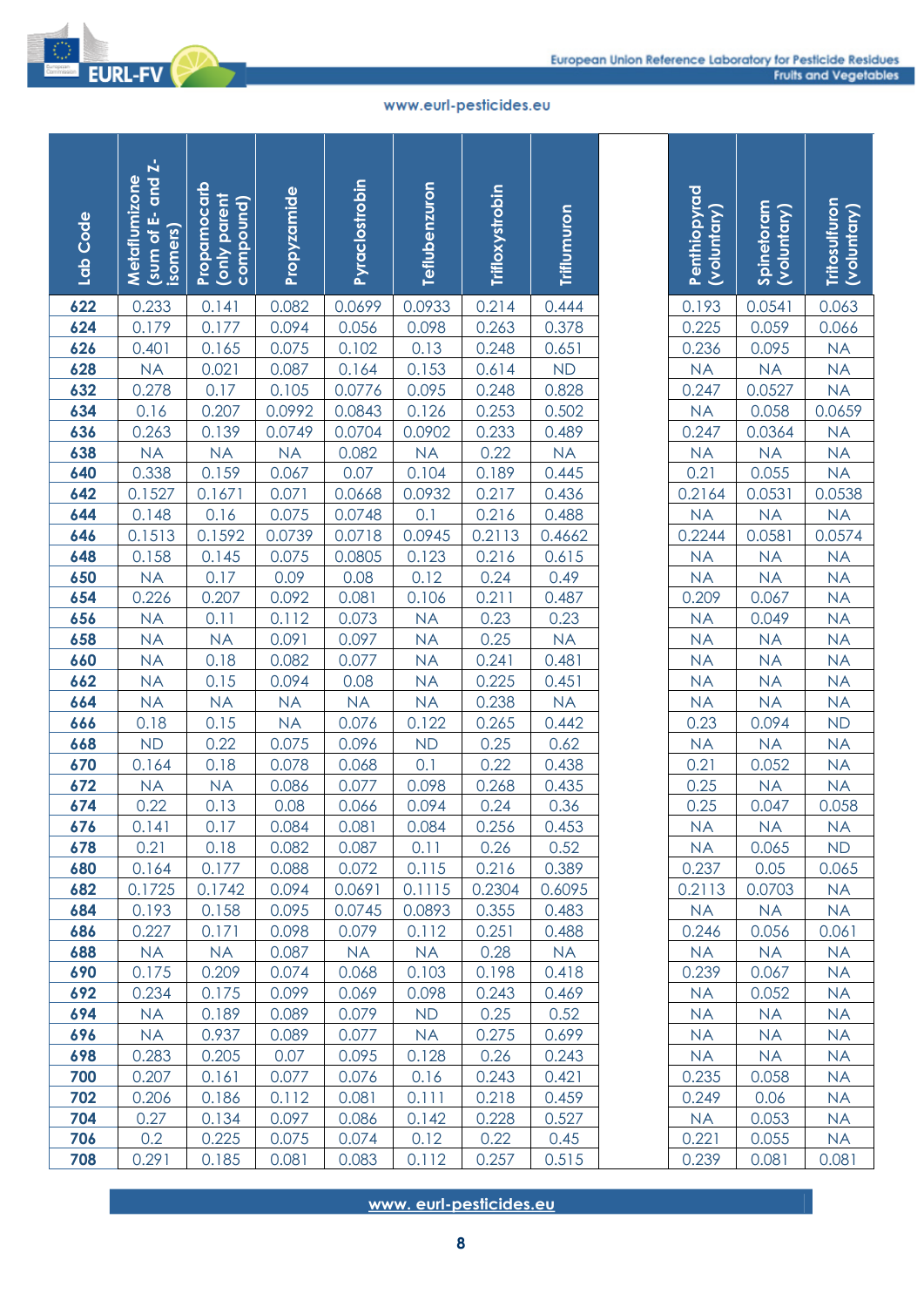

| Lab Code   | and Z-<br>Metaflumizone<br>ŵ<br>isomers)<br>$\frac{1}{2}$ (sum of $\frac{1}{2}$ | Propamocarb<br>(only parent<br>compound) | Propyzamide    | Pyraclostrobin | Teflubenzuron          | Trifloxystrobin | Triflumuron        | <b>Penthiopyrad</b><br>(voluntary) | Spinetoram<br>(voluntary) | Tritosulfuron<br>(voluntary) |
|------------|---------------------------------------------------------------------------------|------------------------------------------|----------------|----------------|------------------------|-----------------|--------------------|------------------------------------|---------------------------|------------------------------|
| 710        | 0.2794                                                                          | 0.1472                                   | 0.081          | 0.0655         | 0.1095                 | 0.2297          | 0.4895             | 0.1842                             | 0.04235                   | NA                           |
| 712        | 0.17                                                                            | 0.146                                    | 0.0744         | 0.0683         | 0.184                  | 0.222           | 0.484              | 0.242                              | 0.0464                    | <b>NA</b>                    |
| 714        | 0.115                                                                           | 0.207                                    | 0.0729         | 0.0501         | 0.0546                 | 0.139           | 0.347              | <b>NA</b>                          | <b>NA</b>                 | NA                           |
| 716        | <b>NA</b>                                                                       | <b>NA</b>                                | <b>NA</b>      | <b>NA</b>      | <b>NA</b>              | 0.15            | <b>NA</b>          | <b>NA</b>                          | 0.034                     | <b>NA</b>                    |
| 718        | 0.262                                                                           | 0.116                                    | 0.092          | 0.076          | 0.119                  | 0.242           | 0.469              | 0.214                              | <b>NA</b>                 | 0.071                        |
| 720        | 0.215                                                                           | 0.186                                    | 0.088          | 0.08           | 0.138                  | 0.258           | 0.69               | 0.26                               | 0.086                     | 0.06                         |
| 722        | 0.236                                                                           | 0.118                                    | 0.101          | 0.0744         | 0.11                   | 0.24            | 0.424              | 0.253                              | <b>NA</b>                 | <b>NA</b>                    |
| 724        | <b>NA</b>                                                                       | <b>NA</b>                                | 0.067          | <b>ND</b>      | <b>NA</b>              | 0.181           | <b>NA</b>          | <b>NA</b>                          | <b>NA</b>                 | <b>NA</b>                    |
| 726        | 0.193                                                                           | 0.14                                     | 0.071          | 0.083          | 0.114                  | 0.198           | 0.493              | 0.258                              | <b>NA</b>                 | <b>NA</b>                    |
| 728        | 0.206<br>0.21                                                                   | 0.221                                    | 0.073<br>0.1   | 0.072          | 0.089<br>0.142         | 0.157<br>0.24   | 0.474              | 0.266                              | 0.083                     | 0.071<br><b>ND</b>           |
| 730<br>732 | <b>NA</b>                                                                       | 0.2<br>NA                                | <b>NA</b>      | 0.09<br>0.05   | 0.062                  | 0.191           | 0.48<br>0.375      | 0.226<br><b>NA</b>                 | 0.075<br><b>NA</b>        | <b>NA</b>                    |
| 734        | 0.24                                                                            | 0.177                                    | 0.0769         | 0.0749         | 0.0938                 | 0.24            | 0.41               | 0.209                              | 0.0504                    | <b>ND</b>                    |
| 736        | 0.173                                                                           | 0.127                                    | 0.079          | 0.072          | 0.101                  | 0.221           | 0.591              | <b>NA</b>                          | <b>NA</b>                 | <b>NA</b>                    |
| 738        | <b>ND</b>                                                                       | 0.064                                    | 0.043          | <b>ND</b>      | <b>NA</b>              | <b>NA</b>       | <b>NA</b>          | <b>NA</b>                          | <b>NA</b>                 | <b>NA</b>                    |
| 740        | 0.256                                                                           | 0.143                                    | 0.107          | 0.117          | <b>NA</b>              | 0.347           | 0.651              | <b>NA</b>                          | 0.07                      | <b>NA</b>                    |
| 742        | 0.15                                                                            | 0.18                                     | 0.091          | 0.072          | 0.11                   | 0.241           | 0.485              | 0.274                              | <b>NA</b>                 | 0.05                         |
| 744        | 0.2                                                                             | 0.153                                    | 0.1            | 0.082          | 0.142                  | 0.264           | 0.427              | 0.206                              | 0.05                      | 0.046                        |
| 746        | <b>NA</b>                                                                       | 0.148                                    | 0.078          | 0.061          | 0.116                  | 0.212           | <b>NA</b>          | 0.25                               | <b>NA</b>                 | <b>NA</b>                    |
| 748        | <b>NA</b>                                                                       | 0.197                                    | 0.043          | 0.058          | <b>NA</b>              | <b>NA</b>       | 0.302              | <b>NA</b>                          | <b>NA</b>                 | NA                           |
| 750        | 0.196                                                                           | 0.16                                     | 0.105          | 0.079          | 0.127                  | 0.223           | 0.299              | 0.272                              | <b>NA</b>                 | 0.069                        |
| 752        | 0.164                                                                           | 0.174                                    | 0.101          | 0.075          | 0.452                  | 0.214           | 0.426              | 0.22                               | <b>NA</b>                 | <b>NA</b>                    |
| 754        | 0.21                                                                            | 0.1                                      | 0.078          | 0.091          | 0.135                  | 0.218           | 0.448              | <b>NA</b>                          | <b>NA</b>                 | <b>NA</b>                    |
| 756        | 0.166                                                                           | 0.16                                     | 0.088          | 0.06           | 0.088                  | 0.189           | 0.253              | <b>ND</b>                          | 0.031                     | 0.071                        |
| 758        | 0.22                                                                            | 0.348                                    | 0.073          | 0.076          | 0.102                  | 0.235           | 0.564              | <b>ND</b>                          | <b>ND</b>                 | <b>ND</b>                    |
| 760        | 0.173                                                                           | 0.18                                     | 0.0853         | 0.0706         | 0.116                  | 0.226           | 0.445              | 0.228                              | 0.0339                    | 0.0619                       |
| 762        | <b>NA</b>                                                                       | <b>NA</b>                                | <b>NA</b>      | <b>NA</b>      | <b>NA</b>              | 0.229           | <b>NA</b>          | <b>NA</b>                          | <b>NA</b>                 | <b>NA</b>                    |
| 764        | 0.233                                                                           | 0.165                                    | 0.074          | 0.064          | 0.116                  | 0.22            | 0.482              | 0.224                              | <b>NA</b>                 | 0.075                        |
| 766<br>768 | <b>NA</b><br>0.282                                                              | <b>NA</b><br>0.215                       | 0.109<br>0.091 | 0.124<br>0.073 | <b>NA</b><br>0.108     | 0.312<br>0.218  | <b>NA</b><br>0.579 | <b>NA</b><br>0.217                 | <b>ND</b>                 | <b>NA</b>                    |
| 770        | 0.192                                                                           | 0.159                                    | 0.084          | 0.075          | 0.137                  | 0.245           | 0.485              | 0.243                              | 0.062<br>0.05             | <b>NA</b><br><b>NA</b>       |
| 772        | 0.17                                                                            | 0.15                                     | 0.08           | 0.07           | <b>NA</b>              | 0.22            | 0.54               | <b>NA</b>                          | <b>NA</b>                 | <b>NA</b>                    |
| 774        | <b>NA</b>                                                                       | 0.224                                    | <b>NA</b>      | 0.09           | <b>NA</b>              | 0.277           | <b>NA</b>          | <b>NA</b>                          | <b>NA</b>                 | <b>NA</b>                    |
| 776        | <b>NA</b>                                                                       | <b>NA</b>                                | 0.0895         | <b>NA</b>      | <b>NA</b>              | 0.235           | <b>NA</b>          | <b>NA</b>                          | <b>NA</b>                 | <b>NA</b>                    |
| 778        | 0.227                                                                           | 0.214                                    | 0.073          | 0.052          | 0.107                  | 0.181           | 0.335              | 0.151                              | 0.031                     | 0.044                        |
| 780        | <b>NA</b>                                                                       | 0.146                                    | 0.083          | 0.089          | 0.112                  | 0.245           | 0.469              | <b>NA</b>                          | <b>NA</b>                 | <b>NA</b>                    |
| 782        | 0.313                                                                           | 0.193                                    | 0.1            | 0.121          | 0.164                  | 0.341           | 0.552              | <b>NA</b>                          | <b>NA</b>                 | <b>NA</b>                    |
| 784        | 0.249                                                                           | 0.189                                    | 0.0751         | 0.073          | 0.103                  | 0.23            | 0.415              | 0.214                              | 0.0494                    | <b>NA</b>                    |
| 786        | 0.242                                                                           | 0.168                                    | 0.0674         | 0.0657         | 0.0854                 | 0.269           | 0.461              | 0.191                              | 0.0455                    | 0.0686                       |
| 788        | 0.202                                                                           | 0.158                                    | 0.0598         | 0.0896         | 0.121                  | 0.228           | 0.509              | <b>NA</b>                          | <b>NA</b>                 | 0.072                        |
| 792        | 0.241                                                                           | 0.154                                    | 0.071          | 0.089          | 0.068                  | 0.233           | 0.455              | 0.2                                | 0.058                     | <b>NA</b>                    |
| 794        | 0.169                                                                           | 0.172                                    | 0.076          | 0.068          | 0.101                  | 0.204           | 0.443              | 0.23                               | 0.048                     | <b>NA</b>                    |
|            |                                                                                 |                                          |                |                | www.eurl-pesticides.eu | 9               |                    |                                    |                           |                              |

| Penthiopyrad<br>(voluntary)                                                                                                                                                                                             | Spinetoram<br>(voluntary)                                   | Tritosulfuron<br>(voluntary)  |
|-------------------------------------------------------------------------------------------------------------------------------------------------------------------------------------------------------------------------|-------------------------------------------------------------|-------------------------------|
|                                                                                                                                                                                                                         |                                                             |                               |
| $\begin{array}{r l} 0.1842 \\ \hline 0.242 \\ \hline \text{NA} \\ 0.214 \\ \hline 0.26 \\ \hline 0.253 \\ \hline \text{NA} \\ 0.258 \\ \hline 0.266 \\ \hline 0.226 \\ \hline \text{NA} \\ 0.209 \\ \hline \end{array}$ | 0.04235<br>0.0464<br>MA<br>0.034<br>MA<br>0.086<br>MA<br>NA |                               |
|                                                                                                                                                                                                                         |                                                             |                               |
|                                                                                                                                                                                                                         |                                                             |                               |
|                                                                                                                                                                                                                         |                                                             |                               |
|                                                                                                                                                                                                                         |                                                             |                               |
|                                                                                                                                                                                                                         |                                                             |                               |
|                                                                                                                                                                                                                         |                                                             |                               |
|                                                                                                                                                                                                                         |                                                             |                               |
|                                                                                                                                                                                                                         | $\frac{NA}{0.083}$                                          |                               |
|                                                                                                                                                                                                                         |                                                             |                               |
|                                                                                                                                                                                                                         | $\frac{0.075}{NA}$                                          |                               |
|                                                                                                                                                                                                                         |                                                             |                               |
|                                                                                                                                                                                                                         |                                                             |                               |
|                                                                                                                                                                                                                         |                                                             |                               |
|                                                                                                                                                                                                                         |                                                             |                               |
| <u>0.207</u><br>NA<br>NA<br>NA<br>0.274                                                                                                                                                                                 | $\frac{0.0504}{NA}$ $\frac{NA}{0.07}$ $\frac{0.07}{NA}$     |                               |
|                                                                                                                                                                                                                         |                                                             |                               |
| $\frac{0.206}{0.206}$<br>$\frac{0.25}{NA}$                                                                                                                                                                              | $\frac{0.05}{NA}$ $\frac{NA}{NA}$                           | 0.046<br>0.046<br>NA<br>0.069 |
|                                                                                                                                                                                                                         |                                                             |                               |
|                                                                                                                                                                                                                         |                                                             |                               |
|                                                                                                                                                                                                                         | $\overline{\mathsf{NA}}$                                    | NA                            |
|                                                                                                                                                                                                                         | $\frac{NA}{0.031}$                                          |                               |
|                                                                                                                                                                                                                         |                                                             | $\frac{NA}{0.071}$            |
| $\frac{0.22}{N}$ $\frac{NA}{ND}$ $\frac{ND}{ND}$                                                                                                                                                                        | $\overline{ND}$                                             | $\overline{ND}$               |
| 0.228                                                                                                                                                                                                                   | 0.0339                                                      | 0.0619                        |
| <b>NA</b>                                                                                                                                                                                                               | <b>NA</b>                                                   | <b>NA</b>                     |
| 0.224                                                                                                                                                                                                                   | $N\underline{A}$                                            | 0.075                         |
| <b>NA</b>                                                                                                                                                                                                               | ND                                                          | <b>NA</b>                     |
| 0.217                                                                                                                                                                                                                   | 0.062                                                       | <b>NA</b>                     |
| 0.243                                                                                                                                                                                                                   | 0.05                                                        | <b>NA</b>                     |
| <b>NA</b>                                                                                                                                                                                                               | <b>NA</b>                                                   | <b>NA</b>                     |
| <b>NA</b>                                                                                                                                                                                                               | <b>NA</b>                                                   | <b>NA</b>                     |
| <b>NA</b>                                                                                                                                                                                                               | <b>NA</b>                                                   | <b>NA</b>                     |
| 0.151                                                                                                                                                                                                                   | 0.031                                                       | 0.044                         |
| <b>NA</b>                                                                                                                                                                                                               | <b>NA</b>                                                   | <b>NA</b>                     |
| <b>NA</b>                                                                                                                                                                                                               | <b>NA</b>                                                   | <b>NA</b>                     |
| 0.214                                                                                                                                                                                                                   | 0.0494                                                      | <b>NA</b>                     |
| 0.191                                                                                                                                                                                                                   | 0.0455                                                      | 0.0686                        |
| <b>NA</b>                                                                                                                                                                                                               | <b>NA</b>                                                   | 0.072                         |
| 0.2                                                                                                                                                                                                                     | 0.058                                                       | <b>NA</b>                     |
| 0.23                                                                                                                                                                                                                    | 0.048                                                       | <b>NA</b>                     |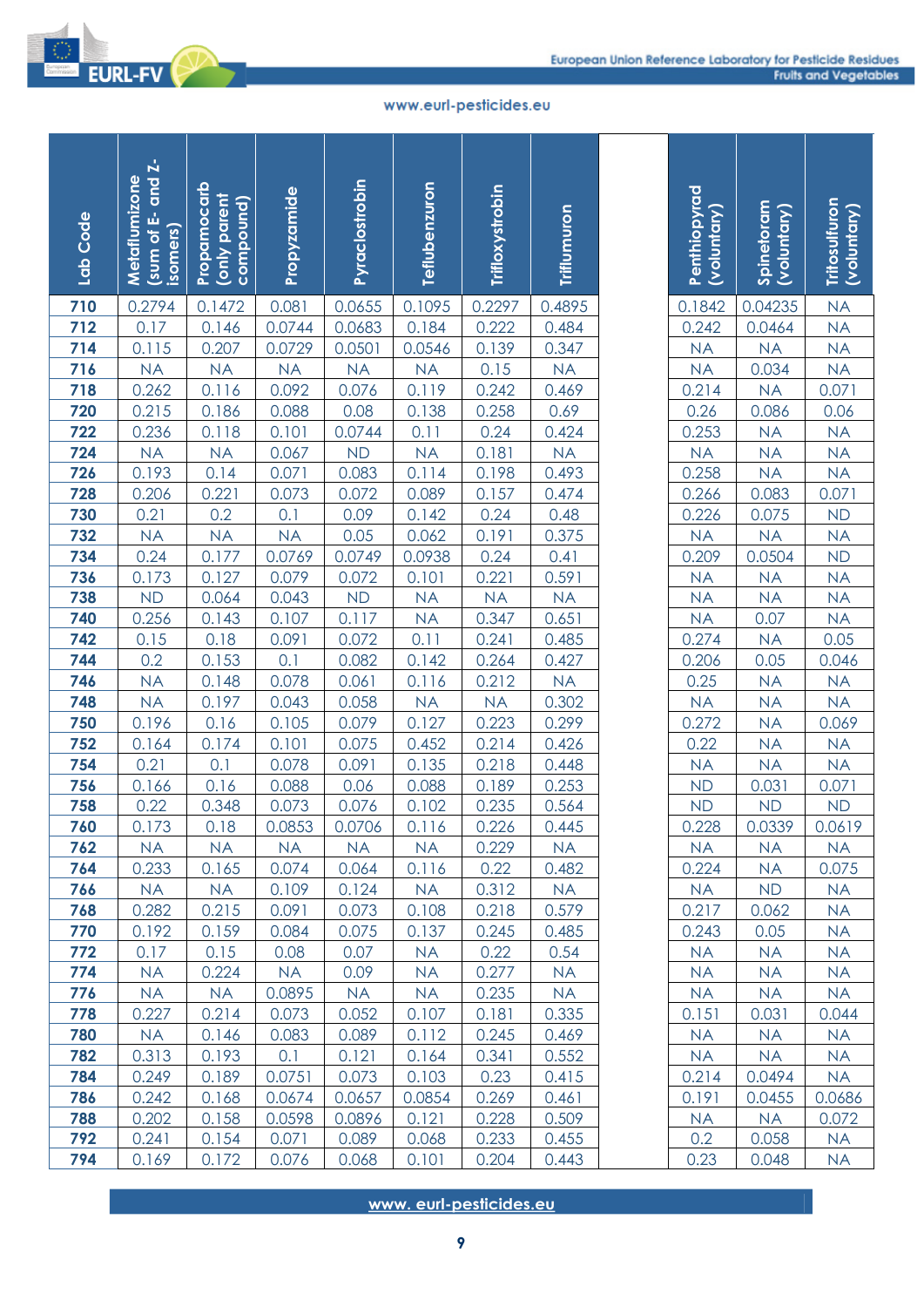

| Lab Code   | and Z-<br>Metaflumizone<br>菡<br>isomers)<br>io unos) | Propamocarb<br>(only parent<br>compound) | Propyzamide    | Pyraclostrobin     | Teflubenzuron          | Trifloxystrobin   | Triflumuron        | Penthiopyrad<br>(voluntary) | Spinetoram<br>(Voluntary) | Tritosulfuron<br>(voluntary) |
|------------|------------------------------------------------------|------------------------------------------|----------------|--------------------|------------------------|-------------------|--------------------|-----------------------------|---------------------------|------------------------------|
| 796        | 0.241                                                | 0.175                                    | 0.073          | 0.074              | 0.122                  | 0.24              | 1.192              | 0.22                        | 0.041                     | 0.055                        |
| 798        | <b>NA</b>                                            | 0.21                                     | 0.086          | 0.073              | 0.11                   | 0.23              | 0.53               | <b>NA</b>                   | <b>NA</b>                 | NA                           |
| 800        | <b>NA</b>                                            | 0.142                                    | 0.064          | 0.046              | <b>NA</b>              | 0.21              | <b>NA</b>          | <b>NA</b>                   | <b>NA</b>                 | <b>ND</b>                    |
| 802        | 0.091                                                | 0.16                                     | 0.039          | 0.061              | 0.06                   | 0.244             | 0.519              | <b>ND</b>                   | 0.056                     | 0.089                        |
| 804        | 0.36                                                 | 0.17                                     | 0.07           | 0.08               | 0.11                   | 0.2               | 0.6                | 0.23                        | 0.052                     | 0.06                         |
| 810        | 0.183                                                | 0.165                                    | 0.078          | 0.088              | 0.124                  | 0.334             | 0.499              | 0.451                       | 0.036                     | <b>ND</b>                    |
| 814        | <b>NA</b>                                            | 0.269                                    | 0.096          | 0.071              | <b>ND</b>              | 0.246             | <b>ND</b>          | <b>NA</b>                   | <b>NA</b>                 | <b>NA</b>                    |
| 816        | <b>NA</b>                                            | 0.174                                    | 0.0787         | <b>NA</b>          | <b>NA</b>              | 0.214             | <b>NA</b>          | 0.257                       | <b>NA</b>                 | NA                           |
| 818<br>820 | 0.239                                                | 0.155                                    | 0.074          | 0.067              | 0.081                  | 0.184             | 0.382              | 0.202                       | 0.0499                    | NA                           |
| 822        | 0.34<br><b>NA</b>                                    | 0.19                                     | 0.076<br>0.08  | 0.059<br><b>NA</b> | 0.13<br><b>NA</b>      | 0.14<br><b>NA</b> | 0.41               | 0.2<br><b>NA</b>            | 0.049<br><b>NA</b>        | 0.073                        |
| 824        | 0.165                                                | <b>NA</b><br>0.205                       | 0.085          | 0.08               | 0.1                    | 0.23              | <b>NA</b><br>0.415 | 0.22                        | 0.115                     | <b>NA</b><br>ND              |
| 826        | 0.28                                                 | 0.18                                     | 0.085          | 0.072              | 0.14                   | 0.23              | 0.44               | 0.22                        | 0.06                      | 0.024                        |
| 828        | 0.126                                                | 0.178                                    | 0.0618         | 0.0599             | 0.0855                 | 0.179             | 0.322              | <b>NA</b>                   | <b>NA</b>                 | NA                           |
| 830        | <b>NA</b>                                            | 0.16                                     | 0.091          | 0.073              | 0.17                   | 0.228             | <b>NA</b>          | 0.21                        | 0.042                     | 0.062                        |
| 834        | <b>NA</b>                                            | <b>NA</b>                                | 0.08           | <b>NA</b>          | <b>NA</b>              | 0.15              | <b>NA</b>          | <b>NA</b>                   | <b>NA</b>                 | <b>NA</b>                    |
| 836        | 0.173                                                | 0.192                                    | 0.084          | 0.082              | 0.12                   | 0.238             | 0.515              | 0.211                       | 0.057                     | <b>NA</b>                    |
| 838        | 0.456                                                | 0.212                                    | 0.082          | 0.081              | 0.091                  | 0.164             | 0.373              | 0.182                       | 0.055                     | <b>ND</b>                    |
| 840        | 0.193                                                | 0.197                                    | 0.101          | 0.085              | 0.119                  | 0.261             | 0.54               | <b>NA</b>                   | <b>NA</b>                 | NA                           |
| 844        | <b>NA</b>                                            | 0.16                                     | 0.076          | 0.054              | 0.11                   | 0.25              | 0.19               | 0.23                        | 0.1                       | <b>ND</b>                    |
| 848        | 0.263                                                | 0.145                                    | 0.1            | 0.088              | 0.122                  | 0.272             | 0.57               | <b>NA</b>                   | <b>NA</b>                 | NA                           |
| 850        | <b>NA</b>                                            | 0.172                                    | 0.083          | 0.028              | <b>NA</b>              | 0.239             | <b>NA</b>          | <b>NA</b>                   | <b>NA</b>                 | <b>NA</b>                    |
| 852        | <b>NA</b>                                            | 0.178                                    | 0.116          | 0.082              | <b>NA</b>              | 0.226             | 0.458              | <b>NA</b>                   | <b>NA</b>                 | <b>NA</b>                    |
| 854        | <b>NA</b>                                            | <b>NA</b>                                | 0.083          | <b>NA</b>          | <b>NA</b>              | <b>NA</b>         | <b>NA</b>          | <b>NA</b>                   | <b>NA</b>                 | <b>NA</b>                    |
| 856        | <b>NA</b>                                            | <b>NA</b>                                | <b>NA</b>      | <b>NA</b>          | NA                     | <b>NA</b>         | <b>NA</b>          | <b>NA</b>                   | <b>NA</b>                 | NA                           |
| 858        | 0.255                                                | 0.202                                    | 0.081          | 0.073              | 0.107                  | 0.227             | 0.437              | 0.169                       | 0.109                     | 0.061                        |
| 862        | 0.1985                                               | 0.1955                                   | 0.0704         | 0.0817             | 0.1574                 | 0.2387            | 0.4407             | <b>NA</b>                   | 0.0608                    | <b>NA</b>                    |
| 866        | <b>NA</b>                                            | 0.264                                    | 0.079          | 0.091              | <b>NA</b>              | 0.22              | 0.751              | <b>NA</b>                   | 0.062                     | NA.                          |
| 868        | 0.17                                                 | 0.22                                     | 0.07           | 0.08               | 0.1                    | 0.18              | 0.5                | 0.19                        | <b>NA</b>                 | 0.07                         |
| 870        | 0.1655                                               | <b>NA</b>                                | 0.0873         | 0.0714             | 0.0972                 | 0.2756            | 0.3962             | <b>NA</b>                   | <b>NA</b>                 | <b>NA</b>                    |
| 872<br>874 | 0.195<br><b>NA</b>                                   | 0.2<br><b>NA</b>                         | 0.088<br>0.085 | 0.079<br>0.07      | 0.105<br><b>NA</b>     | 0.233<br>0.226    | 0.421<br><b>NA</b> | <b>NA</b><br><b>NA</b>      | 0.066<br><b>NA</b>        | <b>NA</b><br><b>NA</b>       |
| 876        | 0.193                                                | 0.186                                    | 0.074          | 0.085              | 0.092                  | 0.19              | 0.369              | 0.229                       | 0.065                     | 0.079                        |
| 878        | <b>NA</b>                                            | <b>ND</b>                                | 0.09           | 0.102              | <b>NA</b>              | 0.254             | 0.5                | <b>NA</b>                   | 0.048                     | <b>NA</b>                    |
| 880        | 0.247                                                | 0.222                                    | 0.086          | 0.072              | 0.126                  | 0.245             | 0.474              | 0.24                        | 0.052                     | 0.084                        |
| 882        | <b>NA</b>                                            | 0.125                                    | 0.0828         | 0.0728             | <b>NA</b>              | 0.221             | 0.45               | <b>ND</b>                   | <b>NA</b>                 | <b>NA</b>                    |
| 884        | <b>NA</b>                                            | 0.235                                    | 0.086          | 0.075              | 0.197                  | 0.222             | 0.08               | <b>NA</b>                   | <b>ND</b>                 | <b>NA</b>                    |
| 886        | <b>NA</b>                                            | <b>NA</b>                                | <b>NA</b>      | <b>NA</b>          | 0.088                  | <b>NA</b>         | <b>ND</b>          | <b>NA</b>                   | <b>NA</b>                 | <b>NA</b>                    |
| 888        | <b>NA</b>                                            | <b>NA</b>                                | 0.075          | <b>NA</b>          | <b>NA</b>              | 0.209             | <b>NA</b>          | <b>NA</b>                   | <b>NA</b>                 | <b>NA</b>                    |
| 890        | <b>ND</b>                                            | <b>ND</b>                                | <b>ND</b>      | 0.065              | <b>ND</b>              | 0.237             | <b>ND</b>          | <b>ND</b>                   | <b>ND</b>                 | <b>ND</b>                    |
| 892        | 0.156                                                | 0.173                                    | 0.072          | 0.085              | 0.11                   | 0.257             | 0.551              | <b>ND</b>                   | 0.084                     | <b>ND</b>                    |
| 896        | <b>ND</b>                                            | <b>ND</b>                                | <b>ND</b>      | <b>ND</b>          | <b>ND</b>              | <b>ND</b>         | <b>ND</b>          | <b>ND</b>                   | <b>ND</b>                 | <b>ND</b>                    |
|            |                                                      |                                          |                |                    | www.eurl-pesticides.eu | 10                |                    |                             |                           |                              |

|                             | Spinetoram<br>(Voluntary)                                                                                                                                                                                                                                                                                      | <b>Tritosulfuron</b><br>(voluntary) |
|-----------------------------|----------------------------------------------------------------------------------------------------------------------------------------------------------------------------------------------------------------------------------------------------------------------------------------------------------------|-------------------------------------|
| Penthiopyrad<br>(voluntary) |                                                                                                                                                                                                                                                                                                                |                                     |
|                             |                                                                                                                                                                                                                                                                                                                |                                     |
|                             |                                                                                                                                                                                                                                                                                                                |                                     |
|                             |                                                                                                                                                                                                                                                                                                                |                                     |
|                             |                                                                                                                                                                                                                                                                                                                |                                     |
|                             |                                                                                                                                                                                                                                                                                                                |                                     |
|                             |                                                                                                                                                                                                                                                                                                                |                                     |
|                             |                                                                                                                                                                                                                                                                                                                |                                     |
|                             |                                                                                                                                                                                                                                                                                                                |                                     |
|                             |                                                                                                                                                                                                                                                                                                                |                                     |
|                             |                                                                                                                                                                                                                                                                                                                |                                     |
|                             |                                                                                                                                                                                                                                                                                                                |                                     |
|                             |                                                                                                                                                                                                                                                                                                                |                                     |
|                             |                                                                                                                                                                                                                                                                                                                |                                     |
|                             |                                                                                                                                                                                                                                                                                                                |                                     |
|                             |                                                                                                                                                                                                                                                                                                                |                                     |
|                             |                                                                                                                                                                                                                                                                                                                |                                     |
|                             | 0.041<br>NA<br>NA<br>0.056<br>0.052<br>0.052<br>0.052<br>NA<br>NA<br>0.115<br>0.06<br>NA<br>0.042<br>NA<br>0.057<br>NA<br>0.055<br>NA<br>0.052<br>NA<br>0.049<br>NA<br>0.064<br>NA<br>0.065<br>NA<br>0.065<br>NA<br>0.052<br>NA<br>0.055<br>NA<br>0.055<br>NA<br>0.055<br>NA<br>0.055<br>NA<br>0.055<br>NA<br> |                                     |
|                             |                                                                                                                                                                                                                                                                                                                |                                     |
|                             |                                                                                                                                                                                                                                                                                                                |                                     |
|                             |                                                                                                                                                                                                                                                                                                                |                                     |
|                             |                                                                                                                                                                                                                                                                                                                |                                     |
|                             |                                                                                                                                                                                                                                                                                                                |                                     |
|                             |                                                                                                                                                                                                                                                                                                                |                                     |
| <b>NA</b>                   | <b>NA</b>                                                                                                                                                                                                                                                                                                      | <b>NA</b>                           |
| 0.169                       | 0.109                                                                                                                                                                                                                                                                                                          | 0.061                               |
| <b>NA</b>                   | 0.0608                                                                                                                                                                                                                                                                                                         | NA                                  |
| <b>NA</b>                   | 0.062                                                                                                                                                                                                                                                                                                          | <b>NA</b>                           |
| 0.19                        | <b>NA</b>                                                                                                                                                                                                                                                                                                      | 0.07                                |
| <b>NA</b>                   | <b>NA</b>                                                                                                                                                                                                                                                                                                      | <b>NA</b>                           |
| <b>NA</b>                   | 0.066                                                                                                                                                                                                                                                                                                          | <b>NA</b>                           |
| <b>NA</b>                   | <b>NA</b>                                                                                                                                                                                                                                                                                                      | <b>NA</b>                           |
| 0.229                       | 0.065                                                                                                                                                                                                                                                                                                          | 0.079                               |
| <b>NA</b>                   | 0.048                                                                                                                                                                                                                                                                                                          | <b>NA</b>                           |
| 0.24                        | 0.052                                                                                                                                                                                                                                                                                                          | 0.084                               |
| ND                          | <b>NA</b>                                                                                                                                                                                                                                                                                                      | NΑ                                  |
| <b>NA</b>                   | <b>ND</b>                                                                                                                                                                                                                                                                                                      | <b>NA</b>                           |
| NA                          | <b>NA</b>                                                                                                                                                                                                                                                                                                      | <b>NA</b>                           |
| <b>NA</b>                   | <b>NA</b>                                                                                                                                                                                                                                                                                                      | <b>NA</b>                           |
| <b>ND</b>                   | <b>ND</b>                                                                                                                                                                                                                                                                                                      | <b>ND</b>                           |
| <b>ND</b><br><b>ND</b>      | 0.084<br><b>ND</b>                                                                                                                                                                                                                                                                                             | ND <sub></sub><br><b>ND</b>         |
|                             |                                                                                                                                                                                                                                                                                                                |                                     |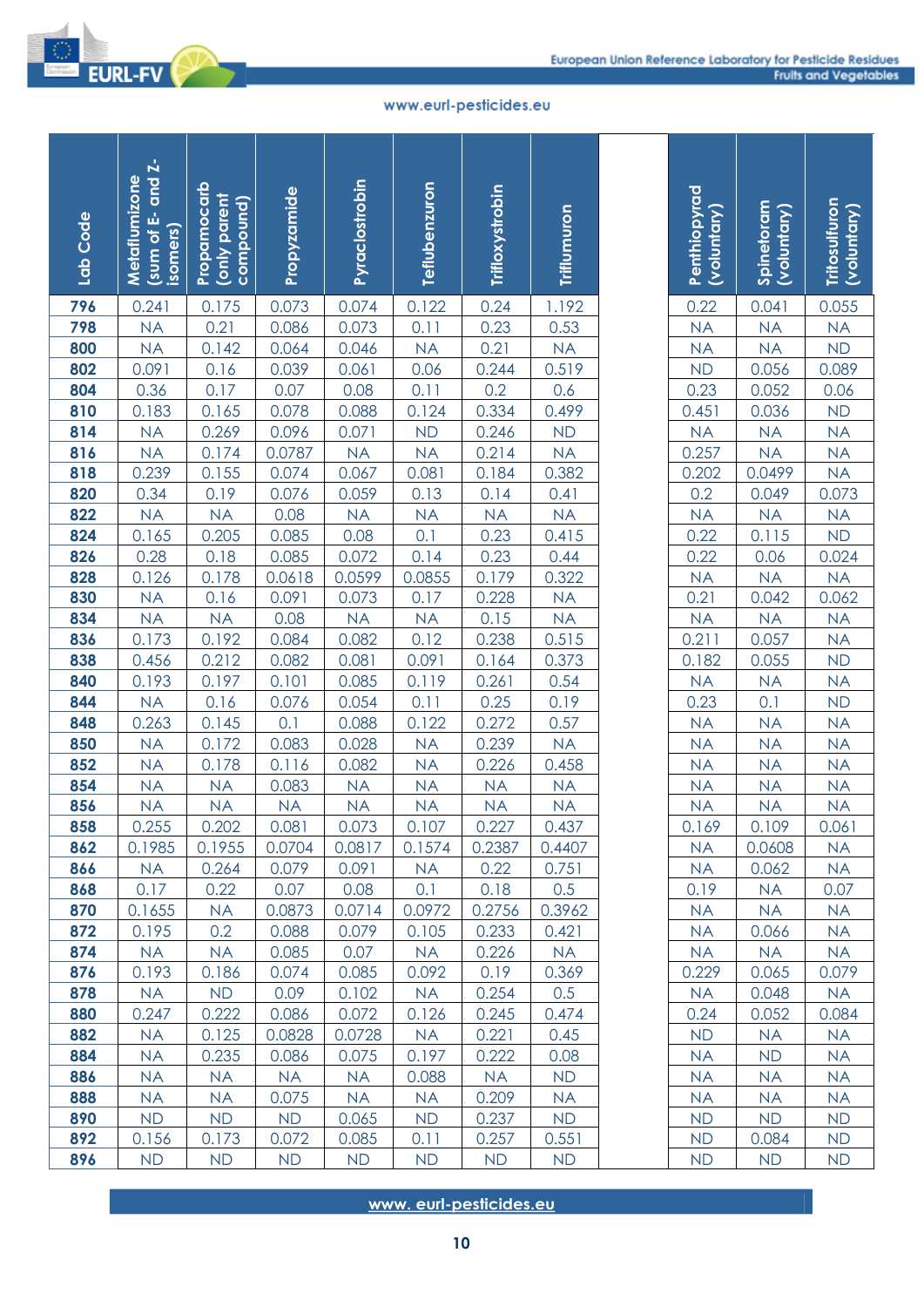



|            | Lab Code      | and Z-<br>Metaflumizone<br>$\overline{\left(\text{sum of } E\right)}$<br>isomers) | Propamocarb<br>(only parent | compound)    | Propyzamide    |            | <b>Pyraclostrobin</b> | Teflubenzuron           |                       | <b>Trifloxystrobin</b> | Triflumuron                                 |                                       |               | Penthiopyrad   | (voluntary)          | Spinetoram<br>(voluntary)                                                                        | Tritosulfuron     | (voluntary)                     |
|------------|---------------|-----------------------------------------------------------------------------------|-----------------------------|--------------|----------------|------------|-----------------------|-------------------------|-----------------------|------------------------|---------------------------------------------|---------------------------------------|---------------|----------------|----------------------|--------------------------------------------------------------------------------------------------|-------------------|---------------------------------|
| 902        |               | 0.17                                                                              | 0.17                        |              | 0.077          |            | 0.082                 | 0.095                   |                       | 0.232                  | 0.472                                       |                                       |               | 0.208          |                      | 0.056                                                                                            | 0.081             |                                 |
| 904        |               | 0.199                                                                             | 0.16                        |              | 0.0851         |            | 0.0633                | 0.107                   |                       | 0.179                  | 0.363                                       |                                       |               | <b>NA</b>      |                      | <b>NA</b>                                                                                        | <b>NA</b>         |                                 |
| 906        |               |                                                                                   |                             |              |                |            |                       | Participation cancelled |                       |                        |                                             |                                       |               |                |                      | Participation cancelled                                                                          |                   |                                 |
| 908        |               | 0.09                                                                              | 0.14                        |              | 0.06           |            | 0.07                  | 0.14                    |                       | 0.22                   | 0.4                                         |                                       |               | <b>ND</b>      |                      | 0.04                                                                                             | <b>NA</b>         |                                 |
| 910        |               | 0.161                                                                             | 0.17                        |              | 0.088          |            | 0.08                  | 0.119                   |                       | 0.251                  | 0.521                                       |                                       |               | <b>NA</b>      |                      | <b>NA</b>                                                                                        | <b>NA</b>         |                                 |
| 912        |               | <b>NA</b>                                                                         | <b>NA</b>                   |              | 0.094          |            | 0.07                  | <b>NA</b>               |                       | 0.22                   | <b>NA</b>                                   |                                       |               | <b>NA</b>      |                      | <b>NA</b>                                                                                        | <b>NA</b>         |                                 |
| 914        |               | 0.258                                                                             | 0.201                       |              | 0.068          |            | 0.064                 | 0.115                   |                       | 0.207                  | 0.428                                       |                                       |               | <b>NA</b>      |                      | <b>NA</b>                                                                                        | <b>NA</b>         |                                 |
| 916<br>918 |               | 0.201<br>0.202                                                                    | 0.158<br>0.246              |              | 0.083<br>0.091 |            | 0.062<br>0.089        | 0.077<br>0.121          |                       | 0.18<br>0.268          | 0.381<br>0.422                              |                                       |               | 0.196<br>0.222 |                      | <b>NA</b><br>0.054                                                                               | <b>NA</b><br>0.07 |                                 |
| 920        |               | 0.253                                                                             | 0.181                       |              | 0.074          |            | 0.073                 | 0.095                   |                       | 0.195                  | 0.439                                       |                                       |               | 0.23           |                      | 0.056                                                                                            | <b>NA</b>         |                                 |
| 922        |               | 0.23                                                                              | 0.19                        |              | 0.087          |            | 0.083                 | 0.1                     |                       | 0.19                   | 0.48                                        |                                       |               | 0.22           |                      | 0.07                                                                                             | 0.071             |                                 |
| 924        |               | 0.185                                                                             | 0.177                       |              | 0.0884         |            | 0.0812                | 0.119                   |                       | 0.247                  | 0.443                                       |                                       |               | 0.238          |                      | 0.0546                                                                                           | 0.0838            |                                 |
| 926        |               | <b>NA</b>                                                                         | 0.195                       |              | 0.0907         |            | 0.0876                | 0.102                   |                       | 0.283                  | <b>NA</b>                                   |                                       |               | <b>NA</b>      |                      | 0.0635                                                                                           | 0.0747            |                                 |
| 928        |               | <b>NA</b>                                                                         | <b>NA</b>                   |              | <b>NA</b>      |            | <b>NA</b>             | <b>NA</b>               |                       | 0.216                  | <b>NA</b>                                   |                                       |               | <b>NA</b>      |                      | <b>NA</b>                                                                                        | <b>NA</b>         |                                 |
| 930        |               | <b>ND</b>                                                                         | 0.1519                      |              | 0.0845         |            | 0.0707                | <b>NA</b>               |                       | <b>NA</b>              | 0.3532                                      |                                       |               | <b>NA</b>      |                      | 0.0473                                                                                           | <b>NA</b>         |                                 |
| 932        |               | <b>NA</b>                                                                         | 0.203                       |              | <b>NA</b>      |            | 0.06                  | 0.081                   |                       | 0.206                  | 0.421                                       |                                       |               | <b>NA</b>      |                      | <b>NA</b>                                                                                        | <b>NA</b>         |                                 |
| 1116       |               | <b>ND</b>                                                                         | <b>ND</b>                   |              | 0.11           |            | <b>ND</b>             | <b>ND</b>               |                       | 0.22                   | 0.72                                        |                                       |               | <b>ND</b>      |                      | <b>ND</b>                                                                                        | <b>ND</b>         |                                 |
|            |               |                                                                                   |                             |              |                |            |                       |                         | <b>Classification</b> |                        |                                             |                                       |               |                |                      | Table 3. z-Scores of mandatory pesticides, using FFP RSD 25 %, and Combined z-Scores. Category A |                   |                                 |
| Lab Code   | Acetamiprid   | Chlorantraniliprole                                                               | Chlorpropham                | Chlorpyrifos | Clothianidin   | Diazinon   | <b>Difenoconazole</b> | <b>Dimethoate</b>       | Fenamidone            | Fluxapyroxad           | Metaflumizone (sum<br>of E- and Z- isomers) | Propamocarb (only<br>parent compound) | Propyzamide   | Pyraclostrobin | <b>Teflubenzuron</b> | Trifloxystrobin                                                                                  | Triflumuron       | AZ2 (For Labs in<br>Category A) |
| 522        | <b>NA</b>     | <b>NA</b>                                                                         | <b>NA</b>                   | 0.3          | <b>NA</b>      | 0.4        | 0.0                   | <b>NA</b>               | <b>NA</b>             | <b>NA</b>              | <b>NA</b>                                   | <b>NA</b>                             | <b>NA</b>     | <b>NA</b>      | <b>NA</b>            | <b>NA</b>                                                                                        | <b>NA</b>         |                                 |
| 524        | 0.1           | $-0.2$                                                                            | $-0.3$                      | $-0.3$       | 0.0            | $-0.5$     | $-0.7$                | $-0.1$                  | 4.5                   | $-0.1$                 | <b>NA</b>                                   | <b>NA</b>                             | 0.0           | $-0.4$         | $-0.4$               | $-0.4$                                                                                           | $-0.7$            | 1.4                             |
| 528<br>530 | 0.2<br>$-0.3$ | 0.0<br>$-0.3$                                                                     | 0.2<br>$-0.4$               | 0.6<br>0.1   | 0.6<br>0.0     | 0.9<br>0.1 | 0.5<br>$-0.2$         | 0.5<br>$-0.2$           | 0.0<br>0.4            | 0.2<br>0.0             | 0.1<br>1.1                                  | 0.4<br>0.1                            | 1.0<br>$-0.3$ | 0.0<br>0.0     | >5.0<br>$-0.4$       | 0.5<br>0.1                                                                                       | 0.2<br>0.4        | 1.7<br>0.1                      |
| 532        | 0.3           | 0.4                                                                               | 0.3                         | 0.2          | 0.2            | 0.3        | 0.7                   | 0.9                     | 0.7                   | 0.3                    | 1.7                                         | 0.8                                   | 0.1           | 0.1            | $-3.6$               | 0.1                                                                                              | 0.8               | 1.2                             |
| 534        | 0.0           | 0.5                                                                               | 0.6                         | 1.2          | 0.5            | 1.0        | 0.3                   | $-0.3$                  | 0.3                   | 0.0                    | $-0.3$                                      | $-0.6$                                | 0.8           | 1.0            | 1.6                  | 0.3                                                                                              | $-0.5$            |                                 |
| 536        | 0.3           | <b>NA</b>                                                                         | <b>NA</b>                   |              |                |            |                       | 0.1                     | 0.4                   |                        |                                             |                                       | <b>NA</b>     | $-0.6$         | $-0.4$               |                                                                                                  |                   | 0.5                             |
| 538        | 2.9           | 3.1                                                                               |                             | <b>NA</b>    | 0.7            | <b>NA</b>  | 0.0                   |                         |                       | <b>NA</b>              | 0.4                                         | $-0.4$                                |               |                |                      | $-0.3$                                                                                           | $-0.1$            |                                 |
| 540        |               |                                                                                   | $-0.2$                      | 0.8          | 0.5            | $-0.1$     | $-0.2$                | 1.5                     | 0.6                   | <b>NA</b>              | 0.2                                         | 1.2                                   | 1.3           | $-0.5$         | $-0.4$               | $-0.7$                                                                                           | 0.4               |                                 |
|            | 0.5           | $-0.1$                                                                            | 0.4                         | 0.4          | 0.4            | 1.8        | 0.5                   | 0.0                     | 0.6                   | 0.2                    | 1.0                                         | 0.8                                   | 0.3           | 0.0            | 0.3                  | 0.7                                                                                              | 0.7               | 0.4                             |
| 544        | $-0.1$        | 0.2                                                                               | $-0.2$                      | $-0.8$       | 0.5            | $-0.3$     | $-0.7$                | 0.0                     | $-0.6$                | $-0.9$                 | $-1.9$                                      | $-0.2$                                | $-0.8$        | $-0.4$         | 0.0                  | $-0.5$                                                                                           | $-0.3$            | 0.4                             |

**RL-FV** 

## **Table 3. z-Scores of mandatory pesticides, using FFP RSD 25 %, and Combined z-Scores. Category A Classification**

| Lab Code | Acetamiprid | Chlorantraniliprole | Chlorpropham | Chlorpyrifos | Clothianidin | Diazinon  | <b>Difenoconazole</b> | Dimethoate | Fenamidone | Fluxapyroxad | <b>Mns</b><br>of E- and Z- isomers)<br>Metaflumizone | (only<br>parent compound)<br>Propamocarb | Propyzamide | Pyraclostrobin | Teflubenzuron | Trifloxystrobin | <b>Triflumuron</b> | AZ2 (For Labs in<br>ৰ<br>Category |
|----------|-------------|---------------------|--------------|--------------|--------------|-----------|-----------------------|------------|------------|--------------|------------------------------------------------------|------------------------------------------|-------------|----------------|---------------|-----------------|--------------------|-----------------------------------|
| 522      | <b>NA</b>   | <b>NA</b>           | <b>NA</b>    | 0.3          | <b>NA</b>    | 0.4       | 0.0                   | <b>NA</b>  | <b>NA</b>  | <b>NA</b>    | <b>NA</b>                                            | <b>NA</b>                                | <b>NA</b>   | <b>NA</b>      | <b>NA</b>     | <b>NA</b>       | <b>NA</b>          |                                   |
| 524      | 0.1         | $-0.2$              | $-0.3$       | $-0.3$       | 0.0          | $-0.5$    | $-0.7$                | $-0.1$     | 4.5        | $-0.1$       | <b>NA</b>                                            | <b>NA</b>                                | 0.0         | $-0.4$         | $-0.4$        | $-0.4$          | $-0.7$             | 1.4                               |
| 528      | 0.2         | 0.0                 | 0.2          | 0.6          | 0.6          | 0.9       | 0.5                   | 0.5        | 0.0        | 0.2          | 0.1                                                  | 0.4                                      | 1.0         | 0.0            | >5.0          | 0.5             | 0.2                | 1.7                               |
| 530      | $-0.3$      | $-0.3$              | $-0.4$       | 0.1          | 0.0          | 0.1       | $-0.2$                | $-0.2$     | 0.4        | 0.0          | 1.1                                                  | 0.1                                      | $-0.3$      | 0.0            | $-0.4$        | 0.1             | 0.4                | 0.1                               |
| 532      | 0.3         | 0.4                 | 0.3          | 0.2          | 0.2          | 0.3       | 0.7                   | 0.9        | 0.7        | 0.3          | 1.7                                                  | 0.8                                      | 0.1         | 0.1            | $-3.6$        | 0.1             | 0.8                | 1.2                               |
| 534      | 0.0         | 0.5                 | 0.6          | 1.2          | 0.5          | 1.0       | 0.3                   | $-0.3$     | 0.3        | 0.0          | $-0.3$                                               | $-0.6$                                   | 0.8         | 1.0            | 1.6           | 0.3             | $-0.5$             | 0.5                               |
| 536      | 0.3         | <b>NA</b>           | <b>NA</b>    | <b>NA</b>    | 0.7          | <b>NA</b> | 0.0                   | 0.1        | 0.4        | <b>NA</b>    | 0.4                                                  | $-0.4$                                   | <b>NA</b>   | $-0.6$         | $-0.4$        | $-0.3$          | $-0.1$             |                                   |
| 538      | 2.9         | 3.1                 | $-0.2$       | 0.8          | 0.5          | $-0.1$    | $-0.2$                | 1.5        | 0.6        | <b>NA</b>    | 0.2                                                  | 1.2                                      | 1.3         | $-0.5$         | $-0.4$        | $-0.7$          | 0.4                |                                   |
| 540      | 0.5         | $-0.1$              | 0.4          | 0.4          | 0.4          | 1.8       | 0.5                   | 0.0        | 0.6        | 0.2          | 1.0                                                  | 0.8                                      | 0.3         | 0.0            | 0.3           | 0.7             | 0.7                | 0.4                               |
| 544      | $-0.1$      | 0.2                 | $-0.2$       | $-0.8$       | 0.5          | $-0.3$    | $-0.7$                | 0.0        | $-0.6$     | $-0.9$       | $-1.9$                                               | $-0.2$                                   | $-0.8$      | $-0.4$         | 0.0           | $-0.5$          | $-0.3$             | 0.4                               |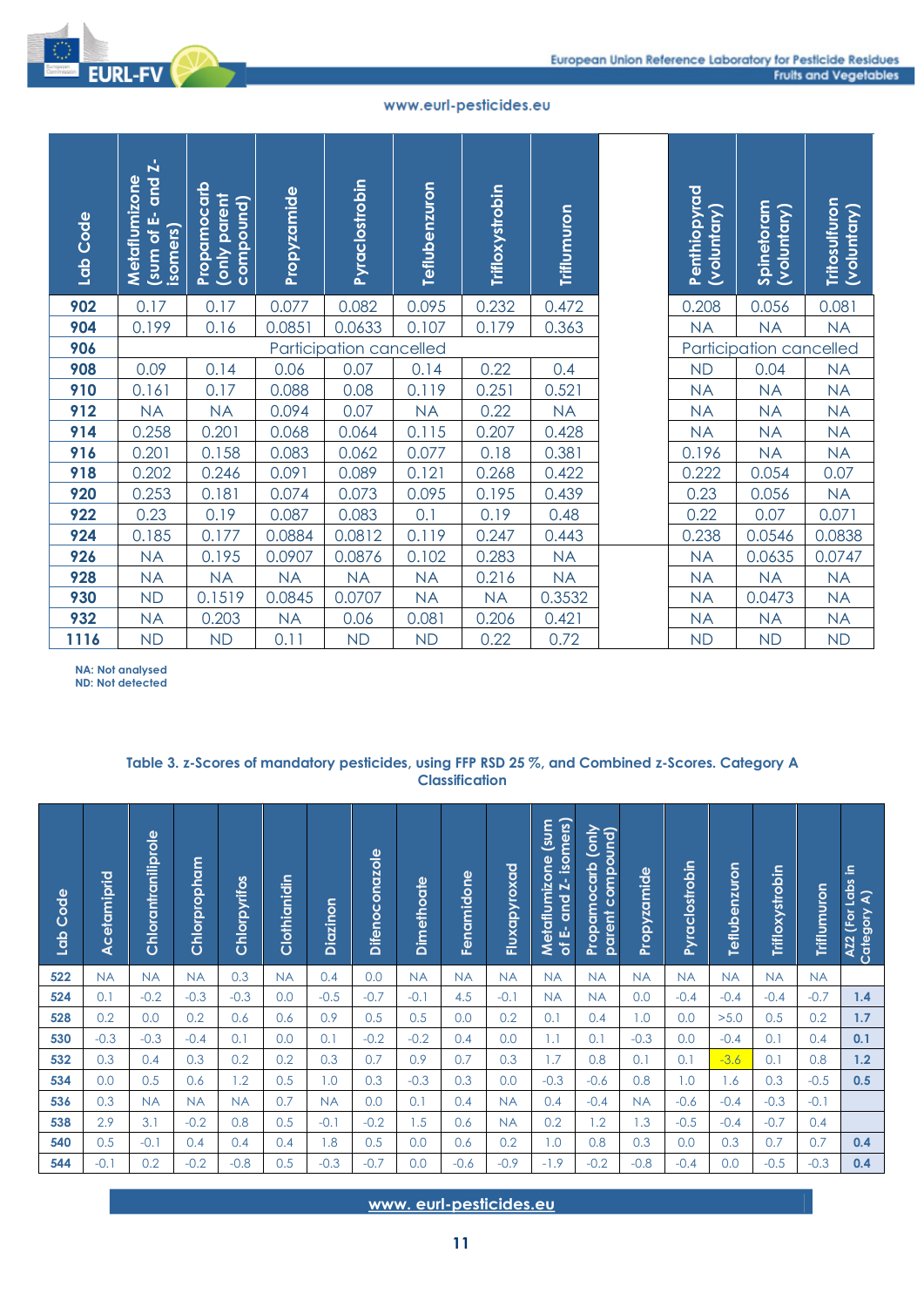

| Lab Code   | Acetamiprid         | Chlorantraniliprole | Chlorpropham     | Chlorpyrifos  | Clothianidin     | Diazinon         | <b>Difenoconazole</b> | <b>Dimethoate</b> | Fenamidone                   | Fluxapyroxad        | of E- and Z- isomers)<br>Metaflumizone (sum | Propamocarb (only<br>parent compound) | Propyzamide      | Pyraclostrobin      | Teflubenzuron       | Trifloxystrobin  | Triflumuron      | AZ2 (For Labs in<br>Category A) |
|------------|---------------------|---------------------|------------------|---------------|------------------|------------------|-----------------------|-------------------|------------------------------|---------------------|---------------------------------------------|---------------------------------------|------------------|---------------------|---------------------|------------------|------------------|---------------------------------|
| 546        | $-0.1$              | $-0.1$              | 0.2              | 0.2           | 0.0              | 0.5              | 0.4                   | 0.6               | 0.1                          | 0.2                 | $-0.5$                                      | $-0.1$                                | 0.2              | 0.7                 | 0.6                 | 0.2              | 0.6              | 0.1                             |
| 548        | $-0.4$              | $-0.8$              | 0.0              | $-0.6$        | $-0.8$           | $-0.5$           | $-0.6$                | $-0.2$            | $-0.7$                       | $-0.4$              | $-0.5$                                      | $-0.5$                                | $-0.4$           | $-0.6$              | $-1.5$              | $-0.3$           | $-0.7$           | 0.4                             |
| 550        | $-0.8$              | <b>NA</b>           | 0.2              | $-0.4$        | 0.3              | 0.1              | 0.7                   | $-0.1$            | $-0.5$                       | $-3.9$              | $-3.8$                                      | $-0.2$                                | $-0.3$           | 0.4                 | $-0.7$              | $-0.4$           | $-0.8$           |                                 |
| 552        | 0.1                 | 1.4                 | 0.1              | $-0.6$        | $-0.8$           | $-0.3$           | 0.4                   | 0.1               | 0.6                          | <b>NA</b>           | <b>NA</b>                                   | $-1.4$                                | $-0.1$           | 0.9                 | $-0.2$              | $-0.3$           | <b>NA</b>        |                                 |
| 554        | <b>NA</b>           | <b>NA</b>           | 0.1              | $-0.4$        | <b>NA</b>        | 0.3              | $-0.6$                | 0.1               | $-1.0$                       | <b>NA</b>           | <b>NA</b>                                   | <b>NA</b>                             | $-1.6$           | 2.2                 | <b>NA</b>           | $-1.7$           | <b>NA</b>        |                                 |
| 556        | 0.3                 | $-0.3$              | $-0.3$           | 0.2           | $-0.2$           | $-0.1$           | 0.1                   | 0.5               | 0.5                          | 0.2                 | 0.3                                         | $-0.5$                                | $-0.1$           | $-0.3$              | 0.9                 | $-0.3$           | $-0.1$           | 0.1                             |
| 558        | $-0.6$              | $-0.4$              | 0.3              | $-0.3$        | $-0.5$           | $-0.7$           | $-0.7$                | $-0.3$            | $-0.7$                       | $-0.5$              | $-0.4$                                      | 1.0                                   | $-0.3$           | $-0.8$              | 0.9                 | $-0.6$           | $-0.5$           | 0.4                             |
| 560        | 0.0                 | $-0.2$              | 0.6              | 0.5           | 1.2              | 0.3              | 0.3                   | 0.2               | 0.5                          | 0.1                 | $-1.1$                                      | 0.3                                   | 0.4              | $-0.3$              | 0.7                 | 0.1              | 0.1              | 0.3                             |
| 562        | 0.1                 | $-0.3$              | 0.6              | $-0.3$        | $-1.4$           | 0.3              | $-0.1$                | 0.0               | 0.6                          | 1.1                 | $-1.0$                                      | $-0.9$                                | 0.6              | 0.1                 | $-0.4$              | $-0.2$           | 1.0              | 0.4                             |
| 564<br>566 | 0.2<br>0.0          | 0.4<br>$-0.1$       | $-0.1$<br>$-0.8$ | 0.3<br>$-0.6$ | $-0.5$<br>0.1    | $-0.1$<br>$-0.2$ | 0.7<br>0.1            | 0.0<br>0.0        | 1.9<br>0.0                   | 1.7<br>$-0.4$       | $-0.1$<br>2.3                               | 0.0<br>$-0.8$                         | $-0.2$<br>$-0.1$ | 0.4<br>$-0.3$       | $-1.2$<br>$-0.3$    | 1.0<br>0.2       | $-0.2$<br>$-0.5$ | 0.6<br>0.5                      |
| 568        | 0.5                 | 0.7                 | $-0.7$           | $-0.5$        | 0.8              | $-0.8$           | 0.9                   | $-0.5$            | $-0.6$                       | 0.6                 | $-0.4$                                      | 1.3                                   | $-0.9$           | 1.0                 | 0.1                 | $-0.5$           | 0.6              | 0.5                             |
| 570        | 0.0                 | 0.7                 | 0.9              | 1.7           | $-0.2$           | 0.8              | 0.4                   | $-0.4$            | 1.1                          | <b>NA</b>           | 4.1                                         | $-0.7$                                | 1.0              | 0.0                 | 1.1                 | 0.4              | 0.3              |                                 |
| 572        | 0.1                 | 0.4                 | 0.1              | 0.4           | 0.6              | 0.2              | 0.7                   | 0.5               | 0.0                          | <b>NA</b>           | <b>NA</b>                                   | 0.5                                   | <b>NA</b>        | 0.7                 | 0.0                 | 0.7              | 0.8              |                                 |
| 574        | <b>NA</b>           | $-0.3$              | 0.2              | 0.1           | <b>NA</b>        | 0.3              | 0.1                   | $-1.3$            | 0.0                          | <b>NA</b>           | <b>NA</b>                                   | $-0.6$                                | 0.0              | <b>NA</b>           | <b>NA</b>           | $-0.3$           | <b>NA</b>        |                                 |
| 576        | 4.0                 | $-3.7$              | >5.0             | 0.2           | 1.2              | 1.7              | $-3.8$                | 3.4               | $-1.3$                       | <b>NA</b>           | $-0.7$                                      | $-1.9$                                | 3.6              | $-0.2$              | $-3.6$              | $-3.8$           | $-3.9$           |                                 |
| 580        | $-0.2$              | $-0.1$              | 0.3              | 0.3           | $-0.2$           | 0.2              | 0.1                   | 0.0               | 0.3                          | 1.0                 | 0.3                                         | $-0.3$                                | $-0.1$           | 0.5                 | $-0.1$              | 0.4              | 0.5              | 0.1                             |
| 582        | $-0.3$              | $-0.2$              | 0.0              | 0.2           | 0.0              | 2.3              | 0.0                   | $-0.3$            | 0.3                          | $-0.1$              | 0.7                                         | $-0.2$                                | $-0.2$           | $-0.2$              | $-0.3$              | 0.2              | 1.6              | 0.5                             |
| 584        | 0.4                 | 0.4                 | $-0.8$           | -1.1          | 0.6              | $-1.1$           | $-1.2$                | 0.5               | $-0.7$                       | $-0.9$              | $-0.4$                                      | $-0.5$                                | $-0.6$           | $-1.2$              | $-1.0$              | $-0.9$           | $-0.8$           | 0.7                             |
| 586        | $-0.3$              | $-0.3$              | 0.4              | 0.0           | 0.2              | 0.9              | 0.1                   | $-0.4$            | $-0.1$                       | 1.1                 | 0.9                                         | $-0.6$                                | 0.9              | 0.3                 | $-0.4$              | 0.0              | $-0.2$           | 0.3                             |
| 588        | 0.8                 | 1.6                 | $-0.8$           | $-0.2$        | 0.4              | $-1.3$           | $-0.2$                | 0.5               | $-0.8$                       | $-0.3$              | <b>NA</b>                                   | 0.5                                   | $-0.6$           | 0.6                 | 3.6                 | 0.9              | $-0.4$           | 1.4                             |
| 590        | 0.4                 | 0.1                 | 0.4              | 0.9           | $-0.1$           | 0.2              | 0.1                   | 0.1               | $-0.1$                       | 0.1                 | $-0.3$                                      | $-0.5$                                | 0.0              | 0.4                 | 0.1                 | 0.2              | 0.1              | 0.1                             |
| 592        | 0.5                 | 0.0                 | 0.1              | 0.9           | 0.4              | 0.2              | $-0.3$                | 0.4               | 0.5                          | 0.3                 | $-1.6$                                      | $-0.8$                                | 0.3              | $-0.3$              | $-0.5$              | 0.6              | $-0.3$           | 0.3                             |
| 594        | $-0.8$              | $-0.4$              | $-1.0$           | $-1.2$        | $-0.3$           | $-1.4$           | $-1.6$                | $-1.1$            | $-0.5$                       | $-0.4$              | $-2.2$                                      | $-0.4$                                | $-0.9$           | $-1.3$              | $-1.4$              | $-1.3$           | $-2.8$           | 1.7                             |
| 596        | $-0.2$              | $-0.3$              | $-0.9$           | $-0.4$        | $-0.2$           | $-0.9$           | $-0.5$                | 0.0               | $-0.7$                       | $-1.0$              | $-1.3$                                      | 0.2                                   | $-0.5$           | $-0.8$              | $-0.1$              | $-0.7$           | $-0.2$           | 0.4                             |
| 598        | $-0.5$              | $-0.7$              | $-0.7$           | 0.5           | $-0.8$           | $-0.3$           | $-0.5$                | $-0.7$            | $-0.2$                       | $-0.5$              | 0.3                                         | 0.2                                   | 0.3              | $-0.3$              | $-0.3$              | $-0.6$           | $-3.9$           | 1.1                             |
| 600<br>602 | <b>NA</b><br>$-0.3$ | $-3.7$<br>$-1.2$    | $-0.5$<br>$-1.2$ | $-0.1$        | <b>NA</b><br>0.8 | $-0.1$           | $-0.9$<br>$-0.9$      | $-3.3$<br>1.2     | $-1.3$<br>$-1.5$             | <b>NA</b><br>$-0.9$ | $-3.8$<br>$-0.6$                            | $-3.8$<br>$-2.1$                      | $-0.3$<br>$-1.0$ | <b>NA</b><br>$-0.6$ | <b>NA</b><br>$-1.2$ | $-1.0$<br>$-0.5$ | <b>NA</b>        |                                 |
| 604        | 0.1                 | 0.6                 | 0.2              | $-1.6$<br>0.1 | $-0.2$           | $-1.4$<br>$-0.5$ | 0.4                   | 0.1               | $-0.3$                       | $-0.1$              | 0.3                                         | $-0.3$                                | $-0.3$           | $-0.1$              | 0.9                 | $-0.1$           | $-1.3$<br>0.5    | 1.3<br>0.1                      |
| 606        | 0.4                 | 1.0                 | 2.2              | 1.2           | 1.0              | 0.4              | 0.3                   | 0.8               | 0.5                          | 0.5                 | $-0.4$                                      | $-0.5$                                | 1.8              | 2.3                 | $-0.4$              | 1.0              | 0.6              | 1.2                             |
| 608        | $-1.0$              | 1.6                 | <b>NA</b>        | 3.2           | $-1.1$           | 2.3              | 3.1                   | $-0.8$            | <b>NA</b>                    | <b>NA</b>           | <b>NA</b>                                   | $-0.9$                                | <b>NA</b>        | 2.3                 | <b>NA</b>           | <b>NA</b>        | <b>NA</b>        | F+                              |
| 610        | $-0.3$              | 0.3                 | $-0.1$           | $-0.3$        | $-0.1$           | $-0.1$           | $-0.2$                | $-0.3$            | 0.1                          | 0.3                 | 0.7                                         | $-0.7$                                | $-0.4$           | $-0.6$              | $-0.6$              | 0.1              | 0.8              | 0.2                             |
| 612        | <b>NA</b>           | <b>NA</b>           | 0.0              | 0.9           | <b>NA</b>        | <b>NA</b>        | <b>NA</b>             | <b>NA</b>         | <b>NA</b>                    | <b>NA</b>           | <b>NA</b>                                   | <b>NA</b>                             | 0.6              | <b>NA</b>           | <b>NA</b>           | <b>NA</b>        | <b>NA</b>        |                                 |
| 614        | 0.8                 | 0.1                 | 0.0              | $-0.9$        | 0.7              | $-0.2$           | 2.8                   | 1.0               | 0.9                          | <b>NA</b>           | 0.3                                         | $-0.8$                                | 0.0              | $-0.6$              | $-0.3$              | 0.3              | 1.1              |                                 |
| 616        | 0.2                 | 0.4                 | $-1.3$           | 1.1           | $-0.2$           | 1.0              | 0.9                   | 0.5               | 0.1                          | 0.4                 | $-1.1$                                      | 0.1                                   | 0.2              | 0.8                 | $-0.4$              | 0.1              | 0.0              | 0.4                             |
| 618        | $-0.2$              | $-0.3$              | $-0.4$           | $-0.4$        | $-0.4$           | $-0.1$           | $-0.5$                | $-0.2$            | $-0.4$                       | $-0.6$              | 0.0                                         | 0.2                                   | $-0.5$           | $-0.2$              | $-0.5$              | $-0.3$           | $-0.7$           | 0.2 <sub>2</sub>                |
| 620        | $-0.9$              | $-1.0$              | $-0.5$           | $-1.3$        | $-0.7$           | $-1.3$           | $-1.3$                | $-0.6$            | $-0.9$                       | $-1.0$              | <b>NA</b>                                   | $-0.5$                                | $-0.9$           | $-1.3$              | $-1.4$              | $-1.3$           | $-1.2$           |                                 |
| 622        | $-0.3$              | $-0.6$              | 0.2              | 0.2           | 0.9              | 0.2              | $-0.3$                | 0.1               | $-0.3$                       | 0.8                 | 0.4                                         | $-0.7$                                | $-0.1$           | $-0.3$              | $-0.6$              | $-0.3$           | $-0.2$           | 0.2                             |
| 624        | 0.3                 | $-0.1$              | 0.8              | 0.9           | 0.3              | 0.4              | 0.2                   | 0.2               | 0.1                          | $-0.1$              | $-0.6$                                      | 0.2                                   | 0.5              | -1.1                | $-0.4$              | 0.6              | $-0.8$           | 0.3                             |
| 626        | 2.4                 | 0.9                 | 0.0              | 0.6           | 0.0              | 0.2              | $-0.4$                | 1.7               | 0.1                          | 1.4                 | 3.6                                         | $-0.1$                                | $-0.4$           | 1.4                 | 0.7                 | 0.3              | 1.6              | 1.8                             |
| 628        | 3.7                 | <b>NA</b>           | 0.0              | 0.2           | 3.8              | 0.3              | 2.6                   | 4.2               | 0.8                          | >5.0                | <b>NA</b>                                   | $-3.5$                                | 0.2              | 4.6                 | 1.6                 | >5.0             | $-3.9$           |                                 |
| 632        | $-0.1$              | $-0.4$              | 1.6              | 0.7           | 0.0              | 2.3              | 0.4                   | 0.0               | 0.7                          | 2.6                 | 1.3                                         | 0.0                                   | 1.0              | 0.1                 | $-0.5$              | 0.3              | 3.1              | 1.7                             |
|            |                     |                     |                  |               |                  |                  |                       |                   | www.eurl-pesticides.eu<br>12 |                     |                                             |                                       |                  |                     |                     |                  |                  |                                 |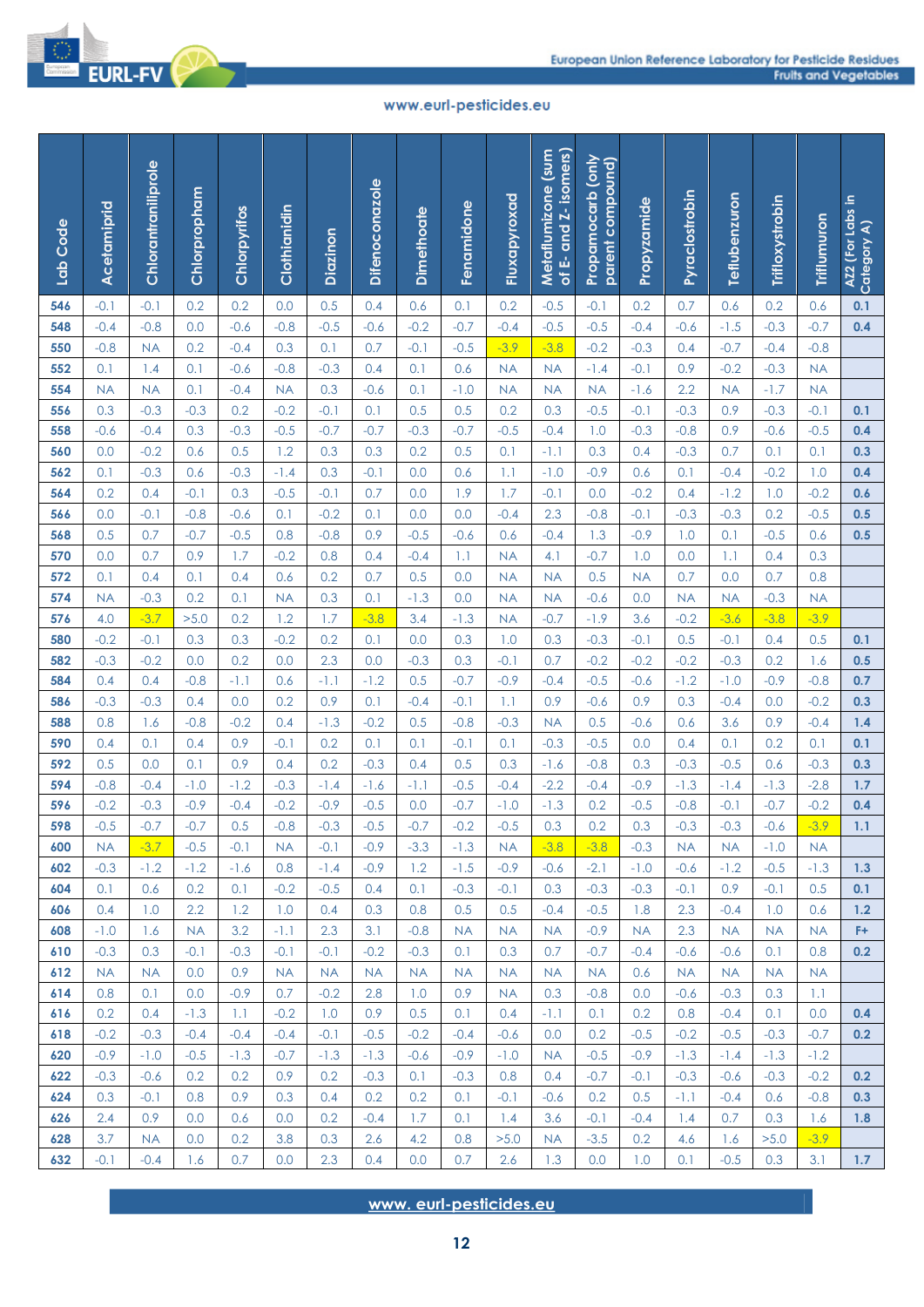

| Lab Code   | Acetamiprid   | Chlorantraniliprole | Chlorpropham     | Chlorpyrifos        | Clothianidin     | Diazinon            | <b>Difenoconazole</b> | <b>Dimethoate</b>   | Fenamidone             | Fluxapyroxad        | of E- and Z- isomers)<br>Metaflumizone (sum | Propamocarb (only<br>parent compound) | Propyzamide      | Pyraclostrobin   | Teflubenzuron    | Trifloxystrobin | <b>Triflumuron</b> | AZ2 (For Labs in<br>Category A) |
|------------|---------------|---------------------|------------------|---------------------|------------------|---------------------|-----------------------|---------------------|------------------------|---------------------|---------------------------------------------|---------------------------------------|------------------|------------------|------------------|-----------------|--------------------|---------------------------------|
| 634        | 0.7           | 0.1                 | $-0.1$           | 0.1                 | 0.4              | 0.3                 | 0.5                   | 0.7                 | 0.7                    | 0.8                 | $-0.9$                                      | 0.9                                   | 0.8              | 0.4              | 0.6              | 0.4             | 0.3                | 0.3                             |
| 636        | $-0.6$        | $-0.5$              | 0.5              | $-0.1$              | 0.1              | 0.0                 | 0.0                   | 0.1                 | $-0.6$                 | 0.0                 | 1.0                                         | $-0.7$                                | $-0.4$           | $-0.3$           | $-0.7$           | 0.0             | 0.2                | 0.2                             |
| 638        | $-0.1$        | $-0.1$              | 0.3              | 0.6                 | 0.0              | 0.3                 | 0.0                   | 0.1                 | 0.1                    | <b>NA</b>           | <b>NA</b>                                   | <b>NA</b>                             | <b>NA</b>        | 0.3              | <b>NA</b>        | $-0.2$          | <b>NA</b>          |                                 |
| 640        | $-0.1$        | $-0.3$              | $-0.8$           | $-0.3$              | 0.1              | $-0.8$              | $-0.8$                | 0.2                 | $-0.8$                 | $-0.2$              | 2.4                                         | $-0.3$                                | $-0.8$           | $-0.3$           | $-0.2$           | $-0.7$          | $-0.2$             | 0.6                             |
| 642        | $-0.5$        | $-0.6$              | $-0.8$           | $-0.8$              | $-0.3$           | $-0.6$              | $-0.9$                | $-0.6$              | $-0.1$                 | $-0.2$              | $-1.1$                                      | $-0.1$                                | $-0.6$           | $-0.5$           | $-0.6$           | $-0.2$          | $-0.3$             | 0.3                             |
| 644        | 0.4           | $-0.1$              | 0.4              | $-0.1$              | $-0.5$           | $-0.5$              | $-0.4$                | 0.2                 | $-0.5$                 | $-0.3$              | $-1.2$                                      | $-0.2$                                | $-0.4$           | $-0.1$           | $-0.4$           | $-0.2$          | 0.2                |                                 |
| 646        | $-0.5$        | $-0.6$              | $-0.7$           | $-0.4$              | $-0.3$           | $-0.5$              | $-0.7$                | $-0.4$              | 0.1                    | $-0.3$              | $-1.1$                                      | $-0.3$                                | $-0.4$           | $-0.2$           | $-0.6$           | $-0.3$          | 0.0                | 0.3                             |
| 648        | 0.0           | 1.1                 | 0.8              | 0.1                 | $-0.3$           | $-0.7$              | $-0.9$                | $-0.2$              | $-0.4$                 | $-0.4$              | $-1.0$                                      | $-0.6$                                | $-0.4$           | 0.2              | 0.5              | $-0.2$          | 1.2                | 0.4                             |
| 650        | $-0.3$        | $-0.2$              | <b>NA</b>        | 0.7                 | $-0.2$           | 0.4                 | 0.0                   | $-0.1$              | 0.3                    | <b>NA</b>           | <b>NA</b>                                   | 0.0                                   | 0.3              | 0.2              | 0.4              | 0.2             | 0.2                |                                 |
| 654        | $-0.6$        | 0.1                 | 0.5              | 0.1                 | $-0.2$           | $-0.1$              | 0.0                   | $-0.1$              | 0.0                    | 0.0                 | 0.3                                         | 0.9                                   | 0.4              | 0.3              | $-0.1$           | $-0.3$          | 0.2                | 0.1                             |
| 656        | $-0.7$        | $-1.2$              | 0.0              | $-0.1$              | $-1.4$           | <b>NA</b>           | $-1.2$                | $-1.5$              | $-1.6$                 | <b>NA</b>           | <b>NA</b>                                   | $-1.4$                                | 1.4              | $-0.2$           | <b>NA</b>        | 0.0             | $-2.0$             |                                 |
| 658        | $-0.2$        | <b>NA</b>           | $-0.1$           | $-0.2$              | <b>NA</b>        | 0.3                 | 0.7                   | 0.0                 | <b>NA</b>              | <b>NA</b>           | <b>NA</b>                                   | <b>NA</b>                             | 0.4              | 1.1              | <b>NA</b>        | 0.3             | <b>NA</b>          |                                 |
| 660        | 0.0           | 0.2                 | 0.4              | 0.5                 | 0.3              | 1.1                 | 0.2                   | 0.2                 | $-0.2$                 | <b>NA</b>           | <b>NA</b>                                   | 0.2                                   | $-0.1$           | 0.0              | <b>NA</b>        | 0.2             | 0.1                |                                 |
| 662        | $-0.2$        | <b>NA</b>           | 0.1              | $-0.9$              | $-0.1$           | $-0.7$              | 0.1                   | 0.1                 | $-0.2$                 | <b>NA</b>           | <b>NA</b>                                   | $-0.5$                                | 0.5              | 0.2              | <b>NA</b>        | $-0.1$          | $-0.2$             |                                 |
| 664        | <b>NA</b>     | <b>NA</b>           | 0.1              | $-0.2$              | <b>NA</b>        | $-0.1$              | 0.3                   | $-1.4$              | 0.4                    | <b>NA</b>           | <b>NA</b>                                   | <b>NA</b>                             | <b>NA</b>        | <b>NA</b>        | <b>NA</b>        | 0.1             | <b>NA</b>          |                                 |
| 666        | $-0.3$        | $-0.3$              | 0.0              | 1.8                 | 0.2              | 0.6                 | 1.0                   | $-0.4$              | 0.6                    | 0.3                 | $-0.6$                                      | $-0.5$                                | <b>NA</b>        | 0.0              | 0.4              | 0.6             | $-0.2$             | 0.4                             |
| 668        | $-0.1$        | 0.7                 | $-0.4$           | 0.9                 | $-0.1$           | $-0.4$              | 0.3                   | 0.8                 | 0.7                    | 0.8                 | $-3.8$                                      | 1.2                                   | $-0.4$           | 1.0              | $-3.6$           | 0.3             | 1.3                | 2.1                             |
| 670        | 0.1           | $-0.2$              | $-0.2$           | $-0.9$              | 0.1<br>1.6       | 0.0<br>0.8          | $-0.2$<br>0.5         | 0.2                 | 0.0<br>0.7             | 0.0                 | $-0.9$                                      | 0.2                                   | $-0.3$<br>0.1    | $-0.4$<br>0.0    | $-0.4$           | $-0.2$<br>0.7   | $-0.3$<br>$-0.3$   | 0.1                             |
| 672<br>674 | $-0.5$<br>0.8 | $-0.5$<br>$-0.8$    | 0.6<br>$-0.4$    | $-0.3$<br>$-1.3$    | 0.1              | $-0.5$              | $-0.4$                | $-0.6$<br>0.8       | 0.0                    | <b>NA</b><br>0.0    | <b>NA</b><br>0.2                            | <b>NA</b><br>$-0.9$                   | $-0.2$           | $-0.5$           | $-0.4$<br>$-0.6$ | 0.2             | $-0.9$             | 0.4                             |
| 676        | $-0.2$        | $-0.7$              | 0.0              | 0.2                 | $-0.9$           | 0.0                 | 0.5                   | 0.0                 | 0.2                    | 0.4                 | $-1.3$                                      | 0.0                                   | 0.0              | 0.3              | $-0.9$           | 0.4             | $-0.1$             | 0.3                             |
| 678        | 1.5           | 0.4                 | 0.0              | $-0.5$              | 0.7              | $-0.4$              | 0.6                   | 1.3                 | 1.1                    | <b>NA</b>           | 0.0                                         | 0.2                                   | $-0.1$           | 0.6              | 0.0              | 0.5             | 0.4                | 0.5                             |
| 680        | $-0.4$        | $-0.7$              | $-3.5$           | 0.2                 | $-0.8$           | 0.0                 | $-0.3$                | $-0.2$              | 0.1                    | 0.0                 | $-0.9$                                      | 0.2                                   | 0.2              | $-0.2$           | 0.2              | $-0.2$          | $-0.7$             | 0.9                             |
| 682        | 0.2           | $-0.3$              | 0.7              | $-0.2$              | 0.1              | 0.4                 | $-0.3$                | $-0.4$              | $-0.2$                 | <b>NA</b>           | $-0.7$                                      | 0.1                                   | 0.5              | $-0.4$           | 0.1              | 0.0             | 1.2                | 0.2                             |
| 684        | 0.8           | 0.6                 | $-0.7$           | $-0.4$              | $-0.2$           | $-0.5$              | 0.2                   | 0.2                 | 2.3                    | 2.3                 | $-0.3$                                      | $-0.3$                                | 0.6              | $-0.1$           | $-0.8$           | 2.2             | 0.1                | 1.1                             |
| 686        | 0.7           | $-0.1$              | 0.3              | 0.2                 | 0.6              | 0.8                 | 0.2                   | 0.2                 | $-0.1$                 | 0.0                 | 0.3                                         | 0.0                                   | 0.7              | 0.1              | 0.1              | 0.4             | 0.2                | 0.1                             |
| 688        | <b>NA</b>     | <b>NA</b>           | 0.8              | 1.7                 | <b>NA</b>        | 1.0                 | 1.3                   | $-0.7$              | <b>NA</b>              | <b>NA</b>           | <b>NA</b>                                   | <b>NA</b>                             | 0.2              | <b>NA</b>        | <b>NA</b>        | 0.9             | <b>NA</b>          |                                 |
| 690        | 0.0           | $-0.3$              | $-0.2$           | $-0.3$              | $-0.5$           | 0.0                 | 0.1                   | $-0.6$              | $-0.3$                 | $-0.5$              | $-0.7$                                      | 0.9                                   | $-0.4$           | $-0.4$           | $-0.3$           | $-0.6$          | $-0.4$             | 0.2                             |
| 692        | $-0.3$        | $-0.3$              | 0.6              | 1.0                 | $-1.2$           | 0.4                 | 0.0                   | 0.0                 | 0.4                    | $-0.2$              | 0.5                                         | 0.1                                   | 0.8              | $-0.4$           | $-0.4$           | 0.2             | 0.0                | 0.3                             |
| 694        | $-0.1$        | $-0.2$              | $-0.4$           | $-0.1$              | 0.4              | 0.2                 | $-0.4$                | 0.6                 | 0.3                    | <b>NA</b>           | <b>NA</b>                                   | 0.4                                   | 0.3              | 0.1              | $-3.6$           | 0.3             | 0.4                |                                 |
| 696        | $-3.8$        | 1.8                 | 0.1              | 0.2                 | 1.3              | 0.8                 | 0.8                   | $-0.5$              | 0.5                    | <b>NA</b>           | <b>NA</b>                                   | >5.0                                  | 0.3              | 0.0              | <b>NA</b>        | 0.8             | 2.0                |                                 |
| 698        | $-0.1$        | 0.7                 | 0.1              | 0.3                 | $-0.9$           | 0.5                 | 0.4                   | 0.0                 | $-0.4$                 | $-0.2$              | 1.4                                         | 0.8                                   | $-0.6$           | 1.0              | 0.7              | 0.5             | $-1.9$             | 0.6                             |
| 700        | $-0.3$        | 0.4                 | $-0.2$           | 1.2                 | $-0.3$           | 0.2                 | 0.0                   | $-0.3$              | $-0.3$                 | $-0.3$              | $-0.1$                                      | $-0.2$                                | $-0.3$           | 0.0              | 1.8              | 0.2             | $-0.4$             | 0.3                             |
| 702        | 0.5           | 0.4                 | 0.2              | 0.5                 | 0.5              | $-0.4$              | 0.7                   | 0.1                 | 0.8                    | 0.3                 | $-0.1$                                      | 0.4                                   | 1.4              | 0.3              | 0.0              | $-0.2$          | $-0.1$             | 0.3                             |
| 704        | $-0.8$        | 1.1                 | 0.4              | 0.2                 | $-1.4$           | 0.2                 | 0.2                   | $-0.6$              | 0.9                    | 0.0                 | 1.2                                         | $-0.9$                                | 0.7              | 0.5              | 1.2              | 0.0             | 0.5                | 0.6                             |
| 706        | 0.3           | $-0.5$              | $-0.3$           | 0.0                 | $-0.5$           | 0.0                 | $-0.2$                | $-0.1$              | 0.2                    | $-3.9$              | $-0.2$                                      | 1.3                                   | $-0.4$           | $-0.1$           | 0.4              | $-0.2$          | $-0.2$             | 1.1                             |
| 708        | 0.1           | 0.2                 | 0.0              | 0.0                 | 0.5              | 0.2                 | $-0.2$                | 0.2                 | 0.4                    | $-0.1$              | 1.6                                         | 0.3                                   | $-0.1$           | 0.4              | 0.1              | 0.5             | 0.4                | 0.2                             |
| 710        | 0.1           | 0.1                 | 0.1              | 0.2                 | 0.3              | $-0.3$              | $-1.0$                | 0.3                 | $-0.2$                 | $-0.5$              | 1.3                                         | $-0.5$                                | $-0.1$           | $-0.6$           | 0.0              | 0.0             | 0.2                | 0.2                             |
| 712        | $-0.3$        | $-0.4$              | $-0.2$           | $-0.3$              | $-0.4$           | $-0.5$              | $-0.4$                | $-0.6$              | 0.4                    | 0.0                 | $-0.8$                                      | $-0.6$                                | $-0.4$           | $-0.4$           | 2.7              | $-0.1$          | 0.1                | 0.6                             |
| 714        | 0.0           | $-1.6$              | $-3.5$           | $-2.2$<br><b>NA</b> | 0.1<br><b>NA</b> | $-2.3$<br><b>NA</b> | $-1.0$<br>$-0.9$      | $-0.2$<br><b>NA</b> | $-1.2$<br><b>NA</b>    | $-0.8$<br><b>NA</b> | $-1.8$<br><b>NA</b>                         | 0.9<br><b>NA</b>                      | $-0.5$           | $-1.4$           | $-2.0$           | $-1.6$          | $-1.0$             | 2.5<br>F+                       |
| 716<br>718 | $-1.0$<br>0.5 | <b>NA</b><br>0.0    | <b>NA</b><br>0.1 | $-1.6$              | 0.3              | 1.0                 | 0.7                   | 0.2                 | 1.0                    | $-0.1$              | 1.0                                         | $-1.3$                                | <b>NA</b><br>0.4 | <b>NA</b><br>0.0 | <b>NA</b><br>0.3 | $-1.4$<br>0.2   | <b>NA</b><br>0.0   | 0.5                             |
|            |               |                     |                  |                     |                  |                     |                       |                     | www.eurl-pesticides.eu |                     |                                             |                                       |                  |                  |                  |                 |                    |                                 |
|            |               |                     |                  |                     |                  |                     |                       |                     | 13                     |                     |                                             |                                       |                  |                  |                  |                 |                    |                                 |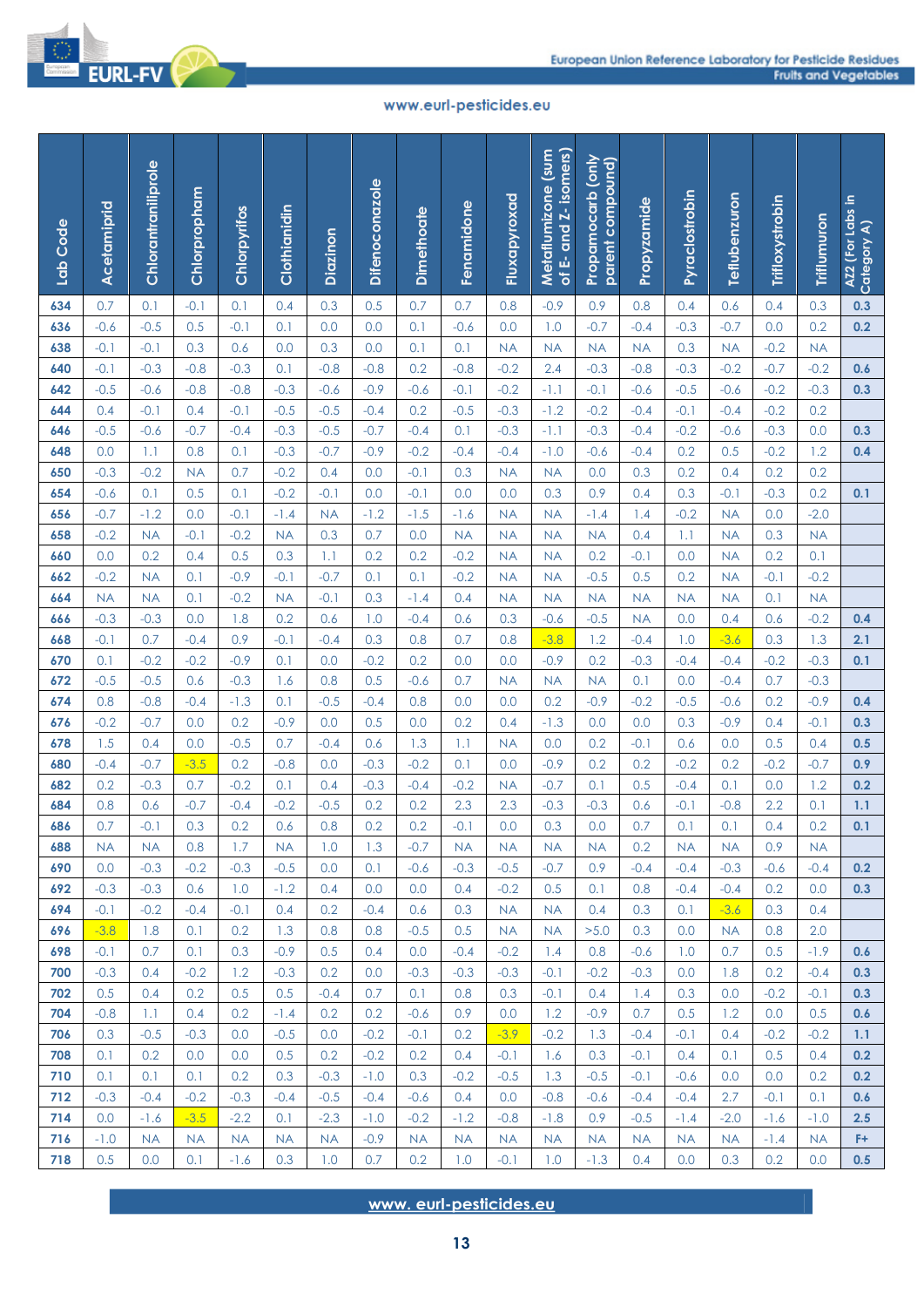

| Lab Code   | Acetamiprid      | Chlorantraniliprole | Chlorpropham        | Chlorpyrifos  | Clothianidin     | Diazinon      | <b>Difenoconazole</b> | <b>Dimethoate</b> | Fenamidone                   | Fluxapyroxad        | of E- and Z- isomers)<br>Metaflumizone (sum | Propamocarb (only<br>parent compound) | Propyzamide   | Pyraclostrobin | Teflubenzuron | Trifloxystrobin | <b>Triflumuron</b> | AZ2 (For Labs in<br>Category A) |
|------------|------------------|---------------------|---------------------|---------------|------------------|---------------|-----------------------|-------------------|------------------------------|---------------------|---------------------------------------------|---------------------------------------|---------------|----------------|---------------|-----------------|--------------------|---------------------------------|
| 720        | $-0.5$           | $-1.1$              | 0.7                 | 1.8           | $-0.2$           | 0.5           | 0.5                   | 0.9               | 0.7                          | 1.0                 | 0.1                                         | 0.4                                   | 0.2           | 0.2            | 1.0           | 0.5             | 1.9                | 0.8                             |
| 722        | $-0.7$           | $-0.3$              | <b>NA</b>           | 0.4           | $-0.1$           | 0.3           | $-0.1$                | $-0.3$            | 0.4                          | 0.8                 | 0.5                                         | $-1.2$                                | 0.9           | $-0.1$         | 0.0           | 0.2             | $-0.4$             | F+                              |
| 724        | <b>NA</b>        | <b>NA</b>           | $-1.7$              | $-2.3$        | <b>NA</b>        | $-1.3$        | $-1.5$                | $-1.2$            | $-0.7$                       | <b>NA</b>           | <b>NA</b>                                   | <b>NA</b>                             | $-0.8$        | $-3.5$         | <b>NA</b>     | $-0.9$          | <b>NA</b>          |                                 |
| 726        | 0.4              | $-0.4$              | $-0.3$              | $-0.7$        | $-0.2$           | $-0.6$        | 0.2                   | 0.1               | $-0.2$                       | 0.0                 | $-0.3$                                      | $-0.7$                                | $-0.6$        | 0.4            | 0.1           | $-0.6$          | 0.2                | 0.2                             |
| 728        | $-0.5$           | $-0.7$              | $-0.8$              | $-1.3$        | 0.2              | $-1.1$        | $-0.3$                | $-0.1$            | $-0.6$                       | 0.0                 | $-0.1$                                      | 1.2                                   | $-0.5$        | $-0.2$         | $-0.8$        | $-1.3$          | 0.0                | 0.5                             |
| 730        | $-0.5$           | 0.8                 | 0.8                 | 0.3           | 0.6              | 0.4           | 0.0                   | 0.2               | 0.0                          | 0.2                 | 0.0                                         | 0.7                                   | 0.8           | 0.7            | 1.2           | 0.2             | 0.1                | 0.3                             |
| 732        | 0.0              | NA                  | <b>NA</b>           | <b>NA</b>     | 0.0              | <b>NA</b>     | 1.5                   | $-0.2$            | 0.0                          | <b>NA</b>           | <b>NA</b>                                   | <b>NA</b>                             | <b>NA</b>     | $-1.4$         | $-1.7$        | $-0.7$          | $-0.8$             |                                 |
| 734        | $-0.2$           | $-0.5$              | $-0.4$              | $-0.4$        | $-0.5$           | $-0.1$        | $-0.3$                | $-0.1$            | $-0.3$                       | $-0.4$              | 0.6                                         | 0.2                                   | $-0.3$        | $-0.1$         | $-0.6$        | 0.2             | $-0.5$             | 0.1                             |
| 736        | $-0.2$           | $-1.0$              | $-3.5$              | $-0.1$        | 0.3              | 0.4           | $-0.6$                | 0.1               | $-0.2$                       | <b>NA</b>           | $-0.7$                                      | $-1.0$                                | $-0.2$        | $-0.2$         | $-0.3$        | $-0.2$          | 1.0                | 1.1                             |
| 738        | $-3.8$           | <b>NA</b>           | $-1.5$              | $-2.3$        | $-3.2$           | >5.0          | >5.0                  | >5.0              | $-1.7$                       | <b>NA</b>           | $-3.8$                                      | $-2.5$                                | $-1.9$        | $-3.5$         | <b>NA</b>     | <b>NA</b>       | <b>NA</b>          |                                 |
| 740        | $-0.3$           | 1.5                 | 1.9                 | 2.0           | $-0.1$           | 2.1           | 1.7                   | 0.0               | 0.9                          | <b>NA</b>           | 0.9                                         | $-0.6$                                | 1.1           | 2.1            | <b>NA</b>     | 2.0             | 1.6                | 2.1                             |
| 742<br>744 | 0.3<br>0.1       | $-0.3$<br>2.6       | $-0.1$<br>0.4       | 0.2<br>0.3    | $-0.2$<br>$-0.1$ | $-0.9$<br>0.7 | $-0.4$<br>$-0.2$      | $-0.3$<br>0.0     | 0.1<br>0.2                   | $-0.1$<br>0.0       | $-1.1$<br>$-0.2$                            | 0.2<br>$-0.4$                         | 0.4<br>0.8    | $-0.2$<br>0.3  | 0.0<br>1.2    | 0.2<br>0.6      | 0.1<br>$-0.4$      | 0.6                             |
| 746        | $-0.2$           | <b>NA</b>           | $-0.2$              | $-0.4$        | $-0.4$           | $-0.4$        | $-0.8$                | 0.0               | $-0.4$                       | <b>NA</b>           | <b>NA</b>                                   | $-0.5$                                | $-0.3$        | $-0.8$         | 0.2           | $-0.3$          | <b>NA</b>          |                                 |
| 748        | 0.0              | <b>NA</b>           | $-2.0$              | $-2.1$        | 0.4              | $-2.3$        | $-2.5$                | $-0.1$            | 0.8                          | <b>NA</b>           | <b>NA</b>                                   | 0.6                                   | $-1.9$        | $-1.0$         | <b>NA</b>     | <b>NA</b>       | $-1.4$             |                                 |
| 750        | 0.8              | 0.6                 | 0.3                 | 0.3           | 0.5              | $-0.1$        | $-0.2$                | 0.6               | $-0.6$                       | 0.3                 | $-0.3$                                      | $-0.2$                                | 1.0           | 0.1            | 0.6           | $-0.1$          | $-1.4$             | 0.4                             |
| 752        | $-0.2$           | $-0.5$              | 0.0                 | $-0.4$        | $-0.6$           | $-0.2$        | $-0.5$                | $-0.4$            | $-0.2$                       | $-0.2$              | $-0.9$                                      | 0.1                                   | 0.9           | $-0.1$         | >5.0          | $-0.3$          | $-0.4$             | 1.7                             |
| 754        | $-1.4$           | $-0.4$              | 0.4                 | 0.1           | $-1.2$           | $-0.1$        | $-0.3$                | $-1.4$            | $-0.4$                       | <b>NA</b>           | 0.0                                         | $-1.7$                                | $-0.3$        | 0.8            | 0.9           | $-0.2$          | $-0.2$             | 0.6                             |
| 756        | 0.2              | $-0.2$              | $-0.1$              | $-2.0$        | 0.4              | 0.3           | $-0.5$                | 0.3               | 0.4                          | 0.0                 | $-0.8$                                      | $-0.2$                                | 0.2           | $-0.9$         | $-0.8$        | $-0.7$          | $-1.8$             | 0.6                             |
| 758        | 0.3              | 0.4                 | $-0.2$              | 0.9           | 0.1              | 0.2           | 0.3                   | 0.4               | 1.0                          | $-0.3$              | 0.2                                         | 4.2                                   | $-0.5$        | 0.0            | $-0.3$        | 0.1             | 0.8                | F+                              |
| 760        | 0.1              | $-0.1$              | 0.2                 | 0.2           | 0.3              | $-0.1$        | 0.0                   | 0.4               | 0.0                          | 0.6                 | $-0.7$                                      | 0.2                                   | 0.1           | $-0.3$         | 0.2           | $-0.1$          | $-0.2$             | 0.1                             |
| 762        | <b>NA</b>        | NA                  | 0.1                 | 0.0           | <b>NA</b>        | 0.0           | 0.0                   | <b>NA</b>         | <b>NA</b>                    | <b>NA</b>           | <b>NA</b>                                   | <b>NA</b>                             | <b>NA</b>     | <b>NA</b>      | <b>NA</b>     | 0.0             | <b>NA</b>          |                                 |
| 764        | $-0.1$           | 0.3                 | $-0.1$              | $-0.1$        | 0.1              | $-0.4$        | 0.1                   | 0.1               | 0.4                          | 0.2                 | 0.4                                         | $-0.1$                                | $-0.4$        | $-0.6$         | 0.2           | $-0.2$          | 0.1                | 0.1                             |
| 766        | $-0.8$           | 0.6                 | 4.4                 | $-0.5$        | $-1.0$           | $-0.2$        | 1.9                   | $-1.5$            | $-0.5$                       | <b>NA</b>           | <b>NA</b>                                   | <b>NA</b>                             | 1.2           | 2.5            | <b>NA</b>     | 1.4             | <b>NA</b>          |                                 |
| 768        | $-0.6$           | $-0.2$              | 0.1                 | $-0.7$        | 1.0              | 0.1           | $-0.5$                | 0.2               | $-0.3$                       | 0.0                 | 1.4                                         | 1.0                                   | 0.4           | $-0.2$         | $-0.1$        | $-0.2$          | 0.9                | 0.4                             |
| 770        | 0.0              | 1.3                 | 0.2                 | 0.6           | 0.8              | 0.1           | 0.3                   | 0.4               | 0.2                          | 0.1                 | $-0.3$                                      | $-0.3$                                | 0.0           | $-0.1$         | 1.0           | 0.3             | 0.1                | 0.2                             |
| 772        | $-0.8$           | $-0.2$              | $-0.2$              | $-0.9$        | $-0.9$           | $-0.9$        | $-0.2$                | 0.5               | $-3.9$                       | <b>NA</b>           | $-0.8$                                      | $-0.5$                                | $-0.2$        | $-0.3$         | <b>NA</b>     | $-0.2$          | 0.6                |                                 |
| 774        | 1.7              | <b>NA</b>           | 2.0                 | 1.2           | 0.8              | 0.8           | 0.7                   | 0.9               | <b>NA</b>                    | <b>NA</b>           | <b>NA</b>                                   | 1.3                                   | <b>NA</b>     | 0.7            | <b>NA</b>     | 0.8             | <b>NA</b>          |                                 |
| 776        | <b>NA</b>        | <b>NA</b>           | 0.7                 | 0.8           | <b>NA</b>        | 0.4           | $-0.3$                | $-0.1$            | $-0.2$                       | <b>NA</b>           | <b>NA</b>                                   | <b>NA</b>                             | 0.3           | <b>NA</b>      | <b>NA</b>     | 0.1             | <b>NA</b>          |                                 |
| 778<br>780 | $-0.6$<br>$-0.8$ | $-0.9$<br><b>NA</b> | $-1.3$<br><b>NA</b> | $-0.9$<br>0.4 | $-0.5$<br>$-0.7$ | $-1.2$<br>0.7 | $-1.5$<br>>5.0        | $-0.4$<br>$-1.5$  | $-1.4$<br>$-0.1$             | $-1.5$<br><b>NA</b> | 0.3<br><b>NA</b>                            | 1.0<br>$-0.6$                         | $-0.5$<br>0.0 | $-1.3$<br>0.7  | $-0.1$<br>0.1 | $-0.9$<br>0.3   | $-1.1$<br>0.0      | 1.0                             |
| 782        | 0.9              | 1.0                 | 1.5                 | 1.1           | $-0.1$           | 1.5           | 2.2                   | 0.9               | 1.6                          | <b>NA</b>           | 2.0                                         | 0.5                                   | 0.8           | 2.4            | 2.0           | 1.9             | 0.7                | 2.2                             |
| 784        | 0.0              | $-0.3$              | $-0.5$              | $-0.2$        | $-0.2$           | $-0.3$        | $-0.4$                | $-0.1$            | $-0.4$                       | $-0.5$              | 0.7                                         | 0.4                                   | $-0.4$        | $-0.2$         | $-0.3$        | 0.0             | $-0.5$             | 0.1                             |
| 786        | $-0.3$           | $-0.5$              | $-0.7$              | $-1.0$        | $-0.6$           | $-0.8$        | $-1.1$                | 0.0               | $-0.4$                       | $-0.5$              | 0.6                                         | $-0.1$                                | $-0.8$        | $-0.6$         | $-0.9$        | 0.7             | $-0.1$             | F+                              |
| 788        | 0.8              | 0.3                 | $-1.4$              | $-0.6$        | 0.9              | 1.0           | 1.8                   | 0.5               | 0.4                          | $-0.6$              | $-0.1$                                      | $-0.3$                                | $-1.1$        | 0.7            | 0.4           | 0.0             | 0.3                | 0.6                             |
| 792        | $-0.3$           | $-0.6$              | $-0.6$              | $-0.5$        | $-1.5$           | $-0.7$        | 0.4                   | $-0.4$            | $-0.2$                       | $-0.5$              | 0.6                                         | $-0.4$                                | $-0.6$        | 0.7            | $-1.5$        | 0.0             | $-0.1$             | 0.5                             |
| 794        | $-0.2$           | $-0.3$              | $-0.2$              | $-0.4$        | $-0.9$           | $-0.1$        | $-0.4$                | 0.0               | $-0.4$                       | $-0.3$              | $-0.8$                                      | 0.0                                   | $-0.3$        | $-0.4$         | $-0.3$        | $-0.5$          | $-0.2$             | 0.2                             |
| 796        | $-0.7$           | 0.4                 | $-0.2$              | 0.2           | $-0.2$           | 0.0           | $-1.2$                | $-0.2$            | 0.1                          | $-0.1$              | 0.6                                         | 0.1                                   | $-0.5$        | $-0.1$         | 0.4           | 0.2             | >5.0               | 1.6                             |
| 798        | $-0.6$           | <b>NA</b>           | 0.0                 | 0.2           | <b>NA</b>        | $-1.0$        | 1.0                   | 0.8               | $-0.5$                       | <b>NA</b>           | <b>NA</b>                                   | 0.9                                   | 0.1           | $-0.2$         | 0.0           | 0.0             | 0.5                |                                 |
| 800        | $-0.8$           | $-1.0$              | $-0.2$              | $-0.7$        | $-0.6$           | $-0.3$        | $-1.0$                | $-0.6$            | $-0.8$                       | <b>NA</b>           | <b>NA</b>                                   | $-0.7$                                | $-0.9$        | $-1.6$         | <b>NA</b>     | $-0.4$          | <b>NA</b>          |                                 |
| 802        | 1.1              | $-0.1$              | $-0.2$              | 0.0           | 0.7              | $-0.2$        | 1.4                   | $-0.3$            | 0.2                          | 2.0                 | $-2.3$                                      | $-0.2$                                | $-2.1$        | $-0.8$         | $-1.8$        | 0.2             | 0.4                | 1.3                             |
| 804        | $-0.3$           | $-0.2$              | 0.1                 | $-0.5$        | $-0.6$           | $-0.2$        | $-0.4$                | $-0.1$            | $-0.4$                       | 0.1                 | 2.9                                         | 0.0                                   | $-0.6$        | 0.2            | 0.0           | $-0.5$          | 1.1                | 0.7                             |
|            |                  |                     |                     |               |                  |               |                       |                   | www.eurl-pesticides.eu<br>14 |                     |                                             |                                       |               |                |               |                 |                    |                                 |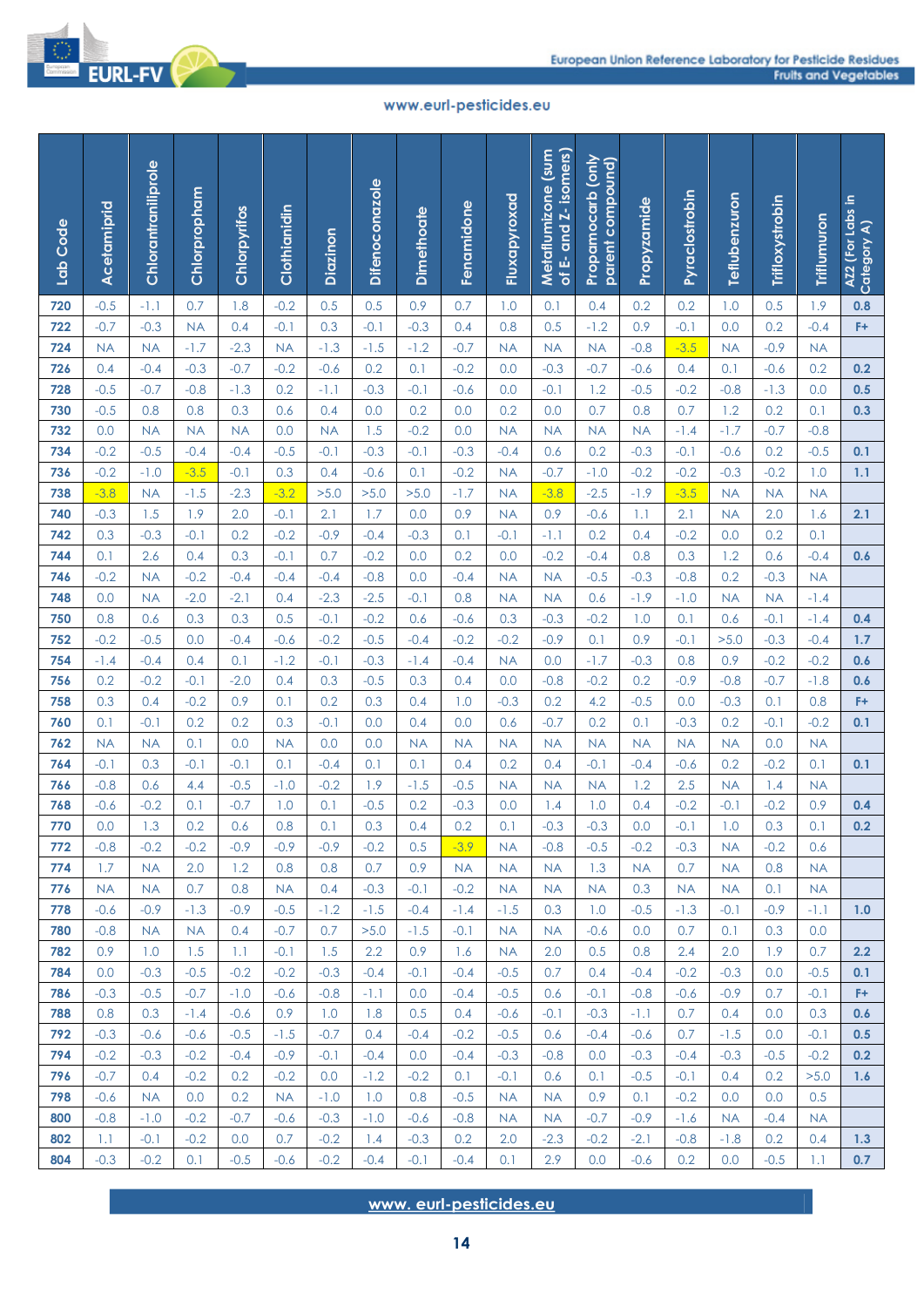

| Lab Code   | Acetamiprid         | Chlorantraniliprole | Chlorpropham     | Chlorpyrifos     | Clothianidin        | Diazinon      | <b>Difenoconazole</b> | <b>Dimethoate</b> | Fenamidone                   | Fluxapyroxad        | of E- and Z- isomers)<br>Metaflumizone (sum | Propamocarb (only<br>parent compound) | Propyzamide         | Pyraclostrobin      | Teflubenzuron       | Trifloxystrobin     | Triflumuron         | AZ2 (For Labs in<br>Category A) |
|------------|---------------------|---------------------|------------------|------------------|---------------------|---------------|-----------------------|-------------------|------------------------------|---------------------|---------------------------------------------|---------------------------------------|---------------------|---------------------|---------------------|---------------------|---------------------|---------------------------------|
| 810        | 3.9                 | 0.4                 | 0.2              | $-0.1$           | 0.4                 | $-0.4$        | 2.2                   | 4.1               | $-0.1$                       | 0.4                 | $-0.5$                                      | $-0.1$                                | $-0.3$              | 0.6                 | 0.5                 | 1.8                 | 0.3                 | 2.4                             |
| 814        | 1.1                 | $-3.7$              | 0.1              | 0.0              | 1.7                 | 0.1           | $-0.1$                | 0.4               | 2.5                          | $-0.2$              | <b>NA</b>                                   | 2.3                                   | 0.6                 | $-0.3$              | $-3.6$              | 0.3                 | $-3.9$              |                                 |
| 816        | <b>NA</b>           | $-0.6$              | 0.1              | $-0.2$           | <b>NA</b>           | $-0.3$        | $-0.2$                | $-0.6$            | 0.2                          | <b>NA</b>           | <b>NA</b>                                   | 0.1                                   | $-0.2$              | <b>NA</b>           | <b>NA</b>           | $-0.3$              | <b>NA</b>           |                                 |
| 818        | $-0.3$              | $-0.3$              | $-0.3$           | $-0.9$           | $-0.4$              | $-0.5$        | $-0.7$                | $-0.2$            | $-0.8$                       | $-0.9$              | 0.6                                         | $-0.4$                                | $-0.4$              | $-0.5$              | $-1.1$              | $-0.8$              | $-0.7$              | 0.4                             |
| 820        | $-0.3$              | $-0.2$              | $-0.3$           | $-0.9$           | $-1.3$              | $-0.7$        | $-0.4$                | $-0.4$            | $-0.4$                       | $-0.3$              | 2.5                                         | 0.5                                   | $-0.3$              | $-0.9$              | 0.7                 | $-1.6$              | $-0.5$              | 0.8                             |
| 822        | <b>NA</b>           | <b>NA</b>           | $-0.9$           | 0.2              | <b>NA</b>           | $-1.0$        | <b>NA</b>             | $-0.3$            | <b>NA</b>                    | <b>NA</b>           | <b>NA</b>                                   | <b>NA</b>                             | $-0.2$              | <b>NA</b>           | <b>NA</b>           | <b>NA</b>           | <b>NA</b>           |                                 |
| 824        | 0.4                 | 0.6                 | 0.1              | $-0.1$           | $-0.2$              | $-0.1$        | $-0.2$                | 1.5               | 0.3                          | 0.0                 | $-0.9$                                      | 0.8                                   | 0.1                 | 0.2                 | $-0.4$              | 0.0                 | $-0.5$              | 0.3                             |
| 826        | 0.4                 | 0.1                 | 0.5              | 0.7              | 0.2                 | 0.2           | 0.0                   | 0.2               | $-0.1$                       | $-0.3$              | 1.3                                         | 0.2                                   | 0.1                 | $-0.2$              | 1.1                 | 0.0                 | $-0.2$              | 0.3                             |
| 828        | $-0.5$              | $-0.8$              | $-0.9$           | $-0.4$           | $-0.3$              | $-0.8$        | $-1.0$                | $-0.1$            | $-1.1$                       | $-1.0$              | $-1.6$                                      | 0.2                                   | $-1.0$              | $-0.9$              | $-0.9$              | $-0.9$              | $-1.3$              | 0.8                             |
| 830        | $-0.1$              | $-0.8$              | 0.1              | $-0.1$           | 0.9                 | 0.1           | 0.3                   | $-0.1$            | $-0.3$                       | $-0.1$              | <b>NA</b>                                   | $-0.2$                                | 0.4                 | $-0.2$              | 2.2                 | 0.0                 | <b>NA</b>           |                                 |
| 834        | $-1.0$              | >5.0                | $-0.7$           | $-1.6$           | <b>NA</b>           | $-1.4$        | $-1.2$                | $-1.1$            | <b>NA</b>                    | <b>NA</b>           | <b>NA</b>                                   | <b>NA</b>                             | $-0.2$              | <b>NA</b>           | <b>NA</b>           | $-1.4$              | <b>NA</b>           |                                 |
| 836        | $-0.3$              | 0.0                 | 0.0              | $-1.1$           | $-0.2$              | $-0.2$        | $-0.3$                | $-0.1$            | 0.0                          | 0.2<br>$-0.3$       | $-0.7$                                      | 0.5                                   | 0.0                 | 0.3                 | 0.4                 | 0.1                 | 0.4                 | 0.2                             |
| 838<br>840 | 0.2<br>0.4          | 1.0<br>0.1          | 0.1<br>0.8       | 0.1<br>0.9       | 0.4<br>0.4          | 0.1<br>0.8    | $-0.4$<br>0.5         | 0.2<br>0.5        | $-0.2$<br>0.8                | 4.5                 | 4.7<br>$-0.3$                               | 1.0<br>0.6                            | $-0.1$<br>0.9       | 0.3<br>0.5          | $-0.7$<br>0.3       | $-1.2$<br>0.5       | $-0.8$<br>0.6       | 1.6<br>1.5                      |
| 844        | $-0.3$              | $-0.2$              | 0.8              | $-0.5$           | $-0.4$              | 0.1           | 0.0                   | $-0.4$            | $-1.3$                       | 0.4                 | <b>NA</b>                                   | $-0.2$                                | $-0.3$              | $-1.2$              | 0.0                 | 0.3                 | $-2.4$              | 0.6                             |
| 848        | 0.3                 | 1.0                 | 0.5              | 0.9              | 0.2                 | 0.3           | 0.6                   | 0.3               | 0.6                          | 0.7                 | 1.0                                         | $-0.6$                                | 0.8                 | 0.6                 | 0.4                 | 0.7                 | 0.9                 | 0.4                             |
| 850        | $-0.1$              | 4.3                 | 0.0              | 1.5              | 0.9                 | 0.8           | 0.6                   | $-1.4$            | 2.3                          | <b>NA</b>           | <b>NA</b>                                   | 0.0                                   | 0.0                 | $-2.5$              | <b>NA</b>           | 0.2                 | <b>NA</b>           |                                 |
| 852        | 0.2                 | 0.2                 | 0.4              | 0.4              | 0.0                 | 0.4           | 0.5                   | 0.4               | $-0.2$                       | <b>NA</b>           | <b>NA</b>                                   | 0.2                                   | 1.6                 | 0.3                 | <b>NA</b>           | $-0.1$              | $-0.1$              |                                 |
| 854        | 0.6                 | <b>NA</b>           | $-1.2$           | 0.0              | 0.2                 | 0.5           | >5.0                  | $-0.8$            | <b>NA</b>                    | <b>NA</b>           | <b>NA</b>                                   | <b>NA</b>                             | 0.0                 | <b>NA</b>           | <b>NA</b>           | <b>NA</b>           | <b>NA</b>           |                                 |
| 856        | <b>NA</b>           | <b>NA</b>           | <b>NA</b>        | $-3.0$           | <b>NA</b>           | <b>NA</b>     | <b>NA</b>             | <b>NA</b>         | <b>NA</b>                    | <b>NA</b>           | <b>NA</b>                                   | <b>NA</b>                             | <b>NA</b>           | <b>NA</b>           | <b>NA</b>           | <b>NA</b>           | <b>NA</b>           |                                 |
| 858        | 0.6                 | 0.2                 | 0.2              | 0.1              | 0.1                 | $-0.5$        | 0.0                   | 0.2               | 0.0                          | $-0.3$              | 0.9                                         | 0.7                                   | $-0.1$              | $-0.2$              | $-0.1$              | $-0.1$              | $-0.3$              | 0.1                             |
| 862        | 1.4                 | 0.2                 | $-0.6$           | $-0.5$           | $-0.9$              | $-0.5$        | $-1.0$                | $-0.2$            | $-0.1$                       | <b>NA</b>           | $-0.2$                                      | 0.6                                   | $-0.6$              | 0.3                 | 1.7                 | 0.1                 | $-0.2$              | 0.5                             |
| 866        | 1.1                 | 1.7                 | $-0.1$           | $-0.1$           | 0.5                 | 0.3           | $-1.4$                | 1.0               | $-0.7$                       | <b>NA</b>           | <b>NA</b>                                   | 2.2                                   | $-0.2$              | 0.8                 | <b>NA</b>           | $-0.2$              | 2.4                 |                                 |
| 868        | 0.8                 | 1.0                 | $-0.2$           | $-3.2$           | <b>NA</b>           | $-0.3$        | $-0.9$                | $-1.1$            | $-0.6$                       | <b>NA</b>           | $-0.8$                                      | 1.2                                   | $-0.6$              | 0.2                 | $-0.4$              | $-0.9$              | 0.3                 | F+                              |
| 870        | $-0.6$              | 0.7                 | $-0.7$           | $-0.8$           | $-0.8$              | 0.1           | $-0.5$                | $-0.7$            | 0.9                          | <b>NA</b>           | $-0.8$                                      | <b>NA</b>                             | 0.2                 | $-0.3$              | $-0.5$              | 0.8                 | $-0.6$              |                                 |
| 872        | $-0.3$              | $-0.3$              | 0.5              | $-0.2$           | 0.2                 | 0.4           | 0.0                   | $-0.3$            | $-0.3$                       | 0.0                 | $-0.3$                                      | 0.7                                   | 0.2                 | 0.1                 | $-0.2$              | 0.0                 | $-0.4$              | 0.1                             |
| 874        | <b>NA</b>           | <b>NA</b>           | 0.0              | 0.1              | <b>NA</b>           | $-0.1$        | $-0.2$                | <b>NA</b>         | <b>NA</b>                    | <b>NA</b>           | <b>NA</b>                                   | <b>NA</b>                             | 0.1                 | $-0.3$              | <b>NA</b>           | $-0.1$              | <b>NA</b>           |                                 |
| 876        | 0.2                 | $-0.1$              | $-0.8$           | 0.7              | $-0.1$              | $-0.9$        | $-0.8$                | $-0.4$            | $-0.1$                       | $-0.2$              | $-0.3$                                      | 0.4                                   | $-0.4$              | 0.5                 | $-0.7$              | $-0.7$              | $-0.9$              | 0.3                             |
| 878        | $-2.5$              | $-1.2$              | 0.5              | $-0.1$           | $-1.8$              | 0.0           | 2.6                   | 0.5               | 0.8                          | <b>NA</b>           | <b>NA</b>                                   | $-3.8$                                | 0.3                 | 1.4                 | <b>NA</b>           | 0.4                 | 0.3                 |                                 |
| 880        | $-0.3$              | 0.0                 | 0.3              | 0.4              | 0.5                 | 0.5           | 0.7                   | $-0.3$            | 0.1                          | 0.1                 | 0.7                                         | 1.2                                   | 0.1                 | $-0.2$              | 0.6                 | 0.3                 | 0.0                 | 0.2                             |
| 882        | $-0.5$              | <b>NA</b>           | 0.5              | $-0.3$           | $-0.6$              | $-0.4$        | $-1.3$                | $-0.4$            | $-0.7$                       | 0.5                 | <b>NA</b>                                   | $-1.1$                                | 0.0                 | $-0.2$              | <b>NA</b>           | $-0.2$              | $-0.2$              | F+                              |
| 884        | 0.3                 | 2.2                 | $-0.3$           | $-0.4$           | 0.1                 | 0.2           | 0.4                   | $-1.8$            | <b>NA</b>                    | <b>NA</b>           | <b>NA</b>                                   | 1.5                                   | 0.1                 | $-0.1$              | 3.2                 | $-0.1$              | $-3.3$              | F+                              |
| 886<br>888 | 0.0                 | <b>NA</b>           | $-3.5$<br>$-0.5$ | $-2.1$<br>$-0.5$ | $-0.3$              | <b>NA</b>     | $-1.8$<br>$-0.4$      | 0.3<br>$-0.6$     | <b>NA</b><br>$-0.2$          | <b>NA</b>           | <b>NA</b>                                   | <b>NA</b>                             | <b>NA</b><br>$-0.4$ | <b>NA</b>           | $-0.8$<br><b>NA</b> | <b>NA</b><br>$-0.4$ | $-3.9$              |                                 |
| 890        | <b>NA</b><br>$-3.8$ | <b>NA</b><br>0.6    | $-3.5$           | $-0.9$           | <b>NA</b><br>$-3.2$ | $-0.6$<br>1.2 | >5.0                  | $-0.8$            | $-3.9$                       | <b>NA</b><br>$-3.9$ | <b>NA</b><br>$-3.8$                         | <b>NA</b><br>$-3.8$                   | $-3.5$              | <b>NA</b><br>$-0.6$ | $-3.6$              | 0.1                 | <b>NA</b><br>$-3.9$ |                                 |
| 892        | 0.3                 | 0.2                 | $-0.8$           | $-0.5$           | 0.6                 | $-1.1$        | 0.4                   | 0.1               | 0.6                          | $-3.9$              | $-1.0$                                      | 0.1                                   | $-0.5$              | 0.5                 | 0.0                 | 0.5                 | 0.7                 | 1.2                             |
| 896        | $-3.8$              | $-3.7$              | $-3.5$           | $-1.4$           | $-3.2$              | $-0.9$        | $-3.8$                | $-1.2$            | $-3.9$                       | $-3.9$              | $-3.8$                                      | $-3.8$                                | $-3.5$              | $-3.5$              | $-3.6$              | $-3.8$              | $-3.9$              |                                 |
| 902        | 0.4                 | 0.3                 | 0.3              | 0.2              | $-0.3$              | $-0.1$        | 0.1                   | 0.0               | $-0.1$                       | 0.3                 | $-0.8$                                      | 0.0                                   | $-0.3$              | 0.3                 | $-0.5$              | 0.0                 | 0.0                 | 0.1                             |
| 904        | $-0.7$              | $-0.7$              | 0.1              | 0.0              | $-0.7$              | 0.0           | $-0.3$                | $-0.6$            | $-0.3$                       | $-1.3$              | $-0.2$                                      | $-0.2$                                | 0.1                 | $-0.7$              | $-0.1$              | $-0.9$              | $-0.9$              | 0.3                             |
| 906        |                     |                     |                  |                  |                     |               |                       |                   | Participation cancelled      |                     |                                             |                                       |                     |                     |                     |                     |                     |                                 |
| 908        | $-0.1$              | $-0.8$              | $-0.7$           | $-0.9$           | $-0.2$              | $-0.3$        | $-0.7$                | $-0.1$            | $-0.5$                       | <b>NA</b>           | $-2.3$                                      | $-0.7$                                | $-1.1$              | $-0.3$              | 1.1                 | $-0.2$              | $-0.6$              | 0.7                             |
| 910        | $-0.1$              | 0.0                 | 0.4              | 1.2              | $-0.2$              | 0.5           | 1.2                   | 0.2               | $-0.1$                       | $-0.2$              | $-0.9$                                      | 0.0                                   | 0.2                 | 0.2                 | 0.3                 | 0.4                 | 0.4                 | 0.3                             |
|            |                     |                     |                  |                  |                     |               |                       |                   | www.eurl-pesticides.eu<br>15 |                     |                                             |                                       |                     |                     |                     |                     |                     |                                 |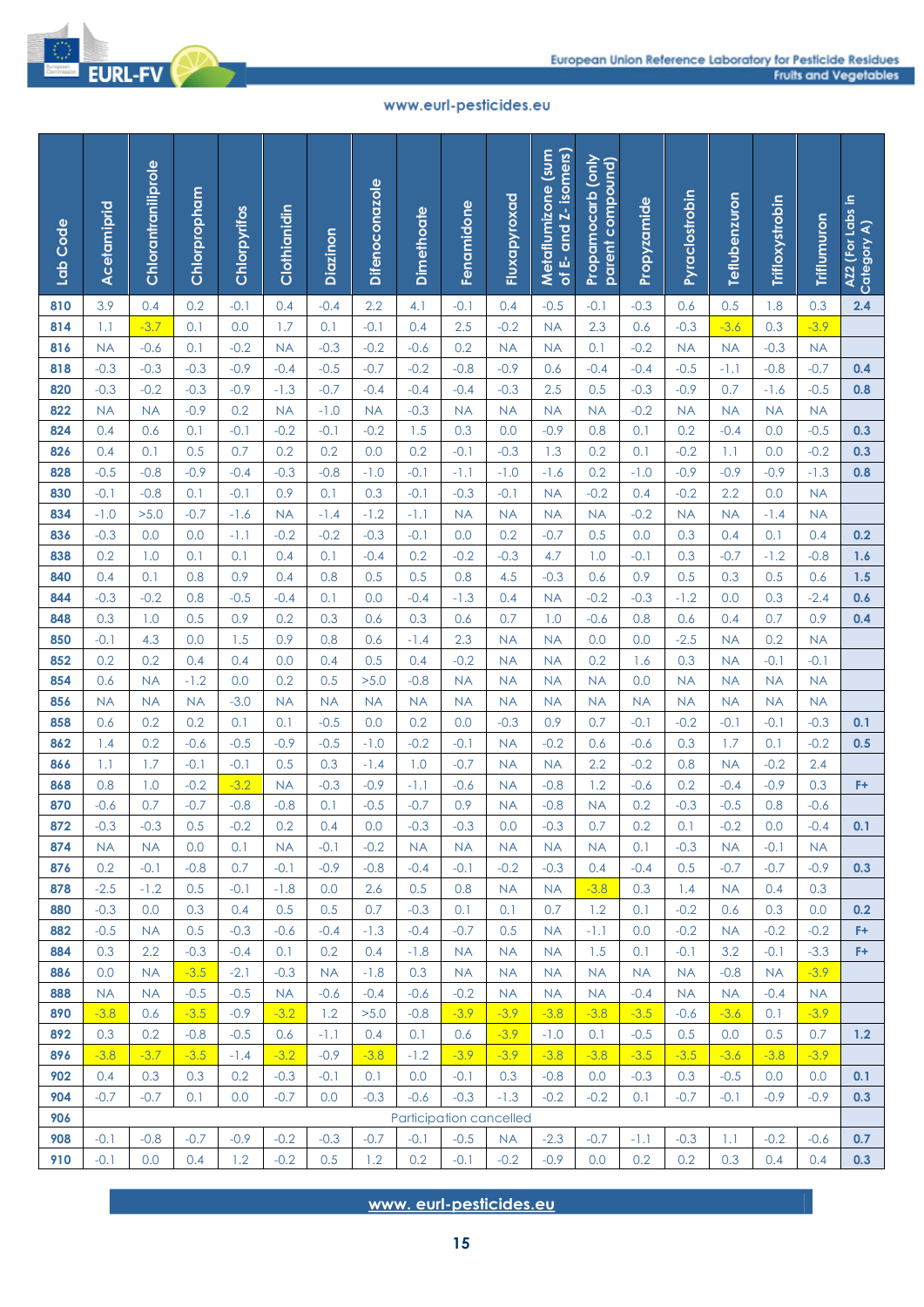| Lab Code   | Acetamiprid | Chlorantraniliprole | Chlorpropham | Chlorpyrifos    | Clothianidin | Diazinon   | <b>Difenoconazole</b>  | Dimethoate | Fenamidone                   | Fluxapyroxad           | E- and Z- isomers)<br>(sum<br>Metaflumizone<br>৳             | Propamocarb (only<br>parent compound) | Propyzamide            | Pyraclostrobin | Teflubenzuron | Trifloxystrobin | Triflumuron   | 요.<br>AZ2 (For Labs<br>Category A) |
|------------|-------------|---------------------|--------------|-----------------|--------------|------------|------------------------|------------|------------------------------|------------------------|--------------------------------------------------------------|---------------------------------------|------------------------|----------------|---------------|-----------------|---------------|------------------------------------|
| 912        | $-0.1$      | <b>NA</b>           | <b>NA</b>    | $-0.7$          | $-3.2$       | $-0.4$     | $-0.9$                 | 0.8        | 0.4                          | <b>NA</b>              | <b>NA</b>                                                    | <b>NA</b>                             | 0.5                    | $-0.3$         | <b>NA</b>     | $-0.2$          | <b>NA</b>     |                                    |
| 914        | $-0.4$      | 0.2                 | $-1.6$       | $-0.4$          | $-0.1$       | 0.0        | $-0.4$                 | $-0.7$     | $-3.9$                       | $-0.3$                 | 0.9                                                          | 0.7                                   | $-0.7$                 | $-0.6$         | 0.2           | $-0.4$          | $-0.3$        | 1.3                                |
| 916        | $-0.2$      | $-0.8$              | $-0.6$       | $-0.1$          | $-0.2$       | $-0.1$     | $-0.5$                 | $-0.6$     | $-0.2$                       | $-0.4$                 | $-0.2$                                                       | $-0.3$                                | 0.0                    | $-0.7$         | $-1.2$        | $-0.9$          | $-0.7$        | 0.3                                |
| 918        | 0.3         | 0.3                 | 0.3          | 1.0             | 0.7          | 0.5        | 0.3                    | 0.5        | $-1.1$                       | $-0.9$                 | $-0.1$                                                       | 1.8                                   | 0.4                    | 0.7            | 0.4           | 0.7             | $-0.4$        | 0.5                                |
| 920        | $-0.6$      | $-0.2$              | 0.3          | $-0.5$          | 0.5          | $-0.1$     | $-0.2$                 | 0.3        | $-0.1$                       | $-0.1$                 | 0.8                                                          | 0.2                                   | $-0.4$                 | $-0.2$         | $-0.5$        | $-0.6$          | $-0.3$        | 0.2                                |
| 922<br>924 | 0.6<br>0.0  | $-0.2$<br>0.0       | 0.3<br>0.2   | 0.3             | 0.2<br>0.3   | 0.1<br>0.2 | $-0.4$<br>0.4          | 0.2<br>0.2 | $-0.2$<br>0.2                | 0.2<br>0.3             | 0.4<br>$-0.5$                                                | 0.5<br>0.2                            | 0.2<br>0.2             | 0.4            | $-0.4$        | $-0.7$          | 0.1<br>$-0.2$ | 0.1                                |
| 926        | 0.6         | $-0.6$              | 0.6          | 0.4<br>0.6      | 0.4          | 0.3        | 0.2                    | 0.7        | 0.1                          | 0.2                    | <b>NA</b>                                                    | 0.6                                   | 0.4                    | 0.3<br>0.6     | 0.3<br>$-0.3$ | 0.3<br>0.9      | <b>NA</b>     | 0.1                                |
| 928        | $-0.1$      | <b>NA</b>           | <b>NA</b>    | <b>NA</b>       | <b>NA</b>    | <b>NA</b>  | $-0.2$                 | <b>NA</b>  | <b>NA</b>                    | <b>NA</b>              | <b>NA</b>                                                    | <b>NA</b>                             | <b>NA</b>              | <b>NA</b>      | <b>NA</b>     | $-0.2$          | <b>NA</b>     |                                    |
| 930        | $-0.3$      | $-0.3$              | 0.2          | 0.2             | $-0.8$       | 0.4        | $-0.3$                 | 0.1        | <b>NA</b>                    | <b>NA</b>              | $-3.8$                                                       | $-0.4$                                | 0.1                    | $-0.3$         | <b>NA</b>     | <b>NA</b>       | $-1.0$        |                                    |
| 932        | $-0.4$      | $-0.9$              | $-1.8$       | $-0.3$          | $-0.4$       | $-0.5$     | $-1.0$                 | $-0.4$     | $-0.8$                       | <b>NA</b>              | <b>NA</b>                                                    | 0.8                                   | <b>NA</b>              | $-0.9$         | $-1.1$        | $-0.4$          | $-0.4$        |                                    |
| 1116       | 0.4         | $-3.7$              | $-3.5$       | 0.7             | $-3.2$       | 0.7        | $-3.8$                 | $-0.1$     | $-3.9$                       | $-3.9$                 | $-3.8$                                                       | $-3.8$                                | 1.3                    | $-3.5$         | $-3.6$        | $-0.2$          | 2.1           |                                    |
|            |             |                     |              | <b>Lab Code</b> |              |            | Penthiopyrad           |            | <b>Voluntary Pesticides</b>  | Spinetoram             | Table 4. z-Scores of voluntary pesticides using FFP RSD 25 % |                                       | <b>Tritosulfuron</b>   |                |               |                 |               |                                    |
|            |             |                     |              |                 |              |            |                        |            |                              |                        |                                                              |                                       |                        |                |               |                 |               |                                    |
|            |             |                     |              | 522             |              |            | <b>NA</b>              |            |                              | <b>NA</b><br><b>NA</b> |                                                              |                                       | <b>NA</b>              |                |               |                 |               |                                    |
|            |             |                     |              | 524<br>528      |              |            | <b>NA</b><br>0,7       |            |                              | 0,2                    |                                                              |                                       | <b>NA</b><br>0,8       |                |               |                 |               |                                    |
|            |             |                     |              | 530             |              |            | <b>NA</b>              |            |                              | <b>NA</b>              |                                                              |                                       | <b>NA</b>              |                |               |                 |               |                                    |
|            |             |                     |              | 532             |              |            | $-0,5$                 |            |                              | 0,1                    |                                                              |                                       | $-3,4$                 |                |               |                 |               |                                    |
|            |             |                     |              | 534             |              |            | 0,2                    |            |                              | $-0,6$                 |                                                              |                                       | <b>NA</b>              |                |               |                 |               |                                    |
|            |             |                     |              | 536             |              |            | <b>NA</b>              |            |                              | <b>NA</b>              |                                                              |                                       | <b>NA</b>              |                |               |                 |               |                                    |
|            |             |                     |              | 538             |              |            | <b>NA</b>              |            |                              | <b>NA</b>              |                                                              |                                       | <b>NA</b>              |                |               |                 |               |                                    |
|            |             |                     |              | 540             |              |            | 0,6                    |            |                              | <b>NA</b>              |                                                              |                                       | $-0,1$                 |                |               |                 |               |                                    |
|            |             |                     |              | 544             |              |            | $-0,4$                 |            |                              | $-0,2$                 |                                                              |                                       | <b>NA</b>              |                |               |                 |               |                                    |
|            |             |                     |              | 546             |              |            | $-0,4$                 |            |                              | $-0,1$                 |                                                              |                                       | 1,1                    |                |               |                 |               |                                    |
|            |             |                     |              | 548             |              |            | $-0,5$                 |            |                              | $-0,8$                 |                                                              |                                       | $-1,6$                 |                |               |                 |               |                                    |
|            |             |                     |              | 550<br>552      |              |            | <b>NA</b><br><b>NA</b> |            |                              | <b>NA</b><br><b>NA</b> |                                                              |                                       | <b>NA</b><br><b>NA</b> |                |               |                 |               |                                    |
|            |             |                     |              | 554             |              |            | <b>NA</b>              |            |                              | <b>NA</b>              |                                                              |                                       | <b>NA</b>              |                |               |                 |               |                                    |
|            |             |                     |              | 556             |              |            | 0,0                    |            |                              | $-0,2$                 |                                                              |                                       | $-0,3$                 |                |               |                 |               |                                    |
|            |             |                     |              | 558             |              |            | $-3,8$                 |            |                              | $-3,3$                 |                                                              |                                       | $-3,4$                 |                |               |                 |               |                                    |
|            |             |                     |              | 560             |              |            | $-0,1$                 |            |                              | 0,4                    |                                                              |                                       | 0,3                    |                |               |                 |               |                                    |
|            |             |                     |              | 562             |              |            | $-0,2$                 |            |                              | 1,8                    |                                                              |                                       | <b>NA</b>              |                |               |                 |               |                                    |
|            |             |                     |              |                 |              |            |                        |            | www.eurl-pesticides.eu<br>16 |                        |                                                              |                                       |                        |                |               |                 |               |                                    |

# **Voluntary Pesticides**

| Lab Code | Penthiopyrad | Spinetoram | <b>Tritosulfuron</b> |
|----------|--------------|------------|----------------------|
| 522      | <b>NA</b>    | <b>NA</b>  | <b>NA</b>            |
| 524      | <b>NA</b>    | <b>NA</b>  | <b>NA</b>            |
| 528      | 0,7          | 0,2        | 0,8                  |
| 530      | <b>NA</b>    | <b>NA</b>  | <b>NA</b>            |
| 532      | $-0,5$       | 0,1        | $-3,4$               |
| 534      | 0,2          | $-0,6$     | <b>NA</b>            |
| 536      | <b>NA</b>    | <b>NA</b>  | <b>NA</b>            |
| 538      | <b>NA</b>    | <b>NA</b>  | <b>NA</b>            |
| 540      | 0,6          | <b>NA</b>  | $-0,1$               |
| 544      | $-0,4$       | $-0,2$     | <b>NA</b>            |
| 546      | $-0,4$       | $-0,1$     | 1,1                  |
| 548      | $-0,5$       | $-0,8$     | $-1,6$               |
| 550      | <b>NA</b>    | <b>NA</b>  | <b>NA</b>            |
| 552      | <b>NA</b>    | <b>NA</b>  | <b>NA</b>            |
| 554      | <b>NA</b>    | <b>NA</b>  | <b>NA</b>            |
| 556      | 0,0          | $-0,2$     | $-0,3$               |
| 558      | $-3,8$       | $-3,3$     | $-3,4$               |
| 560      | $-0,1$       | 0,4        | 0,3                  |
| 562      | $-0,2$       | 1,8        | <b>NA</b>            |

## **Table 4. z-Scores of voluntary pesticides using FFP RSD 25 %**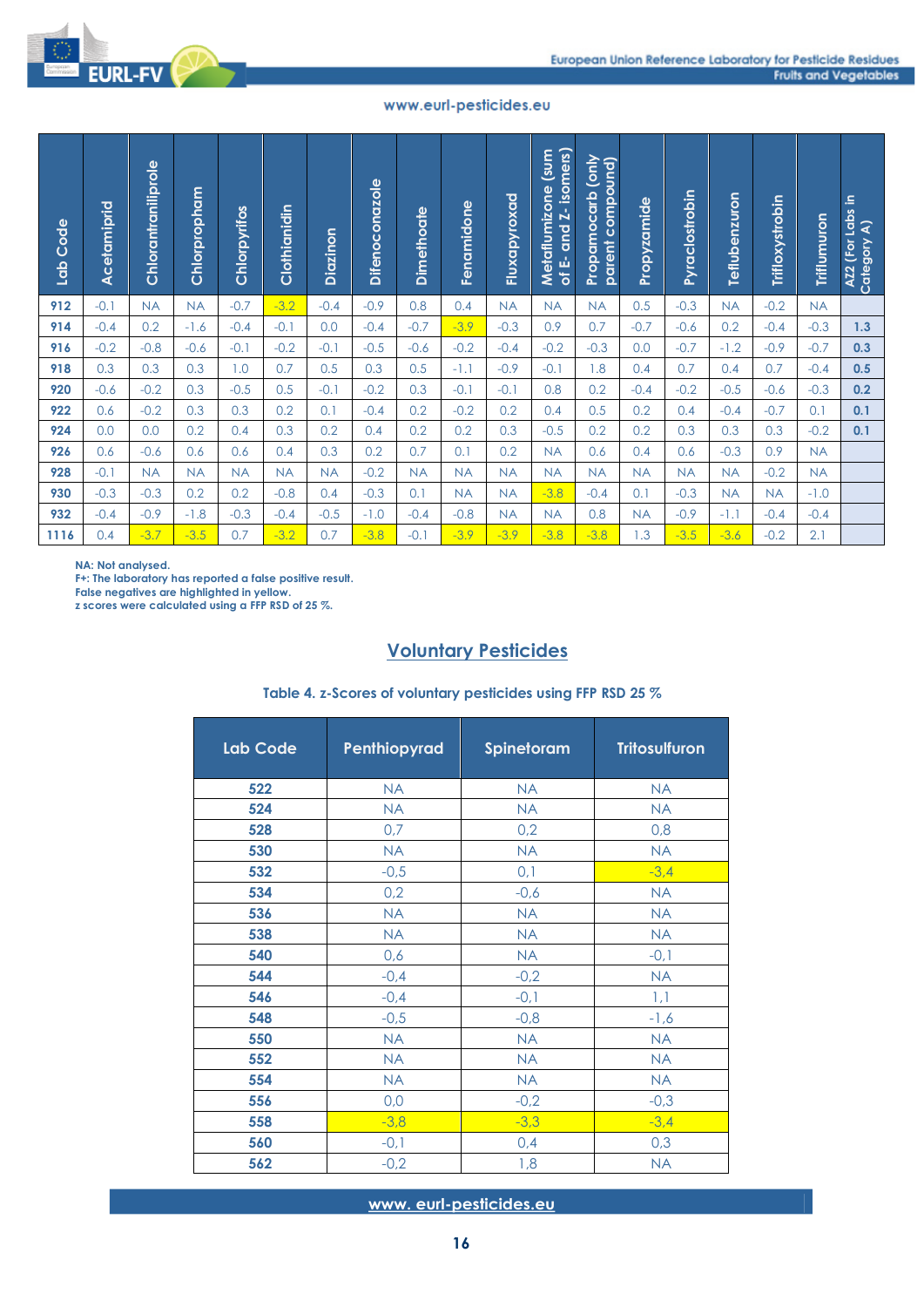

| <b>Lab Code</b> | Penthiopyrad        | Spinetoram       | <b>Tritosulfuron</b>   |
|-----------------|---------------------|------------------|------------------------|
| 564             | 0,1                 | $-0,3$           | $-0,4$                 |
| 566             | 0,2                 | 0,9              | <b>NA</b>              |
| 568             | 0,8                 | 0,5              | <b>NA</b>              |
| 570             | <b>NA</b>           | 2,5              | <b>NA</b>              |
| 572             | <b>NA</b>           | <b>NA</b>        | 1,2                    |
| 574             | 0,1                 | <b>NA</b>        | <b>NA</b>              |
| 576             | <b>NA</b>           | $-3,3$           | <b>NA</b>              |
| 580             | 0,2                 | <b>NA</b>        | <b>NA</b>              |
| 582             | 0,0                 | $-3,3$           | <b>NA</b>              |
| 584             | $-1,1$              | $-1,8$           | $-1,2$                 |
| 586             | 0,7                 | $-0,7$           | $-0,3$                 |
| 588             | <b>NA</b>           | <b>NA</b>        | <b>NA</b>              |
| 590             | 0,3                 | 0,5              | <b>NA</b>              |
| 592             | <b>NA</b>           | <b>NA</b>        | <b>NA</b>              |
| 594             | $-0,7$              | $-1,1$           | $-3,4$                 |
| 596             | $-0,8$              | $-0,2$           | <b>NA</b>              |
| 598             | $-0,3$              | $-0,7$           | <b>NA</b>              |
| 600             | <b>NA</b>           | <b>NA</b>        | <b>NA</b>              |
| 602             | $-1,3$              | $-1,0$           | <b>NA</b>              |
| 604             | <b>NA</b>           | <b>NA</b>        | <b>NA</b>              |
| 606             | 0,8                 | <b>NA</b>        | <b>NA</b>              |
| 608             | <b>NA</b>           | <b>NA</b>        | <b>NA</b>              |
| 610             | $-1,0$              | $-0,4$           | <b>NA</b>              |
| 612             | <b>NA</b>           | <b>NA</b>        | <b>NA</b>              |
| 614<br>616      | <b>NA</b>           | $-3,6$           | <b>NA</b><br><b>NA</b> |
| 618             | <b>NA</b><br>$-0,3$ | <b>NA</b>        | <b>NA</b>              |
| 620             | $-1,3$              | $-0,2$<br>$-1,7$ | <b>NA</b>              |
| 622             | $-0,5$              | $-0,1$           | $-0,2$                 |
| 624             | 0,0                 | 0,2              | 0,0                    |
| 626             | 0,2                 | 2,8              | <b>NA</b>              |
| 628             | <b>NA</b>           | <b>NA</b>        | <b>NA</b>              |
| 632             | 0,4                 | $-0,2$           | <b>NA</b>              |
| 634             | <b>NA</b>           | 0,2              | 0,0                    |
| 636             | 0,4                 | $-1, 4$          | <b>NA</b>              |
| 638             | <b>NA</b>           | <b>NA</b>        | <b>NA</b>              |
| 640             | $-0,2$              | $-0,1$           | <b>NA</b>              |
| 642             | $-0,1$              | $-0,2$           | $-0,8$                 |
| 644             | <b>NA</b>           | <b>NA</b>        | NA                     |
| 646             | 0,0                 | 0,2              | $-0,5$                 |
| 648             | <b>NA</b>           | <b>NA</b>        | <b>NA</b>              |
| 650             | <b>NA</b>           | <b>NA</b>        | <b>NA</b>              |
| 654             | $-0,3$              | 0,8              | <b>NA</b>              |
| 656             | <b>NA</b>           | $-0,5$           | <b>NA</b>              |
| 658             | <b>NA</b>           | <b>NA</b>        | <b>NA</b>              |
| 660             | <b>NA</b>           | <b>NA</b>        | <b>NA</b>              |
| 662             | <b>NA</b>           | <b>NA</b>        | <b>NA</b>              |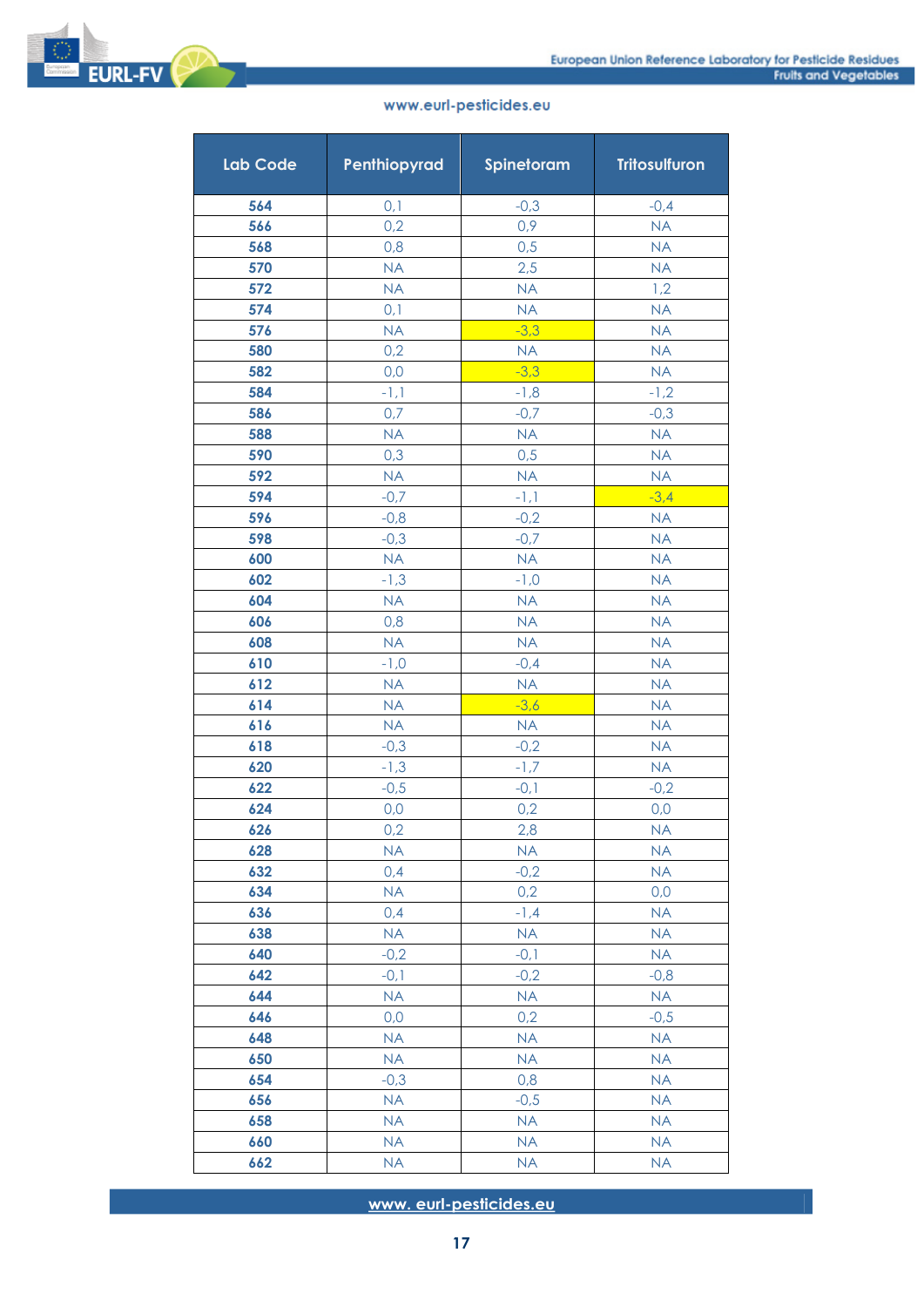

|  | www.eurl-pesticides.eu |
|--|------------------------|

| Lab Code   | Penthiopyrad  | Spinetoram          | <b>Tritosulfuron</b> |
|------------|---------------|---------------------|----------------------|
| 664        | <b>NA</b>     | <b>NA</b>           | <b>NA</b>            |
| 666        | 0,1           | 2,7                 | $-3,4$               |
| 668        | <b>NA</b>     | <b>NA</b>           | <b>NA</b>            |
| 670        | $-0,2$        | $-0,3$              | <b>NA</b>            |
| 672        | 0,5           | <b>NA</b>           | <b>NA</b>            |
| 674        | 0,5           | $-0,6$              | $-0,5$               |
| 676        | <b>NA</b>     | <b>NA</b>           | <b>NA</b>            |
| 678        | <b>NA</b>     | 0,7                 | $-3,4$               |
| 680        | 0,2           | $-0,4$              | $-0,1$               |
| 682        | $-0,2$        | 1,0                 | <b>NA</b>            |
| 684        | <b>NA</b>     | <b>NA</b>           | <b>NA</b>            |
| 686        | 0,4           | 0,0                 | $-0,3$               |
| 688        | <b>NA</b>     | <b>NA</b>           | <b>NA</b>            |
| 690        | 0,3           | 0,8                 | <b>NA</b>            |
| 692        | <b>NA</b>     | $-0,3$              | <b>NA</b>            |
| 694        | <b>NA</b>     | <b>NA</b>           | <b>NA</b>            |
| 696        | <b>NA</b>     | <b>NA</b>           | <b>NA</b>            |
| 698        | <b>NA</b>     | <b>NA</b>           | <b>NA</b>            |
| 700        | 0,2           | 0,2                 | <b>NA</b>            |
| 702        | 0,5           | 0,3                 | <b>NA</b>            |
| 704        | <b>NA</b>     | $-0,2$              | <b>NA</b>            |
| 706        | 0,0           | $-0,1$              | <b>NA</b>            |
| 708        | 0,3           | 1,8                 | 0,9                  |
| 710        | $-0,7$        | $-1,0$              | <b>NA</b>            |
| 712        | 0,3           | $-0,7$              | <b>NA</b>            |
| 714        | <b>NA</b>     | <b>NA</b>           | <b>NA</b>            |
| 716<br>718 | NA            | $-1,6$<br><b>NA</b> | <b>NA</b>            |
| 720        | $-0,2$<br>0,7 | 2,2                 | 0,3<br>$-0,4$        |
| 722        | 0,5           | <b>NA</b>           | <b>NA</b>            |
| 724        | <b>NA</b>     | <b>NA</b>           | <b>NA</b>            |
| 726        | 0,6           | <b>NA</b>           | <b>NA</b>            |
| 728        | 0,8           | 2,0                 | 0,3                  |
| 730        | 0,0           | 1,4                 | $-3,4$               |
| 732        | <b>NA</b>     | <b>NA</b>           | <b>NA</b>            |
| 734        | $-0,3$        | $-0,4$              | $-3,4$               |
| 736        | <b>NA</b>     | <b>NA</b>           | <b>NA</b>            |
| 738        | <b>NA</b>     | <b>NA</b>           | <b>NA</b>            |
| 740        | NA            | 1,0                 | <b>NA</b>            |
| 742        | 0,9           | NA                  | $-1,0$               |
| 744        | $-0,3$        | $-0,4$              | $-1,2$               |
| 746        | 0,5           | <b>NA</b>           | <b>NA</b>            |
| 748        | <b>NA</b>     | <b>NA</b>           | <b>NA</b>            |
| 750        | 0,9           | <b>NA</b>           | 0,2                  |
| 752        | $-0,1$        | <b>NA</b>           | <b>NA</b>            |
| 754        | NA            | <b>NA</b>           | <b>NA</b>            |
| 756        | $-3,8$        | $-1,8$              | 0,3                  |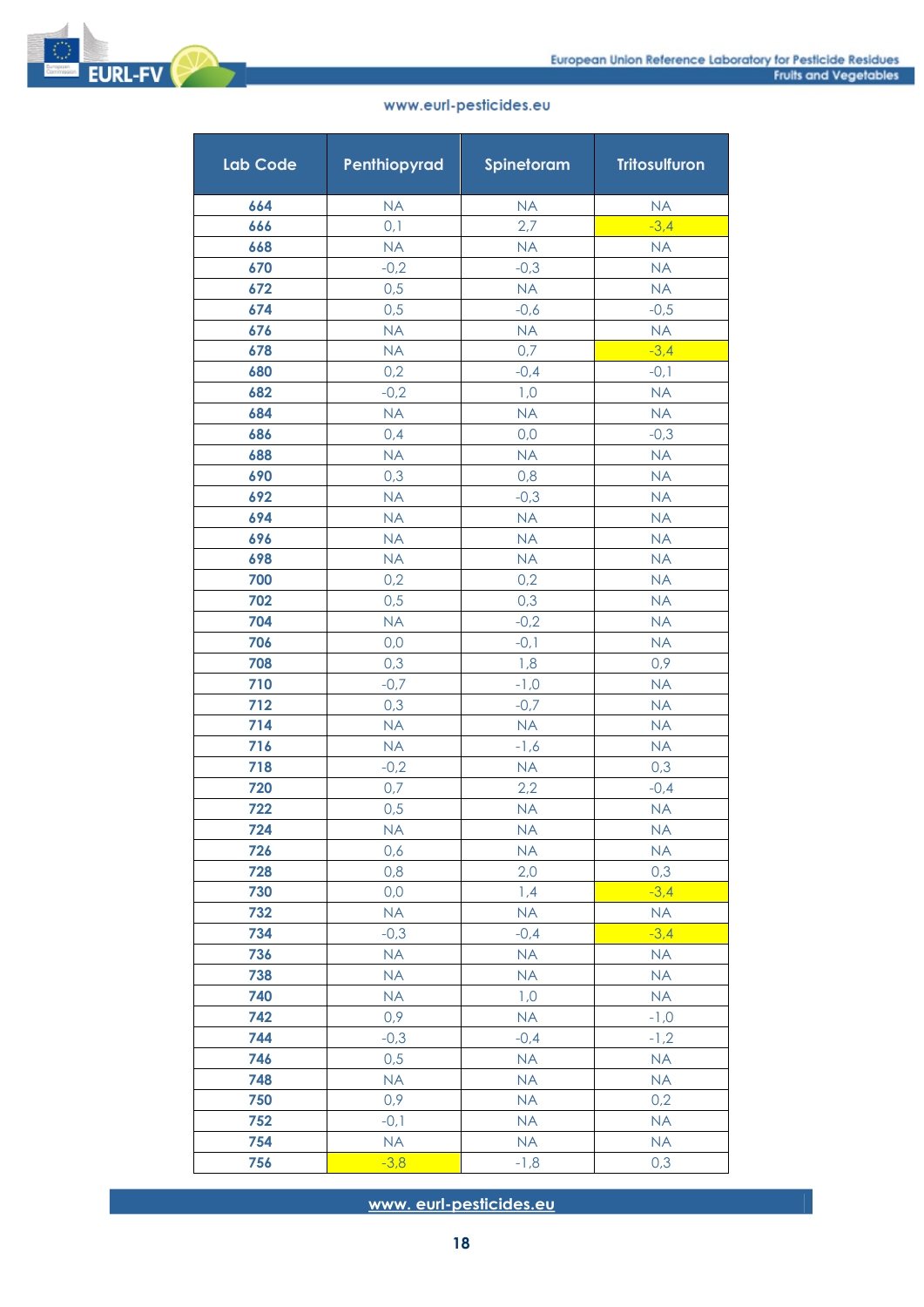

**EURL-FV** 

| <b>Lab Code</b> | Penthiopyrad        | Spinetoram       | <b>Tritosulfuron</b> |
|-----------------|---------------------|------------------|----------------------|
| 758             | $-3,8$              | $-3,3$           | $-3,4$               |
| 760             | 0,1                 | $-1,6$           | $-0,3$               |
| 762             | <b>NA</b>           | <b>NA</b>        | <b>NA</b>            |
| 764             | 0,0                 | <b>NA</b>        | 0,5                  |
| 766             | <b>NA</b>           | $-3,3$           | <b>NA</b>            |
| 768             | $-0,1$              | 0,4              | <b>NA</b>            |
| 770             | 0,4                 | $-0,4$           | <b>NA</b>            |
| 772             | <b>NA</b>           | <b>NA</b>        | <b>NA</b>            |
| 774             | <b>NA</b>           | NA               | <b>NA</b>            |
| 776             | <b>NA</b>           | <b>NA</b>        | <b>NA</b>            |
| 778             | $-1,3$              | $-1,8$           | $-1, 4$              |
| 780             | <b>NA</b>           | <b>NA</b>        | <b>NA</b>            |
| 782             | <b>NA</b>           | <b>NA</b>        | <b>NA</b>            |
| 784             | $-0,2$              | $-0,5$           | <b>NA</b>            |
| 786             | $-0,6$              | $-0,7$           | 0,1                  |
| 788             | <b>NA</b>           | <b>NA</b>        | 0,3                  |
| 792             | $-0,4$              | 0,2              | <b>NA</b>            |
| 794             | 0,1                 | $-0,6$           | <b>NA</b>            |
| 796             | $-0,1$              | $-1,1$           | $-0,7$               |
| 798             | <b>NA</b>           | <b>NA</b>        | <b>NA</b>            |
| 800             | <b>NA</b>           | <b>NA</b>        | $-3,4$               |
| 802             | $-3,8$              | 0,0              | 1,4                  |
| 804             | 0,1                 | $-0,3$           | $-0,4$               |
| 810             | 4,1                 | $-1,4$           | $-3,4$               |
| 814             | <b>NA</b>           | <b>NA</b>        | <b>NA</b>            |
| 816             | 0,6                 | <b>NA</b>        | <b>NA</b>            |
| 818             | $-0,4$              | $-0,4$           | <b>NA</b>            |
| 820             | $-0,4$              | $-0,5$           | 0,4                  |
| 822             | <b>NA</b>           | <b>NA</b>        | <b>NA</b>            |
| 824             | $-0,1$              | 4,2              | $-3,4$               |
| 826<br>828      | $-0,1$<br><b>NA</b> | 0,3<br><b>NA</b> | $-2,6$               |
| 830             | $-0,2$              | $-1,0$           | <b>NA</b><br>$-0,3$  |
| 834             |                     | <b>NA</b>        | <b>NA</b>            |
| 836             | <b>NA</b><br>$-0,2$ | 0,1              | <b>NA</b>            |
| 838             | $-0,7$              | $-0,1$           | $-3,4$               |
| 840             | NA                  | <b>NA</b>        | <b>NA</b>            |
| 844             | 0,1                 | 3,2              | $-3,4$               |
| 848             | <b>NA</b>           | <b>NA</b>        | <b>NA</b>            |
| 850             | <b>NA</b>           | <b>NA</b>        | <b>NA</b>            |
| 852             | <b>NA</b>           | <b>NA</b>        | <b>NA</b>            |
| 854             | <b>NA</b>           | <b>NA</b>        | <b>NA</b>            |
| 856             | <b>NA</b>           | <b>NA</b>        | <b>NA</b>            |
| 858             | $-1,0$              | 3,8              | $-0,3$               |
| 862             | NA                  | 0,4              | <b>NA</b>            |
| 866             | NA                  | 0,4              | <b>NA</b>            |
| 868             | $-0,6$              | <b>NA</b>        | 0,2                  |